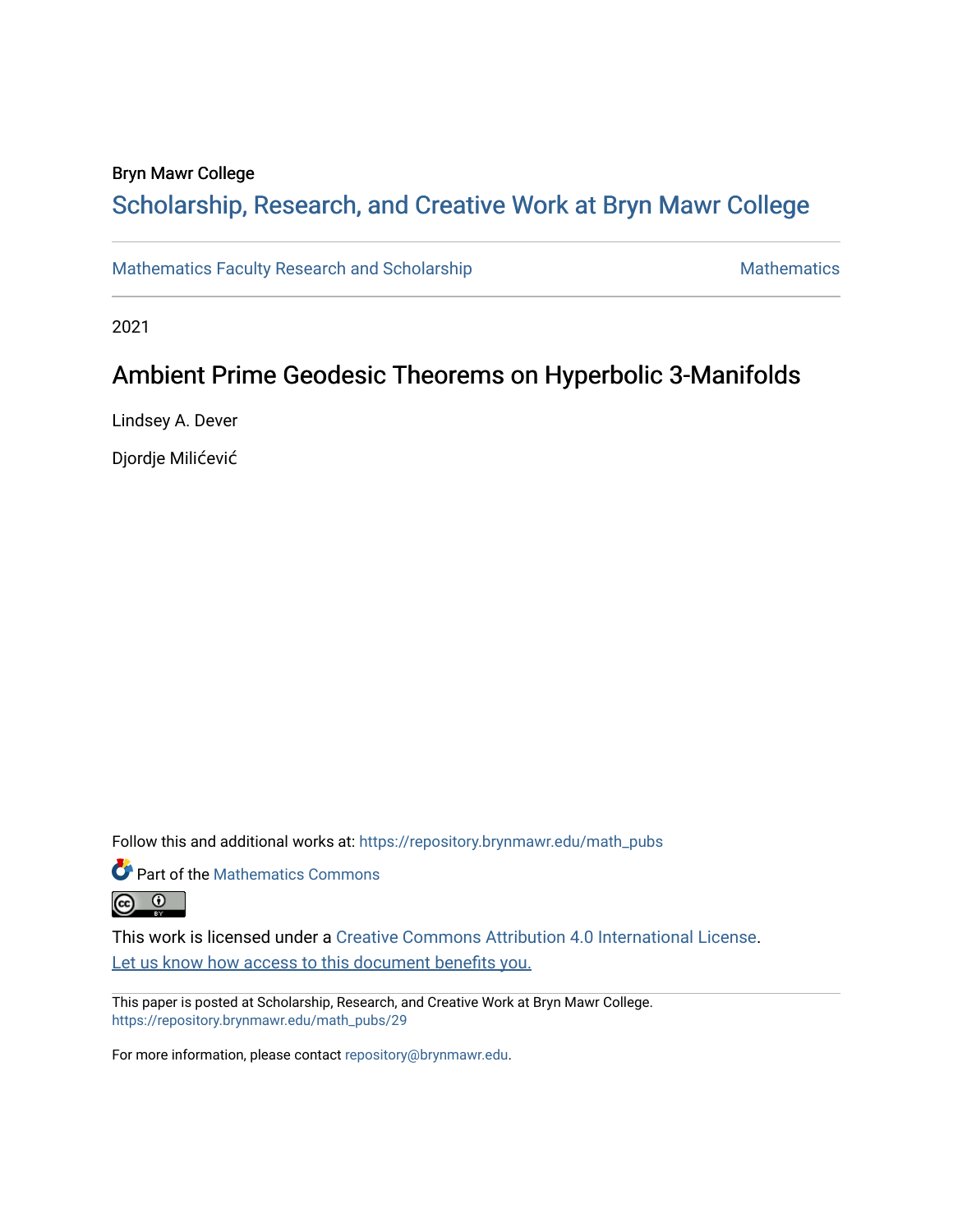# **Ambient Prime Geodesic Theorems on Hyperbolic 3-Manifolds**

# **Lindsay Dever<sup>1</sup> and Djordje Milićević<sup>1,2,\*</sup>**

<sup>1</sup>Bryn Mawr College, Department of Mathematics, 101 North Merion Avenue, Bryn Mawr, PA 19010, USA and 2Max-Planck-Institut für Mathematik, Vivatsgasse 7, D-53111 Bonn, Germany

<sup>∗</sup>*Correspondence to be sent to: e-mail: dmilicevic@brynmawr.edu*

We prove prime geodesic theorems counting primitive closed geodesics on a compact hyperbolic 3-manifold with length and holonomy in prescribed intervals, which are allowed to shrink. Our results imply effective equidistribution of holonomy and have both the rate of shrinking and the strength of the error term fully symmetric in length and holonomy.

# **1 Introduction**

Closed geodesics on a smooth and connected Riemannian manifold *M* act as important geometric and dynamical invariants. Closed geodesics support periodic orbits of the geodesic flow and in turn its invariant measures, whereas the length of the shortest closed geodesic of *M* (its systole) acts as the first threshold of global geometry and dynamics. On locally symmetric spaces, the trace formula connects closed geodesics to the spectrum of the Laplacian (which quantizes the geodesic flow), just as elliptic elements of Fuchsian groups enter dimensions of spaces of cusp forms. In arithmetic cases, lengths and multiplicities of geodesics can often be explicitly related to invariants such as class numbers and regulators of indefinite binary quadratic forms. Hence, for many

Received September 22, 2020; Revised February 1, 2021; Accepted February 16, 2021

© The Author(s) 2020. Published by Oxford University Press.

This is an Open Access article distributed under the terms of the Creative Commons Attribution License [\(http://creativecommons.org/licenses/by/4.0/\)](http://creativecommons.org/licenses/by/4.0/), which permits unrestricted reuse,

distribution, and reproduction in any medium, provided the original work is properly cited.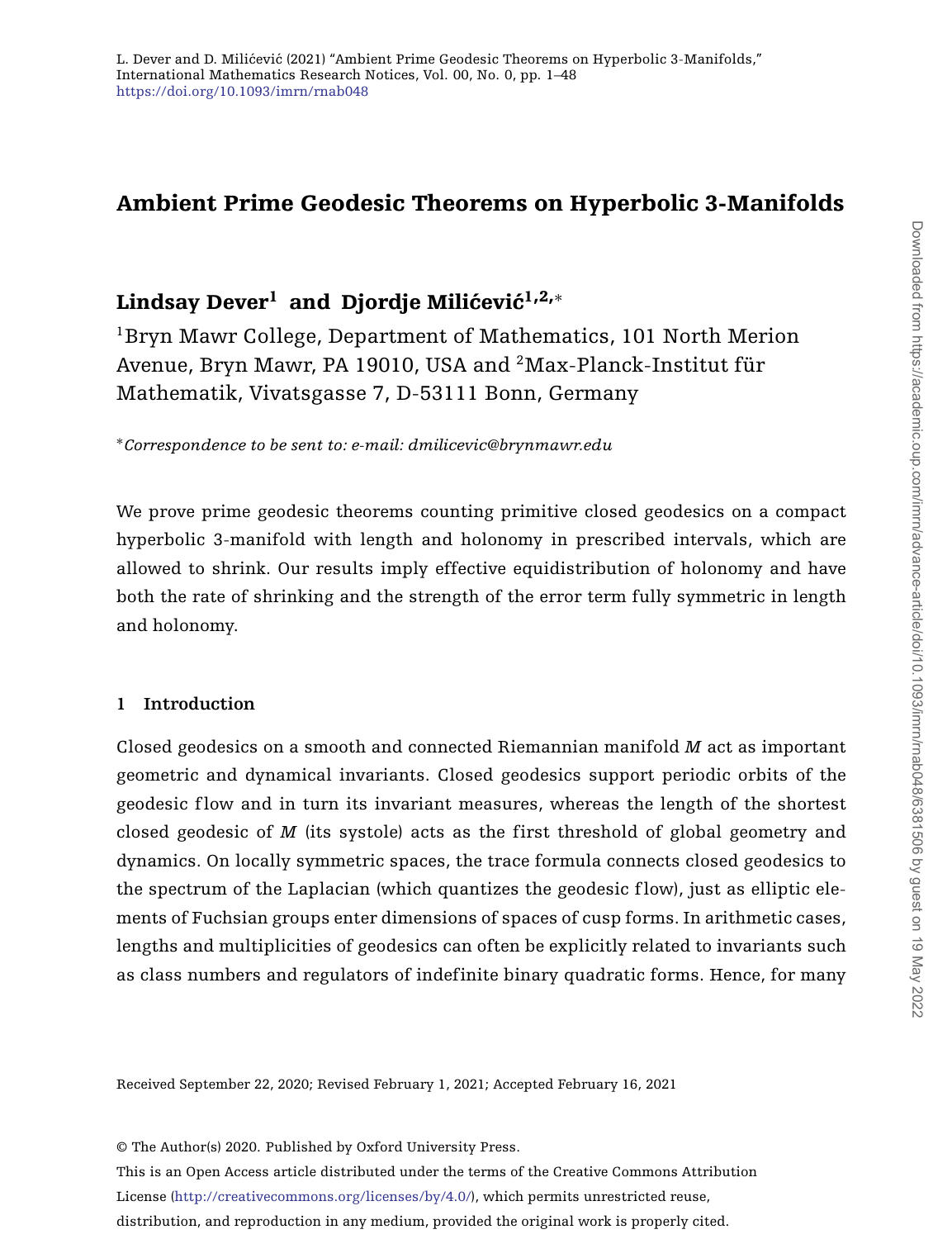reasons, one seeks to understand the set of closed geodesics on *M* and, in particular, as in this paper, its size and structure.

#### **1.1 Prime Geodesic Theorems and Holonomy**

We will be concerned with compact hyperbolic 3-manifolds *M* arising as the quotient  $M$   $\, \simeq$   $\, \Gamma \backslash \mathbb{H}^{3} \,$  of the hyperbolic upper half-3-space by a uniform, torsion-free lattice  $\Gamma \subseteq G = \mathrm{PSL}_2\mathbb{C}$ . Closed geodesics  $\mathcal{C}_\gamma$  on  $M$  arise from non-identity conjugacy classes [γ] in Γ, with primitive classes corresponding to infinitely many *prime* geodesics of increasing lengths  $\ell(\gamma) \to \infty$ . The celebrated Prime Geodesic Theorem, in the form with an explicit error term, is due to Sarnak [\[23,](#page-48-0) Theorem 5.1] and may be stated as

$$
\pi_{\Gamma}(x) := \left| \{ [\gamma] \text{ primitive in } \Gamma : \ell(\gamma) \leq x \} \right| = \mathrm{Ei}_{\Gamma}(x) + \mathrm{O}_{\Gamma,\epsilon} \big( e^{(\frac{5}{3} + \epsilon)x} \big),\tag{1}
$$

where the main term  $\mathrm{Ei}_{\Gamma} (x)$  may be defined in terms of an absolutely continuous density measure  $\mathrm{d}\varpi_{\Gamma}$  as

<span id="page-2-2"></span><span id="page-2-0"></span>
$$
\mathrm{Ei}_{\Gamma}(x) = \int_{2}^{x} d\sigma_{\Gamma}(t), \quad d\sigma_{\Gamma}(t) = \left(\frac{e^{2t}}{t} + \sum_{j=1}^{k} \frac{e^{(1+v_j)t}}{t}\right) dt, \tag{2}
$$

and  $\{0 \le v_k \le \dots \le v_1 \le 1\}$  correspond to the eigenvalues  $1 - v_j^2$  of the hyperbolic Laplacian  $\Delta$  on  $M$  in  $(0, 1)$  as described in Section [2.1.](#page-10-0) The set of  $\{v_j\}$  depends on  $\Gamma$ only and is predicted by Selberg's conjecture to be empty for arithmetic  $\Gamma$ . In any case, Ei<sub> $\Gamma$ </sub>(*x*) ~<sub> $\Gamma$ </sub> Ei(2*x*) =  $\int_2^{2x} e^t/t \, dt \sim e^{2x}/2x$ , recovering the general asymptotics of [\[19,](#page-48-1) Theorems 3, 4] and [\[10,](#page-47-0) Proposition 5.4]. Moreover, [\(1\)](#page-2-0) gives a power-saving asymptotic  $f$ or  $\pi_{\Gamma}(x, x+h) := \pi_{\Gamma}(x+h) - \pi_{\Gamma}(x)$  as long as  $h \gg e^{-(1/3-\delta)x}$ .

Attached to each closed geodesic  $C_{\gamma}$  is the geometric action of the associated class [*γ*]. For  $\gamma \sim \begin{pmatrix} e^{(\ell + i\theta)/2} & 0 \\ 0 & e^{-(\ell + i\theta)} \end{pmatrix}$ 0 *e*−*(*+*iθ)/*<sup>2</sup> ) with  $\ell > 0$  (recall that  $\Gamma$  is uniform), this is given by a shift by  $\ell = \ell(\gamma)$  along  $C_\gamma$  and a rotation around  $C_\gamma$  by the angle  $\theta$  (which corresponds to parallel transport along *C<sup>γ</sup>* ). Thus, each *C<sup>γ</sup>* carries two geometric invariants: the length  $\ell(\gamma)$  and the *holonomy* hol $(\gamma) := \theta \in \mathbb{R}/2\pi\mathbb{Z}$ ; in this setting of 3-manifolds one often also talks about the *complex length*  $\mathbb{C}\ell(\gamma) := \ell(\gamma) + i \text{ hol}(\gamma)$ . It becomes a natural counting question to refine the count [\(1\)](#page-2-0) according to holonomy. The equidistribution theorem of Sarnak–Wakayama [\[25,](#page-48-2) Theorem 1, Corollary 1] in the present case of a compact  $3$ -manifold  $M \simeq \Gamma \backslash \mathbb{H}^3$  states that, for every interval  $J \subseteq \mathbb{R}/2\pi\mathbb{Z}$ ,

<span id="page-2-1"></span>
$$
\pi_{\Gamma}(x;J) = \left| \{ [\gamma] \text{ primitive in } \Gamma : \ell(\gamma) \in [0,x], \text{ hol}(\gamma) \in J \} \right| \sim_{\Gamma} \frac{|J|}{2\pi} \pi_{\Gamma}(x) \quad (x \to \infty). \tag{3}
$$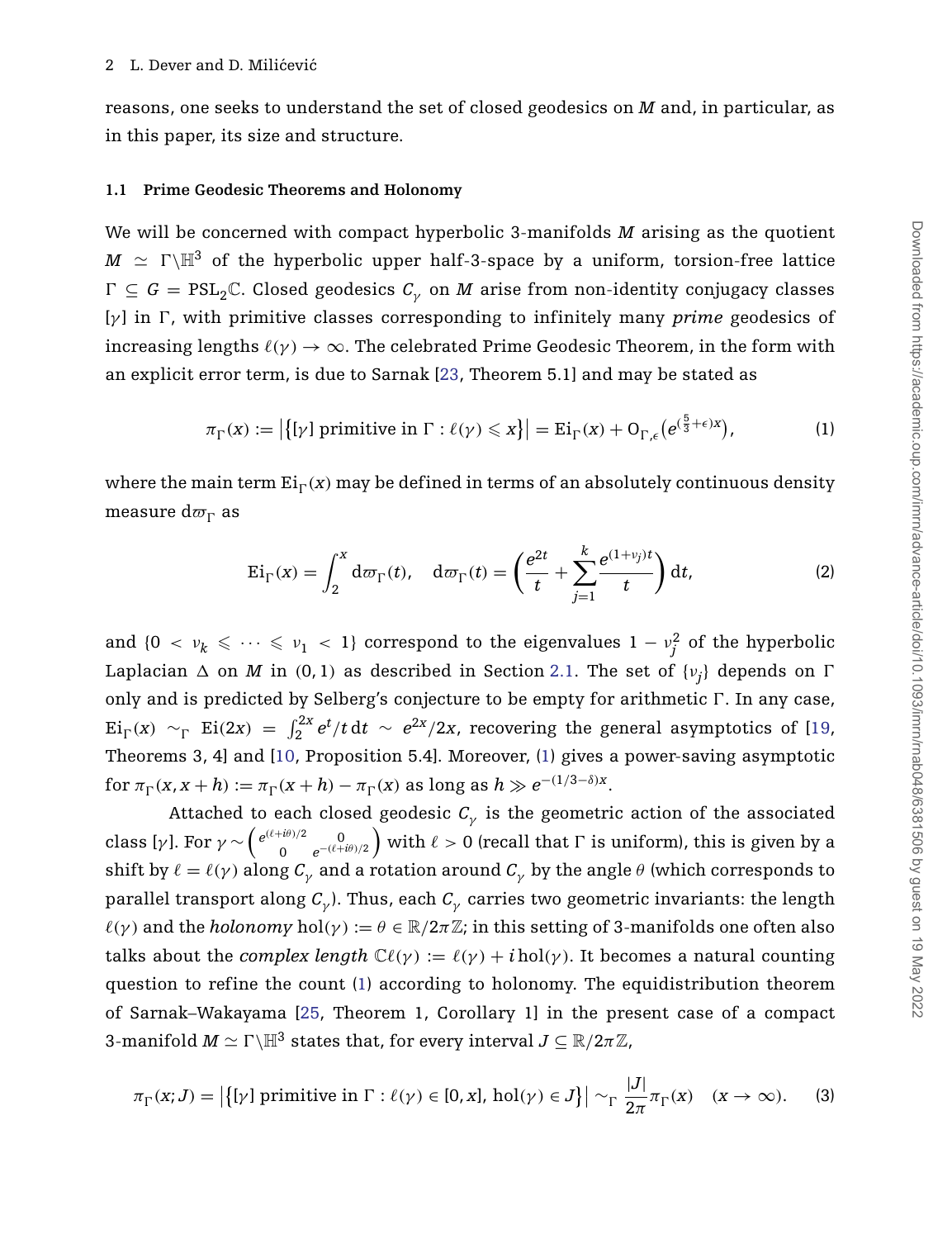We will be interested in asymptotics with precise control on  $hol(\gamma)$ , the "compact" part of the complex length," in the same way as the sharp cutoff in  $\ell(\gamma)$  in the Prime Geodesic Theorem [\(1\)](#page-2-0). In particular, our Theorem [6.5](#page-40-0) proves the following effective version of the equidistribution result [\(3\)](#page-2-1):

<span id="page-3-1"></span><span id="page-3-0"></span>
$$
\pi_{\Gamma}(x;J) = \frac{|J|}{2\pi} \pi_{\Gamma}(x) + O_{\Gamma}(e^{5x/3}),
$$
\n(4)

with the implied constant *independent of J*. We also remark that the error term in [\(4\)](#page-3-0) is a pure exponential. Using dynamical methods, Margulis, Mohammadi, and Oh [\[20,](#page-48-3) [21,](#page-48-4) Theorem 1.3] proved an asymptotic for  $\pi_{\Gamma}({\bm{x}};J)$  with a small, unspecified power savings in [\(3\)](#page-2-1), for a broad class of geometrically finite, Zariski dense  $\Gamma < \text{PSL}_2(\mathbb{C})$ , including all lattices.

The asymptotic [\(4\)](#page-3-0) provides power savings for the refined count with holonomy in an interval of length  $|J| \gg e^{(-\frac{1}{3}+\delta) x}$  and is reminiscent of a prime number theorem in arithmetic progressions with explicit level dependence. Indeed, we deduce it from the following uniform estimate on "holonomy character sums" (see Proposition [5.1\)](#page-31-0):

$$
K_n(x) := \sum_{\substack{[\gamma] \text{ primitive in } \Gamma: \ell(\gamma) \leqslant x}} e^{in \text{ hol}(\gamma)} \ll_{\Gamma} x^{-1} e^{5x/3} + n^2 e^x \quad (n \neq 0),
$$
 (5)

where the implied constant depends only on *F* . The decomposition into pure harmonics of holonomy in  $\mathbb{R}/2\pi\mathbb{Z}$  implicit in the passage between [\(4\)](#page-3-0) and [\(5\)](#page-3-1) (which was also the key implement in [\[25\]](#page-48-2)) gives analytic access to automorphic constituents of  $L^2(\Gamma \backslash G)$  via the trace formula; see Section [1.2.](#page-4-0) Substantial cancellation in holonomy character sums in [\(5\)](#page-3-1), which quickly leads to [\(4\)](#page-3-0), is in this sense analogous to classical bounds on sums of Dirichlet characters with explicit conductor dependence.

Theorem [6.5](#page-40-0) requires fine control in both  $\ell(\gamma)$  and hol $(\gamma)$ . More broadly, we argue that, for many purposes including counting in short ranges, the two geometric parameters  $\ell(\gamma)$  and hol $(\gamma)$  have the same standing, and that it is most natural to talk about the *joint distribution* of the pair  $(\ell(\gamma), hol(\gamma))$ . Such a result might be called an *ambient prime geodesic theorem*. In Theorem [6.12,](#page-45-0) we obtain our main result, an asymptotic count for primitive closed geodesics on *M* according to the pair *((γ)*, hol*(γ))*.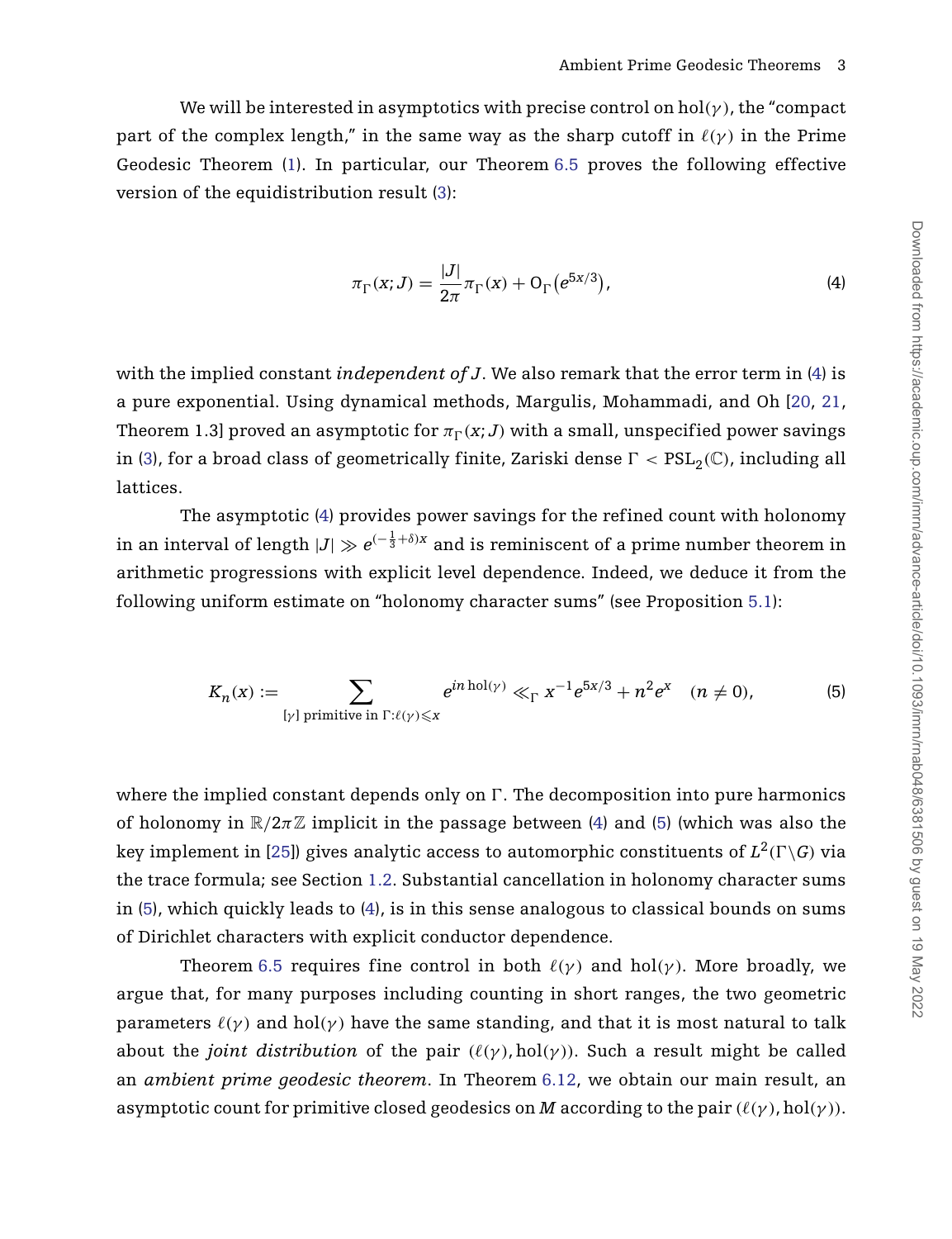<span id="page-4-1"></span>**Theorem 1.1.** Let  $\Gamma < \text{PSL}_2\mathbb{C}$  be a discrete, co-compact, torsion-free subgroup. Then, for any intervals  $I \subseteq [0, x]$  and  $J \subseteq \mathbb{R}/2\pi\mathbb{Z}$ ,

$$
\pi_{\Gamma}(I,J) := \left| \left\{ [\gamma] \text{ primitive in } \Gamma : (\ell(\gamma),\text{hol}(\gamma)) \in I \times J \right\} \right|
$$

$$
= \iint\limits_{I \times J} d\varpi_{\Gamma}(t) \frac{d\theta}{2\pi} + O_{\Gamma}\left( (|I| + |J|)^{2/3} \frac{e^{5x/3}}{x^{2/3}} + \frac{e^{3x/2}}{x^{1/2}} \right). \right.
$$

In particular, Theorem [1.1](#page-4-1) proves the uniform asymptotic (see Theorem [6.5](#page-40-0) and its Corollary [6.7\)](#page-42-0)

<span id="page-4-2"></span>
$$
\pi_{\Gamma}(I,J) = \iint\limits_{I \times J} d\varpi_{\Gamma}(t) \frac{d\theta}{2\pi} + O_{\Gamma}(e^{5x/3}), \tag{6}
$$

which provides a power savings as long as  $|I\times J|\gg e^{(-\frac{1}{3}+\delta) x}$  with  $\delta>0,$  where each interval may be short independently of each other; see Remark [6.8.](#page-42-1) Theorem [1.1](#page-4-1) further extends this range when both intervals *I* and *J* are short, down to as short as  $|I \times J|$   $\gg$  $e^{(-\frac{1}{2}+\delta) x}$  when  $|I|\asymp |J|$ ; see Remark [6.13](#page-46-0) for details.

Joint distribution results such as our Theorem [1.1](#page-4-1) may be seen as instances of spectral geometry on the group quotient  $\Gamma \backslash G$ , as we explain in Section [1.2.](#page-4-0) We emphasize that our results apply regardless of whether the subgroup  $\Gamma$  is arithmetic or not; for asymptotics on arithmetic quotients in the length aspect, we refer to [\[25\]](#page-48-2) as well as to recent advances on arithmetic hyperbolic 3-manifolds [\[1](#page-47-1)[–3\]](#page-47-2). While it would certainly be of interest to obtain stronger error terms in ambient prime geodesic theorems on arithmetic hyperbolic 3-manifolds, our goal here is to establish universal, baseline results.

#### <span id="page-4-0"></span>**1.2 Spectral Geometry of**  $\Gamma \backslash G$ **, Trace Formulas, and Ambient Counting**

Closed geodesics on *M* are often considered along with the spectrum of the Laplace– Beltrami operator  $\Delta_M$ , which we recall involves averages over infinitesimal balls in M and thus naturally quantizes the dynamics of the geodesic flow on *M*. On a rank one compact locally symmetric space  $M = \Gamma \backslash S$ , the classical spherical trace formula relates the eigenvalues of  $\Delta_M$  (that is, frequencies of  $\Delta_S$  appearing in  $L^2(\Gamma \backslash S)$ ) with lengths of geodesics corresponding to non-identity conjugacy classes in  $\Gamma.$  This may also be seen as the correspondence principle of quantum mechanics, relating long-term dynamics on *M* with the semi-classical (high-energy) limit of the quantized system on  $L^2(M)$ , or as a noncommutative version of Fourier duality.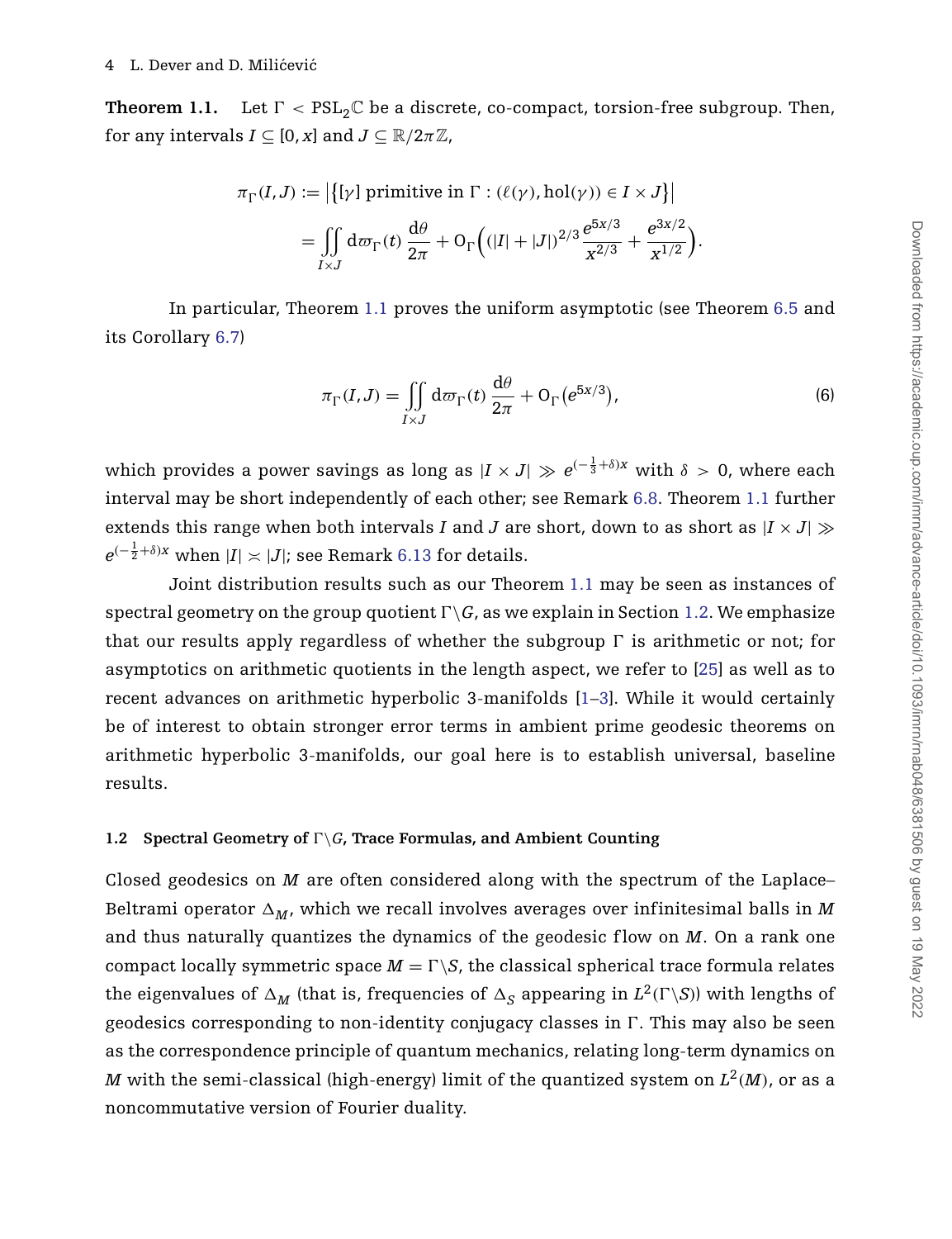A key question of spectral geometry is whether isospectral manifolds (having the same Laplacian spectrum) are also isometric. For hyperbolic 3-manifolds, the answer is "No": in 1980, Vignéras [\[28\]](#page-48-5) found a pair of hyperbolic 3-manifolds that are isospectral but not isometric; see also [\[11,](#page-47-3) [27\]](#page-48-6). However, Gangolli [\[9\]](#page-47-4) showed that for a compact hyperbolic 3-manifold, the Laplacian spectrum determines the set of lengths of closed geodesics. While for hyperbolic surfaces the Laplacian spectrum also determines the multiplicities of closed geodesics, in higher dimensions this is an open problem [\[14,](#page-48-7) Remark 0.3]. In the converse direction, Kelmer [\[14\]](#page-48-7) showed that the length spectrum (including multiplicities) determines the Laplacian spectrum for compact hyperbolic manifolds. For arithmetic hyperbolic 3-manifolds, the complex length spectrum (and in fact, the rational length set) determines the commensurability class [\[5,](#page-47-5) [22\]](#page-48-8).

In any case, *all structure* encoded in the trace formula should be ref lected in the spectral-to-geometric correspondence. In the present case of  $M \simeq \Gamma \backslash \mathrm{PSL}_2\mathbb{C}/\mathrm{PSU}_2$ , regular conjugacy classes [ $γ$ ] are parametrized by  $t_\gamma\in T/S_2=\{t={z=0\choose 0\;z^{-1}}:z\in\mathbb{C}^\times\}/(t\sim$  $t^{-1}$ ),  $L_0^2(\Gamma \backslash \mathrm{PSL}_2\mathbb{C})$  is spanned by principal series representations  $\pi=\mathrm{ind}_T^G(\chi_{\nu,p})$  indexed by unitary characters  $\chi_{\nu,p}:T\to S^1$ , and the trace formulas on  $\Gamma\backslash \mathrm{PSL}_2\mathbb{C}$  (Theorems [2.1,](#page-12-0) [2.2,](#page-14-0) and [2.4,](#page-16-0) below) relate roughly, up to fixed smooth weights,

<span id="page-5-0"></span>
$$
\sum_{\pi_{\nu,p}\subseteq L^2(\Gamma\setminus G)}\hat{F}(\chi_{\nu,p}^{-1})+\ldots \quad \text{and} \quad \sum_{[\gamma]\subset\Gamma}F(t_{\gamma})+\ldots,\tag{7}
$$

for a compactly supported smooth function  $F : T/S_2 \to \mathbb{C}$  and its Abel transform  $\hat{F}: T^*/S_2 \to \mathbb{C}$ ; see Section [2.2](#page-12-1) for details. Our guiding principle, then, is to view the spectral geometry of  $\Gamma\backslash\mathbb{H}^3$  as duality between the classical spherical Maass forms and counts such as the classical Prime Geodesic Theorem [\(1\)](#page-2-0), essentially specializing [\(7\)](#page-5-0) to  $({\rm PSU}_2 \cap T)$ -invariant test functions, and the spectral geometry of  $\Gamma \backslash G$  as the full duality, as encoded by [\(7\)](#page-5-0), between the entire spectrum of all  $PSU<sub>2</sub>$ -types and ambient prime geodesic theorems such as [\(4\)](#page-3-0) and our Theorem [1.1.](#page-4-1)

As an imperfect but convincing analogy, consider a higher rank real symmetric space, say a compact quotient  $\Gamma \backslash G/K = \Gamma \backslash SL_n \mathbb{R} / SO_n$ , with rank  $r = n - 1$ , where  $L_0^2(\Gamma \backslash G /K)$  decomposes into a direct sum of principal series representations induced from a character *ν* in the dual of the Lie algebra of the maximal torus  $\mathfrak{a}^* \simeq \mathbb{R}^r$ . Weyl's law is a classical spectral count, central for quantum mechanics or thermodynamics, of eigenforms in  $L^2(\Gamma \backslash G / K)$  with Laplace eigenvalue up to a given bound, or equivalently with  $\left\| \nu \right\|_2 \leqslant X.$  From the point of view of equidistribution in families of automorphic forms [\[4,](#page-47-6) [16,](#page-48-9) [24\]](#page-48-10), one is more broadly interested in counting representations  $\pi \subseteq$  $L^2(\Gamma \backslash G / K)$  in a prescribed region  $\Omega \subseteq \widehat{G}$  within the *ambient* space  $\widehat{G} \simeq \mathfrak{a}^*_{{\mathbb C}}$  of all such representations; a count with *r* parameters rather than just one (see [\[4,](#page-47-6) Proposition 7.2]).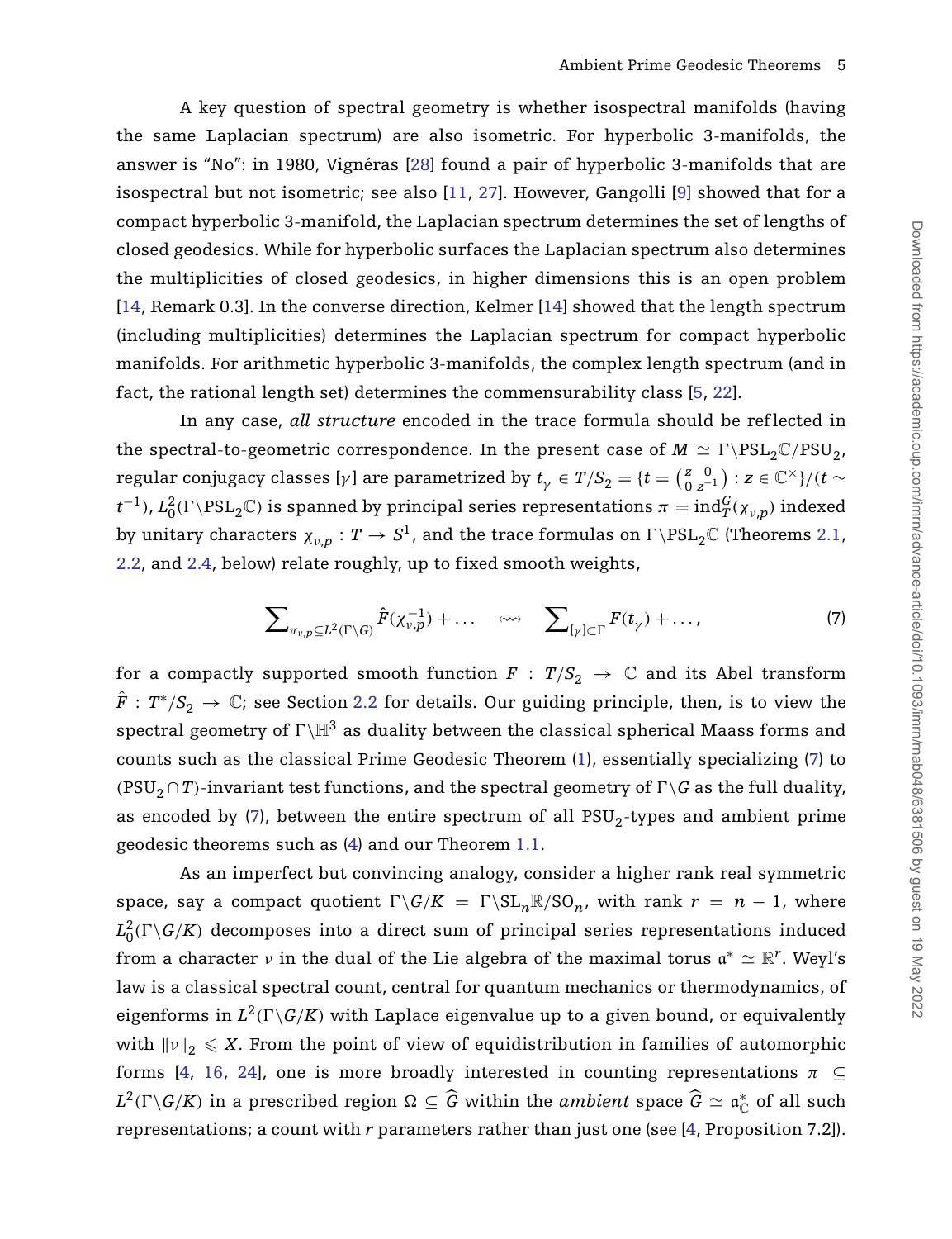The natural dual question to this is to count primitive conjugacy classes [*t<sup>γ</sup>* ] occurring in  $\Gamma$  not just according to their length  $\|\log |t_\gamma|\|_2$  but simply within prescribed regions in the *r*-dimensional space  $[G] \simeq T/S_n$  of all regular conjugacy classes of *G* (see [\[6\]](#page-47-7)).

An ambient prime geodesic theorem in  $PSL_2C$  such as our Theorem [1.1](#page-4-1) should similarly count primitive conjugacy classes in  $\Gamma$  according to their full parameter, the complex length  $\mathbb{C}\ell(\gamma) \in \mathbb{C}/\{\pm 1\}$ . In a different context, Kelmer [\[13,](#page-47-8) Corollary 3.1] proved effective equidistribution of holonomy for closed geodesics on products of *n* hyperbolic planes (corresponding to conjugacy classes in an irreducible co-compact lattice  $\Gamma < (\mathrm{PSL}_2\mathbb{R})^n$  that are hyperbolic at one place and elliptic at all others), including the asymptotic joint length–holonomy count.

This analogy brings about the natural question of using the non-spherical trace formula of Section [2.2](#page-12-1) to count geodesics in more general regions  $\Omega \subseteq [G]$ , the geometric counterpart to the spectral count of  $\pi \subseteq L^2(\Gamma \backslash G)$  in regions of  $\widehat{G}$  as in [\[4,](#page-47-6) Proposition 7.2]. Passage to the geometric sharp cutoff count and estimates of boundary terms as in [\(13\)](#page-8-0) involve estimating contributions on the dual (spectral) side, extending deep into the tempered spectrum  $\widehat{G}^{\text{temp}}$  (in all directions), which is of more moderate growth. This in turn involves the rate of decay of the Fourier transform  $\widehat{\chi_0}$  and thus the *shape* of  $\Omega$ and its boundary, as in classical lattice-point counting. We leave this intriguing lead for future work.

#### **1.3 Overview**

For the sake of the reader, we now present an overview of the proof, omitting details. Throughout,  $\Gamma < \text{PSL}_2\mathbb{C}$  is a discrete, co-compact, torsion-free subgroup. We refer to Section [2.1](#page-10-0) for background on the geometry and representation theory of  $G = PSL_2\mathbb{C}$ and its quotients.

One of the key tools we use is the non-spherical trace formula. We start with a version of Selberg's trace formula, explicated by Lin and Lipnowski [\[17,](#page-48-11) Corollary 2], which captures both the length and holonomy of geodesics. We specialize this, on the spectral side, to representations of a particular type and, on the geometric side, to a particular frequency of holonomy, and obtain Theorem [2.2,](#page-14-0) which states that for every  $n \in \mathbb{Z}$  and every smooth, even, compactly supported  $g : \mathbb{R} \to \mathbb{C}$ ,

<span id="page-6-0"></span>
$$
\frac{1}{2} \sum_{\nu} (m_{\Gamma}(\pi_{\nu,n}) + m_{\Gamma}(\pi_{\nu,-n})) \int_{-\infty}^{\infty} g(u)e^{uv} du + \delta_0(n) \int_{-\infty}^{\infty} g(u)e^{u} du - \frac{1}{2} \delta_{\pm 1}(n)\hat{g}(0)
$$
\n
$$
= \frac{1}{2\pi} \text{vol}(\Gamma \backslash G)(n^2 g(0) - g''(0)) + \sum_{[\gamma]} \ell(\gamma_0)w(\gamma)g(\ell(\gamma)) \cos(n \text{ hol}(\gamma)),
$$
\n(8)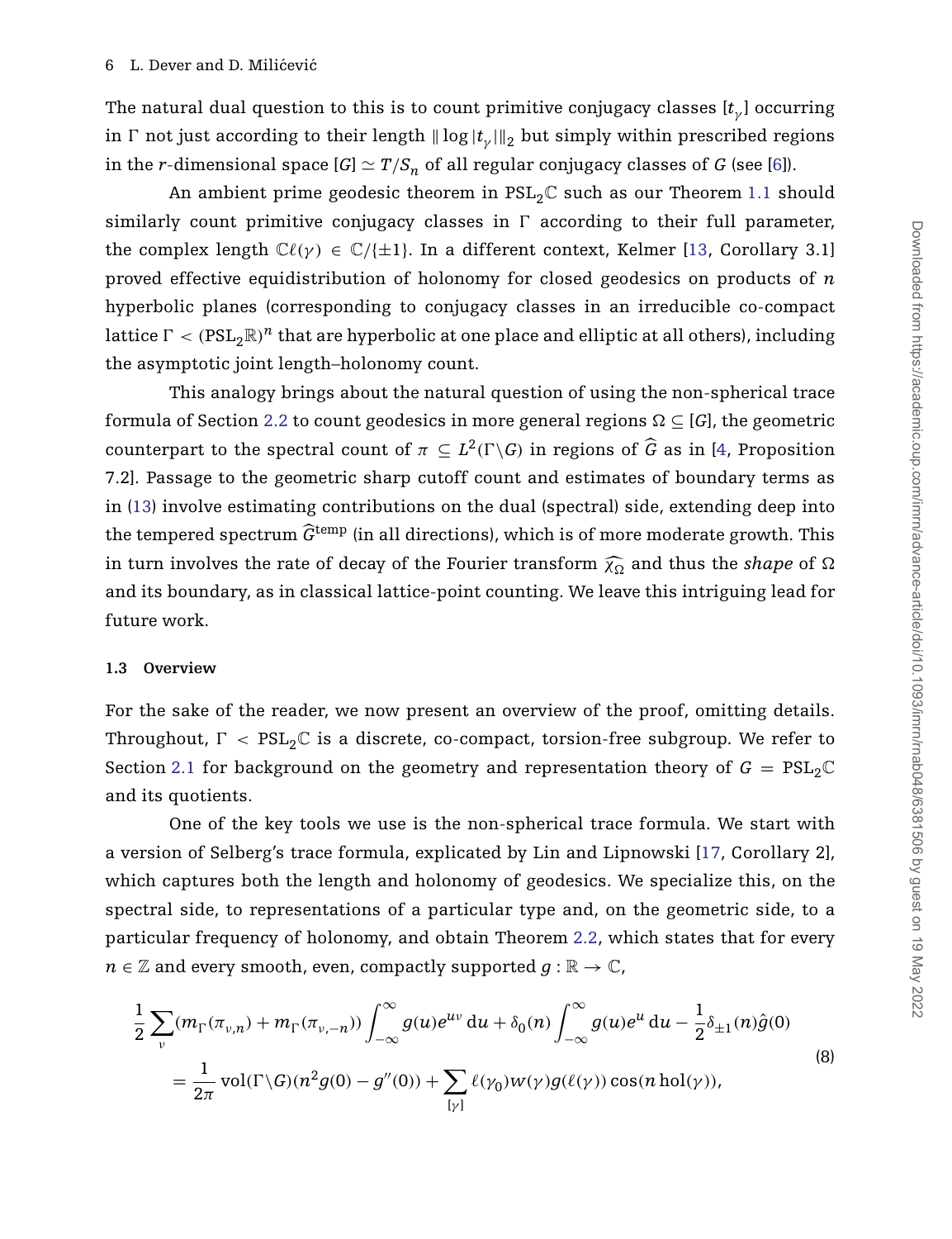where the first sum is over the unitary principal and complementary series representations  $\pi_{v,\pm n}$  (where  $v \in i\mathbb{R}$  for principal series) occurring with multiplicities  $m_{\Gamma}(\pi_{v,\pm n})$ in  $L^2(\Gamma \backslash G)$ ,  $w(\gamma) \asymp_{\Gamma} e^{-\ell(\gamma)}$ , and the last sum is over the nontrivial hyperbolic and loxodromic conjugacy classes of *-*. For purposes of counting the length spectrum, where one is typically interested in [\(8\)](#page-6-0) with a test function *g* of varying and extended support, it is natural to combine the complementary series and identity terms into a single integral of  $g$  against a measure  $d\varpi_{\Gamma}^*$  related to  $d\varpi_{\Gamma}$ ; see [\(20\)](#page-14-1)–[\(21\)](#page-14-2). We also explicate a complementary "odd" trace formula, sampling geodesics with a weight  $h(\ell(\gamma)) \sin(n \text{ hol}(\gamma))$  for an odd  $h \in C_c^{\infty}(\mathbb{R})$ ; see Theorem [2.4.](#page-16-0)

In particular, using the trace formula [\(8\)](#page-6-0) with a specific  $g \in C_c^{\infty}(\mathbb{R})$  that emphasizes the spectral terms with  $R - 1 \leqslant |\nu| \leqslant R + 1$  with weight  $\hat{g}(i\nu/2\pi) \gg 1$ and keeps all spectral terms non-negative, we prove in Proposition [2.5](#page-17-0) a bound on multiplicities of representations in an interval of fixed length:

<span id="page-7-0"></span>
$$
\sum_{R-1 \leqslant |\nu| \leqslant R+1} m_{\Gamma}(\pi_{\nu,n}) \ll \text{vol}(\Gamma \backslash G) \cdot (R^2 + n^2) + O_{\Gamma}(1). \tag{9}
$$

The spectral bound [\(9\)](#page-7-0) is a bound on local spectral densities, whose leading term agrees with the Plancherel measure. Such a bound is a standard tool in the passage from a smooth to sharp count of the spectrum in the proof of Weyl's law (cf. [\[4,](#page-47-6) Proposition 10.1]).

As the first step toward a sharp geodesic count, in Lemma [3.1](#page-20-0) we use the trace formula [\(8\)](#page-6-0) to get a handle on the geometric sum

<span id="page-7-1"></span>
$$
T_n^{\cos}[g_{\gamma,\eta}] = \sum_{[\gamma]} \ell(\gamma_0) w(\gamma) g_{\gamma,\eta}(\ell(\gamma)) \cos(n \operatorname{hol}(\gamma)) \tag{10}
$$

with a smooth, even function  $g_{y,\eta}$ , which approximates  $\chi_{[-y,y]}$  and is supported on  $[-y - \eta, y + \eta]$ . The principal series terms in [\(8\)](#page-6-0) are then weighted with its Fourier  $\int \mathrm{transform}\ \hat{g}_{y,\eta}(i\nu/2\pi)$ , which is essentially supported up to roughly  $|\nu|\ll 1/\eta$  (exhibiting Schwartz decay past this range); we estimate these terms using [\(9\)](#page-7-0). In Lemma [3.3,](#page-22-0) we majorize the contributions to [\(10\)](#page-7-1) of classes with  $\ell(\gamma) \in [y - \eta, y + \eta]$  by a suitable nonnegative smooth bump function on [*y*−2*η*, *y*+2*η*] (whose Fourier transform again extends to roughly  $\leq 1/\eta$ , and show with another application of [\(8\)](#page-6-0) and [\(9\)](#page-7-0) that these boundary terms contribute  $O_\Gamma(e^{\gamma}\eta + 1/\eta^2)$  to [\(10\)](#page-7-1). Taking the boundary length  $\eta = e^{-\gamma/3}$ , we obtain in Proposition [3.5](#page-24-0)

<span id="page-7-2"></span>
$$
T_n^{\cos}(y) := \sum_{\ell(\gamma) \leq y} \ell(\gamma_0) w(\gamma) \cos(n \operatorname{hol}(\gamma)) = \delta_0(n) \int_{-y}^y \mathrm{d}\sigma_\Gamma^*(u) + \mathrm{O}_\Gamma(e^{2y/3} + n^2 y) \tag{11}
$$

and a corresponding asymptotic for  $T_n^{\sin}(y)$  (and thus  $T_n(y)$  in [\(34\)](#page-27-0)).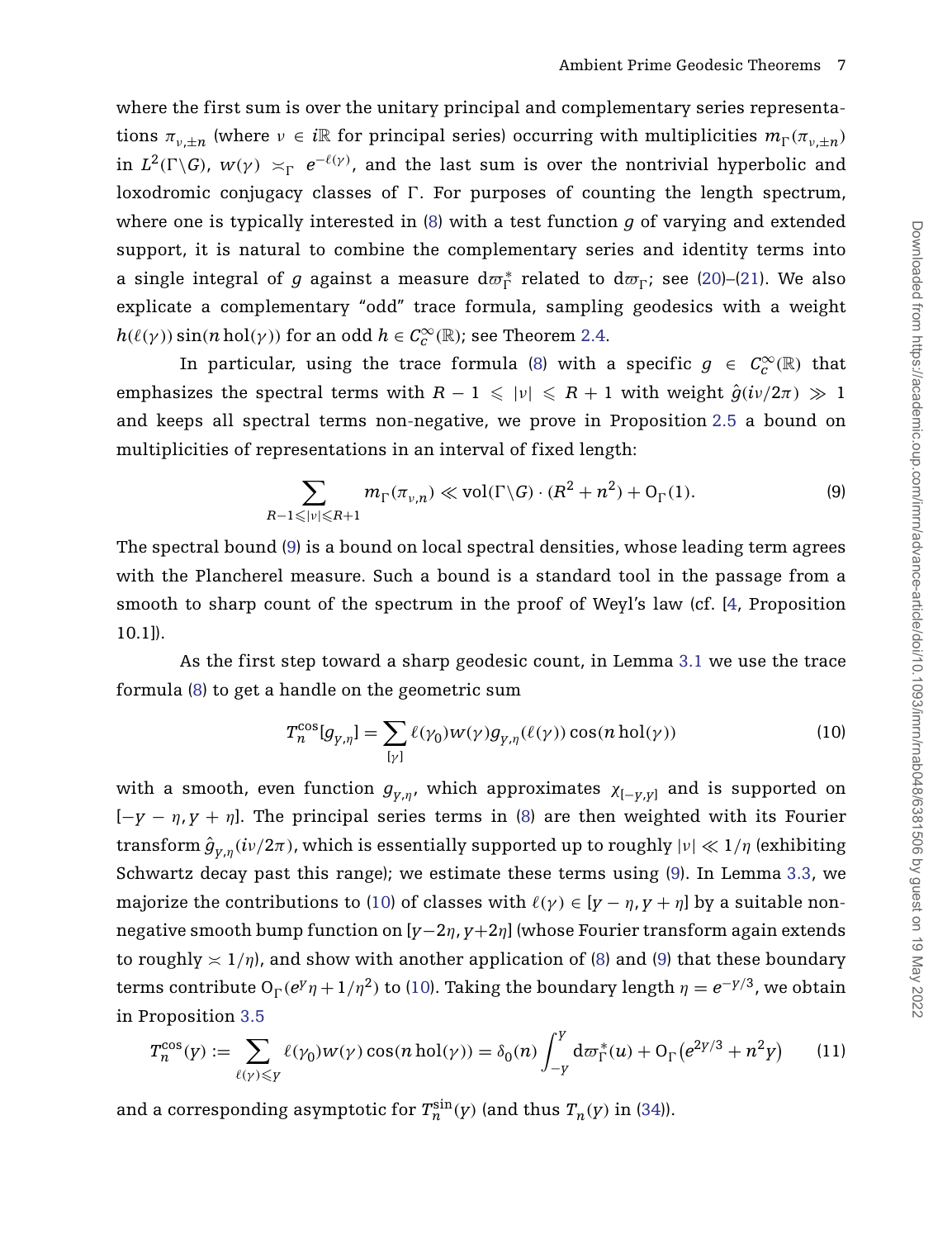#### 8 L. Dever and D. Milićević

Counts such as [\(11\)](#page-7-2) arising from the trace formula naturally involve the weights *w*(γ) (from the Weyl discriminant) and all conjugacy classes [γ], including imprimitive ones. In Section [4](#page-26-0) we address these two technical aspects and show they are essentially harmless, namely, using that  $w(\gamma) = e^{-\ell(\gamma)} + O_\Gamma(e^{-2\ell(\gamma)})$  and that imprimitive classes contribute comparatively very few (namely  $O_\Gamma(e^y)$ ) terms to [\(11\)](#page-7-2), we prove in Lemma [4.1](#page-27-1) that a simpler sum  $S_n^P(y)$  over primitive geodesics satisfies

<span id="page-8-1"></span>
$$
S_n^P(y) := \sum_{\ell(\gamma) \leq y} f^P(\gamma) e^{-\ell(\gamma) + in \text{ hol } \gamma} = T_n(y) + O_\Gamma(y). \tag{12}
$$

Combining [\(11\)](#page-7-2) and [\(12\)](#page-8-1) and using integration by parts, we obtain in Proposition [5.1,](#page-31-0) as cited above, the estimate [\(5\)](#page-3-1) on "holonomy character sums"  $K_n(y)$ . In particular, Proposition [5.1](#page-31-0) for  $n \neq 0$  quantifies cancellation among the holonomies of primitive geodesics with  $\ell(\gamma) \leqslant \gamma$  and shows that these are equidistributed throughout  $\mathbb{R}/2\pi\mathbb{Z}$ .

While we have so far in  $(11)$ ,  $(12)$ , and  $(5)$  emphasized the traditional sharp  $\text{cutoff}\ \ell(\gamma) \leqslant \gamma$ , we in fact throughout also prove estimates for analogous smooth  $\text{cutoff}$ quantities like  $S^P_n[g_{y,\eta}]$  and  $K_n[g_{y,\eta}]$ , with explicit dependence on  $\eta$ . Moreover, we observe structural analogies in the length and holonomy aspects, such as in the comparison of our Lemmata [3.3](#page-22-0) and [3.6,](#page-25-0) which state roughly that

<span id="page-8-0"></span>
$$
\sum_{\gamma-\eta\leqslant\ell(\gamma)\leqslant\gamma+\eta}\ell(\gamma_0)w(\gamma)\ll_{\Gamma}\eta e^{\gamma}+\frac{1}{\eta^2},\quad \sum_{\substack{\ell(\gamma)\leqslant\gamma\\\theta_0-\eta'\leqslant\mathrm{hol}(\gamma)\leqslant\theta_0+\eta'}}\ell(\gamma_0)w(\gamma)\ll_{\Gamma}\eta'e^{\gamma}+\frac{\gamma}{\eta'^2}.\tag{13}
$$

This analogy is fundamentally due to the fact that, in each case, the dual (spectral) sum over  $\pi_{v,n}$  extends up to roughly  $1/\eta$  or  $1/\eta'$  (in the *v*- and *n*-direction, respectively) and that the Plancherel measure shown in [\(9\)](#page-7-0) and [\(23\)](#page-17-1) is symmetric; see Remark [3.7.](#page-26-1)

With this in mind, in Sections [6.1](#page-36-0) and [6.2](#page-37-0) we prove  $4 = 2 \times 2$  asymptotic formulas for "ambient" prime geodesic counts, beginning with the smooth count (Proposition [6.1\)](#page-36-1) of the form

<span id="page-8-2"></span>
$$
\pi_{\Gamma}(g_{\gamma,\eta},f) := \sum_{[\gamma]}^{P} f(\text{hol}(\gamma)) g_{\gamma,\eta}(\ell(\gamma))
$$
\n
$$
= \frac{1}{2\pi} \int_{0}^{2\pi} f(\theta) d\theta \cdot \int_{2}^{\infty} g_{\gamma,\eta}(u) d\sigma_{\Gamma}(u) + O_{\Gamma,\eta_{0}}\left(\frac{e^{\gamma}}{\gamma\eta^{2}} \|\hat{f}\|_{1} + e^{\gamma}\|\hat{f}\|_{2,1}\right)
$$
\n(14)

 $f: \mathbb{R}/2\pi\mathbb{Z} \to \mathbb{C}$ ,  $\|\hat{f}\|_{2,1} := \|\hat{f}\|_1 + \|\widehat{f}^{\prime \prime}\|_1$ , and  $0 < \eta \leqslant \eta_0$ , and then for the related counts  $\pi_{\Gamma}(y,f)$ ,  $\pi_{\Gamma}(g_{y,\eta},J)$ , and  $\pi_{\Gamma}(y,J)$  (for  $y>0$  and any interval  $J\subseteq \mathbb{R}/2\pi\mathbb{Z}$ ),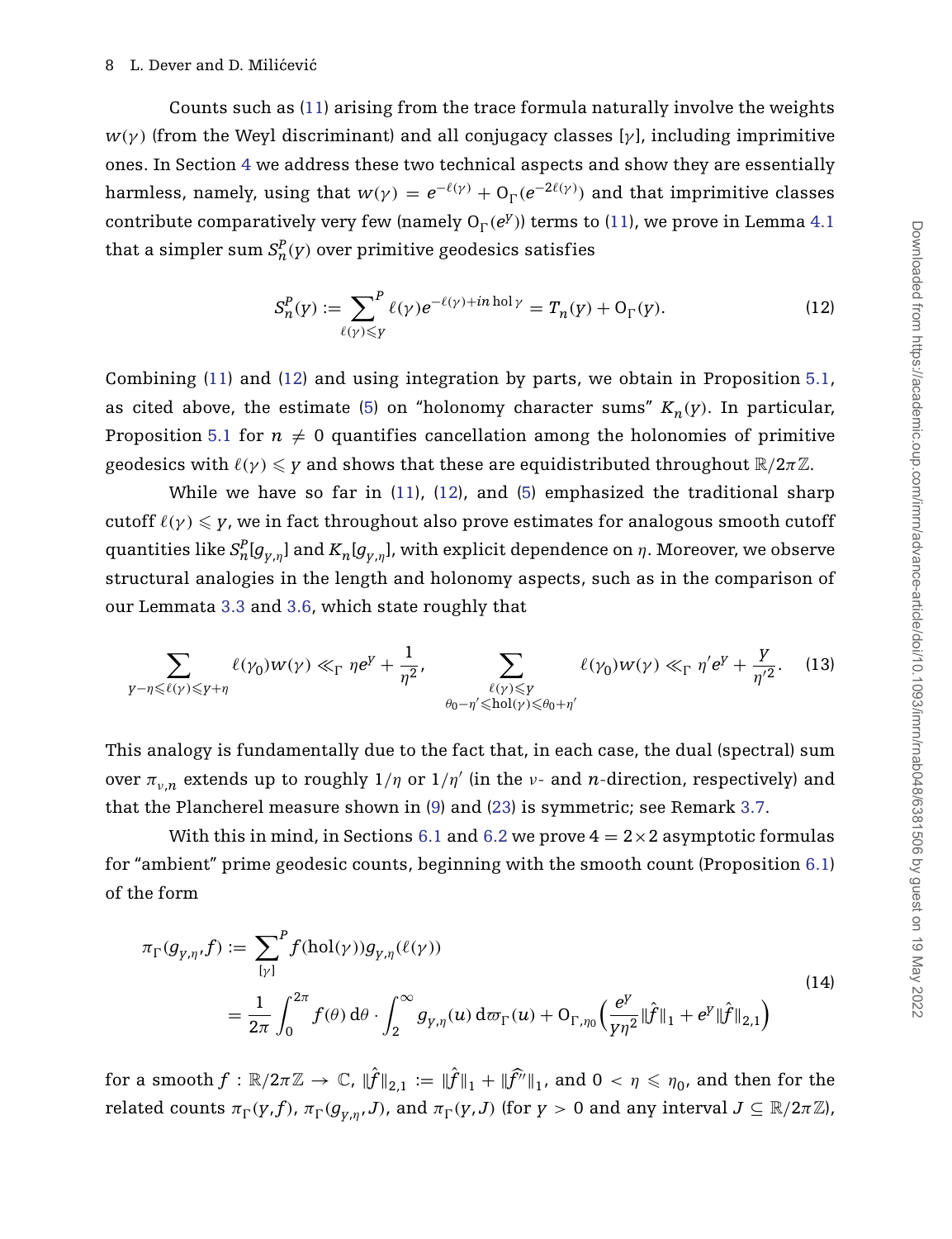which have sharp cutoffs in the length, holonomy, and in both aspects, respectively. In particular, by spectrally expanding f into a Fourier series and estimating  $K_n(y)$  using [\(5\)](#page-3-1), in Theorem [6.2](#page-38-0) we prove that

$$
\pi_{\Gamma}(y,f) := \sum_{\ell(\gamma) \leq y} f(\mathrm{hol}(\gamma)) = \frac{1}{2\pi} \int_0^{2\pi} f(\theta) \, \mathrm{d}\theta \cdot \int_2^y \mathrm{d}\varpi_{\Gamma}(u) + \mathrm{O}_{\Gamma}\Big(\|\hat{f}\|_1 \frac{e^{5y/3}}{y} + \|\widehat{f''}\|_1 e^y\Big),
$$

which recovers [\[25,](#page-48-10) Theorem 1] for a fixed *f*. However, our explicit dependence on *f* allows us to choose a smooth  $f_{J,\eta'}$  approximating a sharp holonomy cutoff, while maintaining explicit dependence on *η* , and then estimate the terms with holonomy within  $\eta'$  of the boundary of *J* using the second bound in [\(13\)](#page-8-0). In exact analogy with the passage to the sharp count in [\(11\)](#page-7-2), we choose  $\eta' = e^{-y/3}$ , which leads in Theorem [6.5](#page-40-0) to the effective count [\(4\)](#page-3-0) for a sharp length and holonomy count, and then to its consequence [\(6\)](#page-4-2).

In Section [6.3,](#page-42-2) we prove asymptotic formulas that provide counts for the number of geodesics in intervals *I* and *J* of length and holonomy, respectively. These counts feature a combination of sharp and smooth cutoffs in the length and holonomy, in complete parallel to Section [6.2,](#page-37-0) but with improvements in the error term when the lengths of *I* and/or *J* are shrinking. After explicating in Lemma [6.9](#page-43-0) an asymptotic analogous to [\(14\)](#page-8-2) for the count  $\pi_{\Gamma}(g_{I,\eta},f_{J,\eta'})$  with suitable smooth length and holonomy cutoffs, we derive as Corollary [6.10](#page-43-1) the upper bound

<span id="page-9-0"></span>
$$
\sum_{\substack{\ell(\gamma)\in I\\ \text{hol}(\gamma)\in J}} 1 \ll_{\Gamma,\eta_0} (|I|+\eta)(|J|+\eta')\frac{e^{2\gamma}}{\gamma} + \frac{e^{\gamma}}{\gamma\eta^2}\log^* \frac{1}{\eta'} + \frac{e^{\gamma}}{\eta'^2},\tag{15}
$$

 $\text{for every } I \subseteq [0, p], J \subseteq \mathbb{R} / 2\pi\mathbb{Z} \text{ and } 0 < \eta \leqslant \eta_0, 0 < \eta' \leqslant 2\pi. \text{ This is a (normalized; recall)}$ that  $w(\gamma) \sim_\Gamma e^{-\ell(\gamma)}$ ) ambiental analogue of [\(13\)](#page-8-0), where we additionally profit in the first term when lengths and holonomies are sampled from short intervals. Then, we estimate the smooth count using Lemma [6.9](#page-43-0) and bound the ambiguous regions with [\(15\)](#page-9-0), which leads to Proposition [6.11](#page-44-0) and our main result, Theorem [1.1.](#page-4-1)

## <span id="page-9-1"></span>**1.4 Notation**

We write  $f = \mathrm{O}(g)$  or  $f \ll g$  to mean that  $|f| \leqslant C g$  for some constant  $\mathcal{C} > 0$ , which may be different from line to line and is absolute unless explicitly indicated with a subscript. We also write  $f \asymp g$  to denote that  $f \ll g \ll f$ , and  $f \sim g$  to denote that  $\lim f/g = 1,$ where the direction of the limit is clear from the context, again with dependencies of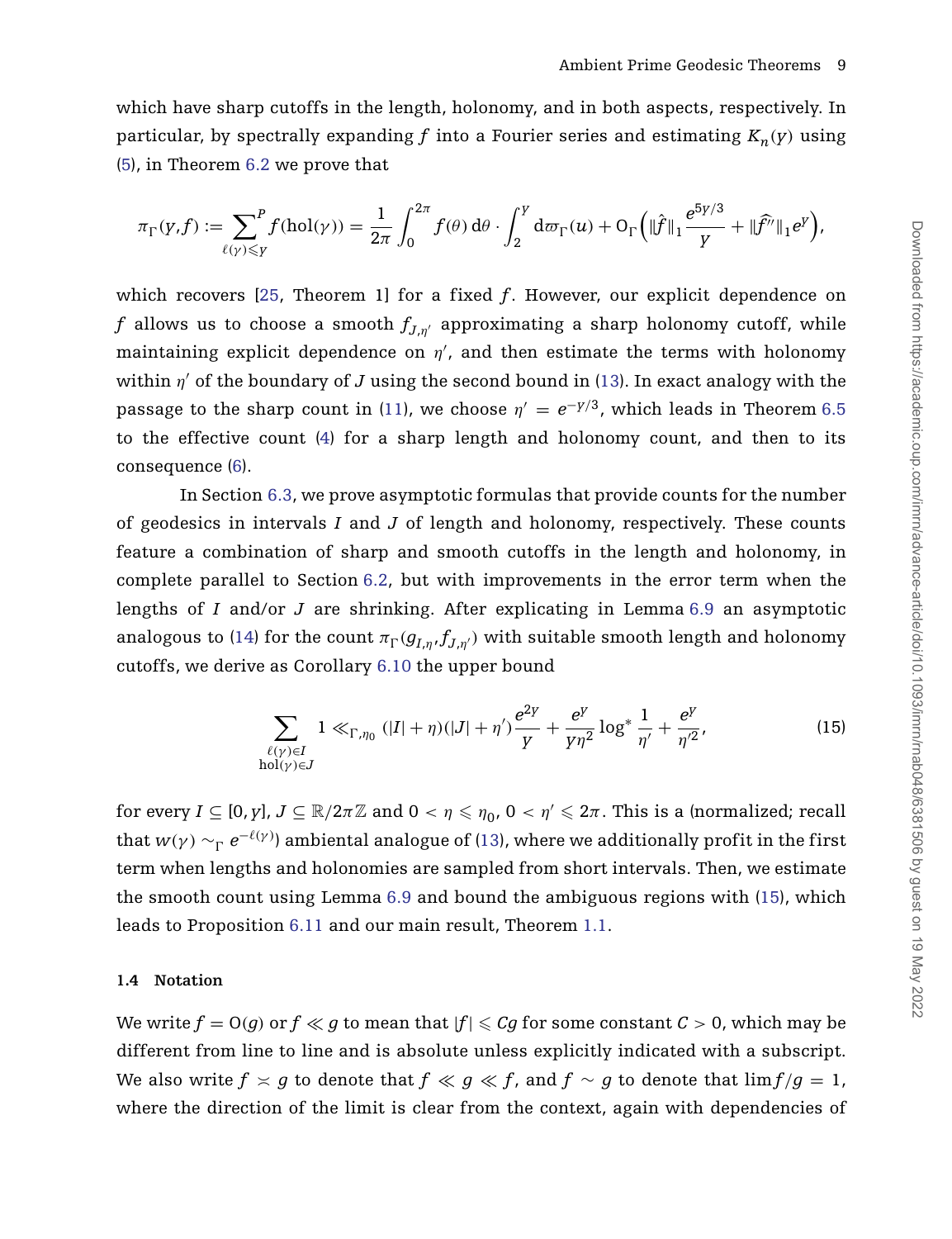implied constants and rate of convergence only as indicated. (No confusion should arise with the usage of ∼ to also denote conjugate elements in a matrix group.)

We use the convention  $\hat{f}(\xi) = \int_{\mathbb{R}} f(x) e^{-2\pi i x \xi} \,\mathrm{d} \xi$  to denote the Fourier transform of a Schwartz function  $f$ , and we choose the normalization  $\hat{f}(n) = \int_{\R/2\pi\Z} f(x) e^{-inx} \,\mathrm{d} x$  for the Fourier coefficient of a periodic function *f* on  $\mathbb{R}/2\pi\mathbb{Z}$ . We also use the shorthand notation  $\log^*(x) := \log(x + 2)$  for  $x > 0$ . Finally, we write  $\delta_a(n)$  for the Kronecker delta-function, that is,  $\delta_a(n) = 1$  if  $n = a$  and 0 otherwise (including writing  $\delta_{+1}(n)$ as shorthand for whether  $n = \pm 1$  or not).

# **2 Non-spherical Trace Formulas and Weyl's Law**

#### <span id="page-10-0"></span>**2.1 Background on Groups and Representations**

Let  $G = PSL_2\mathbb{C}$ , and let  $\Gamma$  be a discrete, torsion-free, co-compact subgroup of  $G$ . The group  $G = PSL_2\mathbb{C}$  is in one-to-one-correspondence with the group of orientationpreserving isometries of the 3-dimensional, hyperbolic upper half space  $\mathbb{H}^3$ , which we describe shortly. We are primarily concerned with the geometry of the fundamental domain  $M = \Gamma \backslash \mathbb{H}^3$ , which is a compact hyperbolic 3-manifold, and its covering  $\Gamma \backslash G$ . In this section, we collect some background material about the group *G*, its geometric action on  $\mathbb{H}^3$ , the geometry of  $M$ , and the representation theory of  $L^2(G)$  and  $L^2(\Gamma \backslash G)$ .

The group  $PSL_2\mathbb{C}$  has the Iwasawa decomposition  $G = UAK$ , where

$$
U = \left\{ \begin{pmatrix} 1 & z \\ 0 & 1 \end{pmatrix} : z = x + iy \in \mathbb{C}, \, x, y \in \mathbb{R} \right\}, \quad A = \left\{ \begin{pmatrix} e^{u/2} & 0 \\ 0 & e^{-u/2} \end{pmatrix} : u \in \mathbb{R} \right\},
$$
\n
$$
K = \text{PSU}_2 = \left\{ \begin{pmatrix} \alpha & \beta \\ -\bar{\beta} & \bar{\alpha} \end{pmatrix} : \alpha, \beta \in \mathbb{C}, \, |\alpha|^2 + |\beta|^2 = 1 \right\} / \{ \pm 1 \}.
$$

Here, *UA* is a Borel subgroup of *G* with the unipotent subgroup *U* and with *A* a maximal torus in *G*, and *K* is a maximal compact subgroup of *G*. The Haar measure on each of these subgroups is unique up to a constant multiple. We choose the Euclidean measure d*x* d*y* on *U*, d*u* on *A* and the volume 1 Haar measure d*k* on *K*. This induces a Haar measure on *G*.

The quotient *G*/*K* may be identified with the upper half space  $\mathbb{H}^3 = \{z + ir :$  $z \in \mathbb{C}, r > 0$ , a 3-dimensional hyperbolic space with the hyperbolic metric ds =  $(|dz|^2 + (dr)^2)^{1/2}/r$ . The action of *G* by left multiplication induces an action of *G* on  $\mathbb{H}^3$ by orientation-preserving isometries (preserving the hyperbolic metric), which may also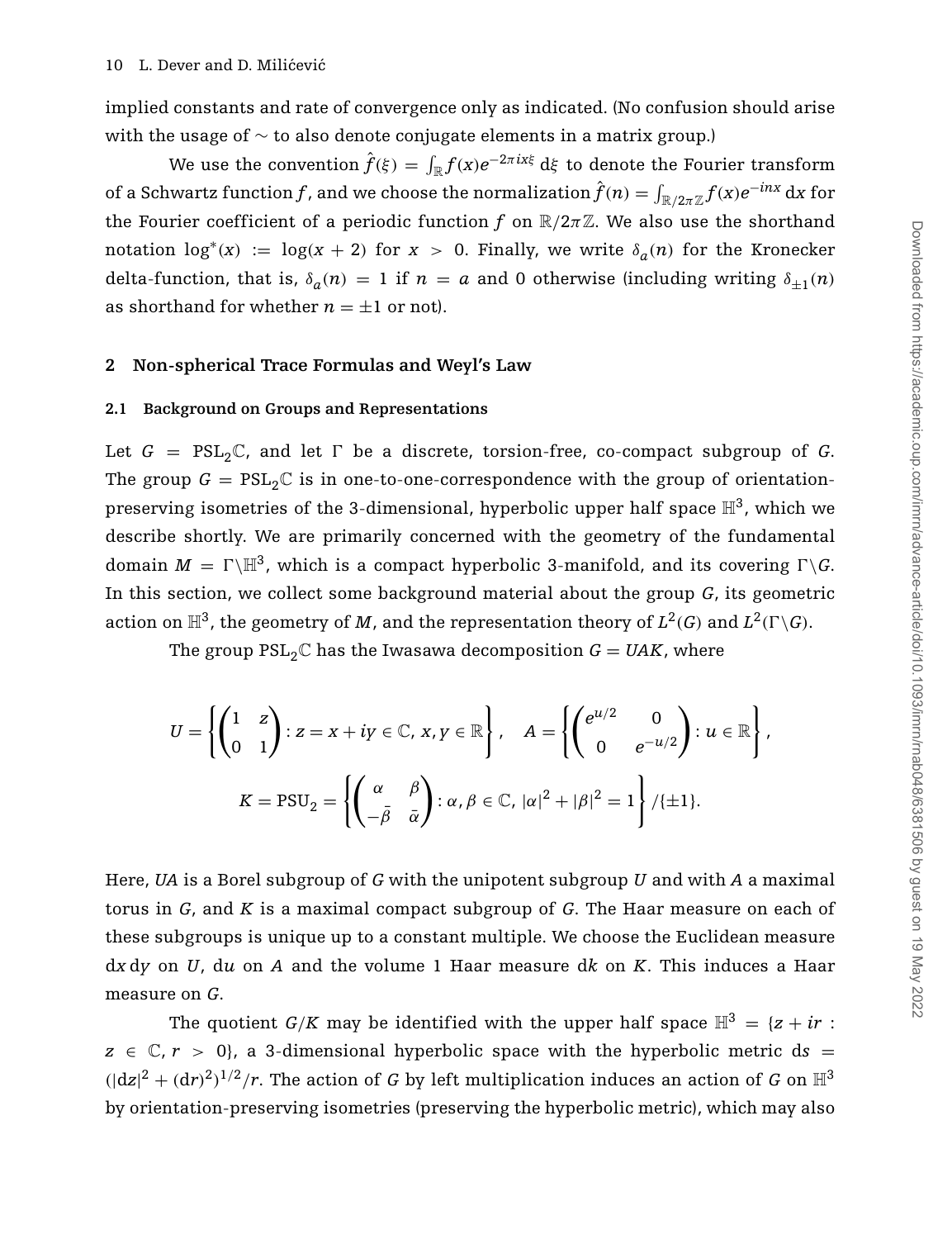be described in terms of  $(z, r)$ -coordinates; see [\[8,](#page-47-9) Section 1.1]. In fact, the group G is in one-to-one-correspondence with the group of orientation-preserving isometries of  $\mathbb{H}^3$ .

Elements of *G* can be classified into identity, parabolic, elliptic, hyperbolic, and loxodromic, each with a distinct type of geometric action on  $\mathbb{H}^3$ . Parabolic elements are conjugate to an element of the unipotent group *U* described above. All other elements are diagonalizable. Every diagonalizable element  $\gamma \in G$  is conjugate to some

$$
t_\gamma \in T := \left\{ \begin{pmatrix} e^{(u + i \theta)/2} & 0 \\ 0 & e^{-(u + i \theta)/2} \end{pmatrix} : u \in \mathbb{R}, \, \theta \in \mathbb{R}/2\pi\mathbb{Z} \right\}.
$$

We will also refer to a matrix of this form as  $t_{u,\theta}$ . If  $u = 0$ , then  $\gamma$  is elliptic; if  $\theta = 0$ , then  $\gamma$  is hyperbolic. All other elements are said to be loxodromic, and this term is sometimes also applied to hyperbolic elements. Note that we can conjugate  $t_{\gamma}$  by  $({0\atop 1}{-1\atop 0})$  to swap the diagonal elements; therefore, we can and do choose the length/holonomy pair to have non-negative length.

If *γ* is hyperbolic or loxodromic, it has two fixed points on the boundary *∂*H<sup>3</sup> ∪  $\{\infty\} = \hat{\mathbb{C}}$  and acts on  $\mathbb{H}^3$  by a shift along the geodesic connecting these two fixed points by the *length*  $\ell(\gamma) = u$ , followed by a rotation around the same axis by the *holonomy* hol( $\gamma$ ) = *θ*. We also talk about the *complex length*  $\mathbb{C}\ell(\gamma) = u + i\theta$ . A hyperbolic or  $\text{loxodromic }\gamma \in \Gamma \text{ corresponds to a closed geodesic in }\Gamma\backslash\mathbb{H}^3. \text{ Since }\Gamma \text{ is discrete, }\Gamma\backslash\mathbb{H}^3.$  $\epsilon$  contains a geodesic of minimum length, which we refer to throughout the paper as  $\eta_0(\Gamma)$ .

The group *T* of diagonal elements of *G* has a Haar measure  $du d\theta/2\pi$ . For  $v \in \mathbb{C}$ and  $p \in \mathbb{Z}$ , define the character  $\chi_{v,p}$  on *T* by

<span id="page-11-0"></span>
$$
\chi_{\nu,p}\left(\begin{pmatrix}e^{(u+i\theta)/2} & 0\\ 0 & e^{-(u+i\theta)/2}\end{pmatrix}\right) = e^{uv+ip\theta}.
$$
\n(16)

This is a unitary character for  $v \in i\mathbb{R}$ .

The classification of irreducible, unitary representations of  $G = PSL_2\mathbb{C}$  is classical. Let  $\pi_{v,n}$  denote the representation of *G* obtained by extending the character  $\chi_{v,p}$  to *B* = *UT* trivially along *U* and then inducing unitarily to *G*. The unitary irreducible representations of *G* are then as follows:

- the trivial representation;
- the unitary principal series representations  $\pi_{v,n}$ , for  $v \in i\mathbb{R}$  and  $p \in \mathbb{Z}$ ;
- the complementary series representations  $\pi_{\nu,0}$ , for  $0 < \nu < 1$ .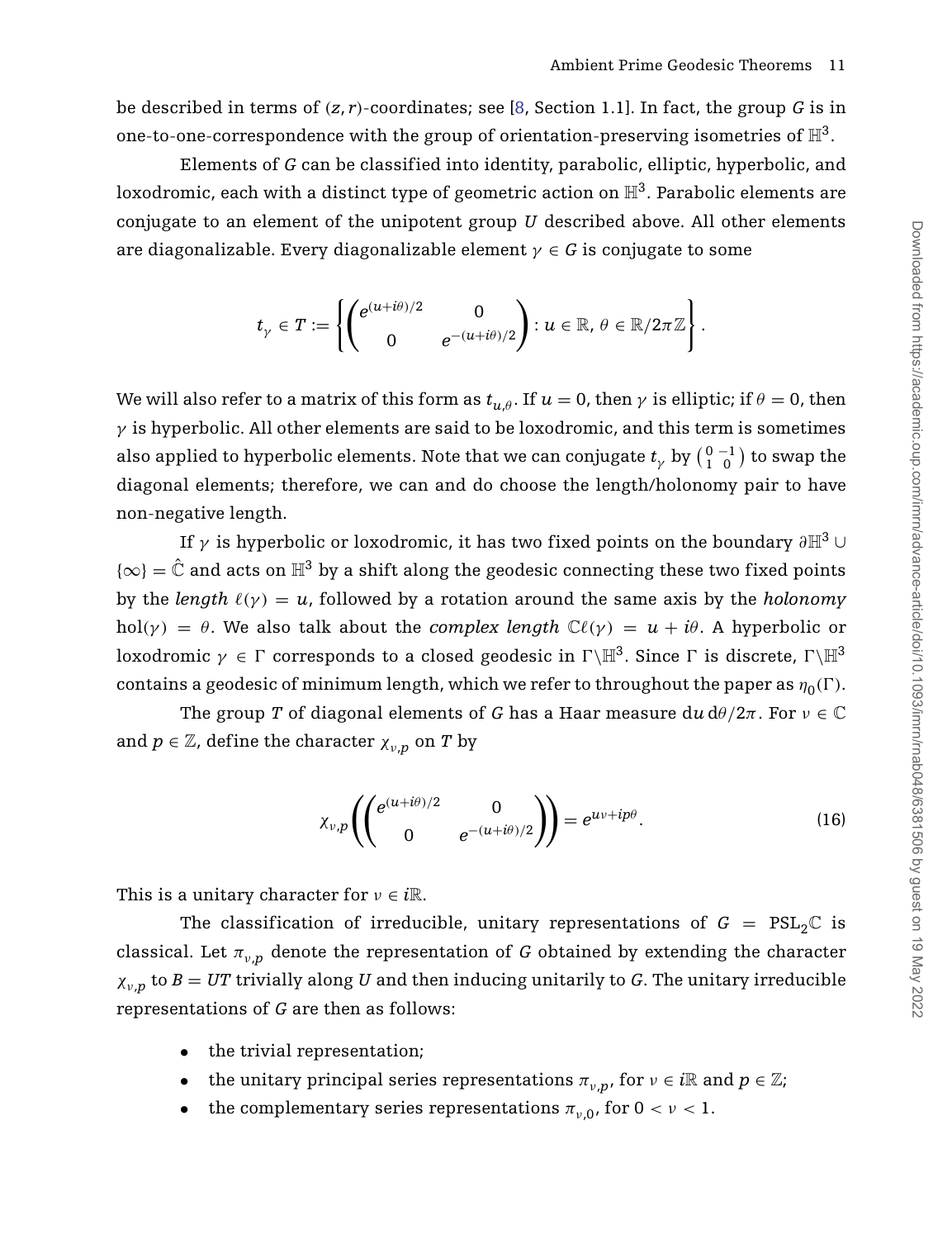The only equivalences among the above irreducible representations of *G* are that  $\pi_{v,n} \cong \pi_{-v,-n}$  [\[15,](#page-48-12) Theorem 16.2]. For a complete description of the principal and complementary series representations including the *G*-invariant inner product, see [\[15,](#page-48-12) §II.4], [\[17,](#page-48-11) §2.4.1].

Let  $L^2(\Gamma \backslash G)$  be the space of square-integrable functions on  $\Gamma \backslash G.$  The group  $G$ acts on  $L^2(\Gamma \backslash G)$  by the right-regular representation. Then, we have the decomposition

<span id="page-12-2"></span>
$$
L^{2}(\Gamma \backslash G) = \bigoplus_{\pi \in \hat{G}} m_{\Gamma}(\pi) \pi, \qquad (17)
$$

where  $\hat{G}$  is the set of irreducible, unitary representations of  $G$  and the non-negative integer  $m_{\Gamma}(\pi)$  is the multiplicity of  $\pi$  in  $L^2(\Gamma \backslash G)$ . Since  $\Gamma$  is co-compact, the nonvanishing terms in [\(17\)](#page-12-2) form a countable sum that may (after the trivial representation) be double indexed by  $\pi_{pj} \simeq \pi_{v_{pji}p}$ , where, for every  $p \in \mathbb{Z}$ ,  $|v_{pj}| \to \infty$   $(j \to \infty)$ .

Decomposition [\(17\)](#page-12-2) into irreducible representations is fundamentally connected to the theory of automorphic forms. Each representation  $\pi$  appearing in  $L^2(\Gamma \backslash G)$ corresponds to an irreducible representation space  $V_\pi$ . The Casimir element of *G* acts on  $V_{\pi}$  by scalar multiplication, and  $V_{\pi}$  is spanned by  $\Gamma$ -automorphic functions. For an explicit description, see [\[18,](#page-48-13) Chapter 8].

# <span id="page-12-1"></span>**2.2 Non-spherical Trace Formulas**

For a co-compact discrete subgroup  $\Gamma < G$ , the Selberg trace formula relates spectral information about the multiplicities of representations in  $L^2(\Gamma \backslash G)$  to geometric information about elements of  $\Gamma.$  This formula results from computing the trace of the resolvent operator in two ways.

When the underlying kernel is bi-*K*-invariant, this recovers the classical Selberg trace formula on the compact hyperbolic manifold  $M = \Gamma \backslash G/K$ . For example, in the present rank one case  $G = PSL_2\mathbb{C}$ , the trace formula [\[8,](#page-47-9) Theorem 5.1] (after removing the Eisenstein, parabolic, and elliptic terms) relates the spectrum of the Laplacian on  $L^2(M)$  with the lengths of closed geodesics on *M*; see also [\[12,](#page-47-10) Theorem 10.2] for the more familiar case  $G = SL_2\mathbb{R}$ .

Full control over the holonomy of geodesics on *M* requires a trace formula on  $\Gamma \backslash G$ . The following trace formula was explicated by Lin and Lipnowski for compact, hyperbolic 3-manifolds. We refer to Section [2.1](#page-10-0) for notations.

<span id="page-12-0"></span>**Theorem 2.1** (Lin–Lipnowski [\[17,](#page-48-11) Corollary 2]). Let  $\Gamma$  <  $PSL_2\mathbb{C}$  be a discrete, cocompact, torsion-free subgroup. Then, for every smooth, compactly supported function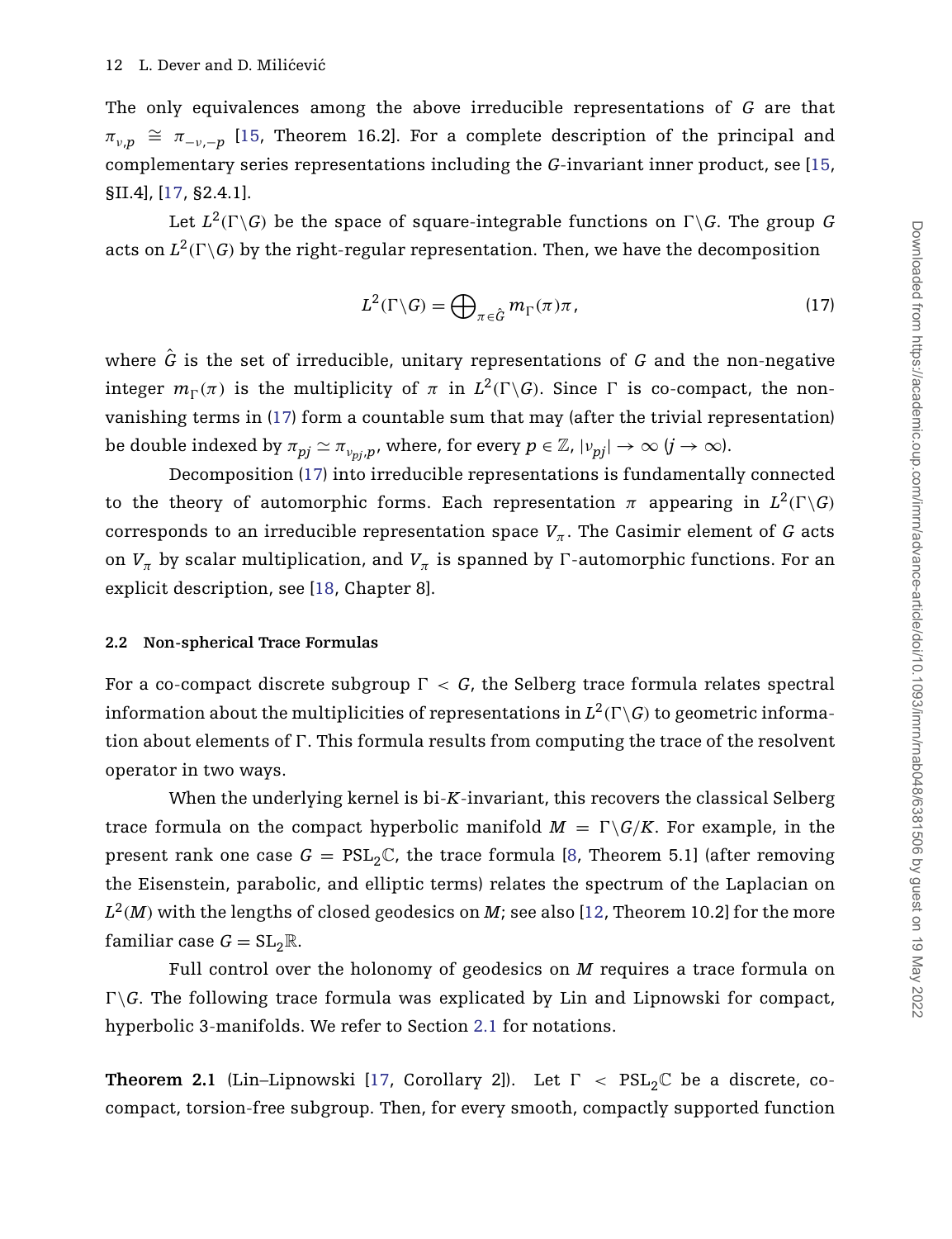$F: T \to \mathbb{C}$  such that  $F(t) = F(t^{-1})$ ,

$$
\begin{split} \sum_{v,p} m_{\Gamma}(\pi_{v,p}) \hat{F}(\chi_{v,p}^{-1}) + \frac{1}{2} \int_{T} |D(t^{-1})|^{1/2} F(t) dt \\ = & - \frac{1}{2\pi} \operatorname{vol}(\Gamma \backslash G) \Big( \frac{\partial^2}{\partial u^2} + \frac{\partial^2}{\partial \theta^2} \Big) F \Big|_{t=1} + \sum_{[\gamma]} \ell(\gamma_0) |D(t_{\gamma}^{-1})|^{-1/2} F(t_{\gamma}), \end{split}
$$

where  $\hat{F}(\chi)=\int_T F(t)\chi^{-1}(t)\,dt$  is the Abel transform and  $D(t_{\gamma})=(1-e^{\mathbb{C}\ell(\gamma)})^2(1-e^{-\mathbb{C}\ell(\gamma)})^2$ is the Weyl discriminant. The first sum is over unitary principal and complementary series representations  $\pi_{v,p}$ , and  $m_{\Gamma}(\pi_{v,p})$  refers to the multiplicity of a representation  $\pi_{v,p}$  in  $L^2(\Gamma \backslash G)$ . The latter sum is over the nontrivial conjugacy classes [*γ*] of  $\Gamma$ , and  $\ell(\gamma_0)$  refers to the length of the geodesic corresponding to the primitive element  $\gamma_0$  that generates *γ* .

Strictly speaking, there are two elements,  $\gamma_0$  and  $\gamma_0^{-1}$ , which generate  $\gamma$ ; however,  $\ell(\gamma_0) = \ell(\gamma_0^{-1})$ , and so here and henceforth, we ignore this distinction.

Lin and Lipnowski used Theorem [2.1](#page-12-0) with  $F(t_{u,\theta}) = g(u) \cos(\theta)$ , where *g* is even, smooth, and compactly supported, and evaluated the above equation to isolate the representations  $\pi_{v,+1}$ , which in turn gives a handle on the first eigenvalue of the Hodge Laplacian acting on coexact 1-forms. From a more analytic perspective, irreducible representations of  $K = \text{PSU}_2$  are classified as  $(2\ell + 1)$ -dimensional representations  $\tau_{\ell}$  ( $\ell \ge 0$ ), and according to the right *K*-action we have the decompositions  $\pi_{\nu,n}|_K \simeq$  $\bigoplus_{\ell = |p|}^{\infty}$  *τ<sub>ℓ</sub>* and

<span id="page-13-0"></span>
$$
L^{2}(\Gamma \backslash G) = \bigoplus_{\ell=0}^{\infty} L^{2}(\Gamma \backslash G)_{\ell}.
$$
 (18)

In the following two theorems, we similarly specialize Theorem [2.1](#page-12-0) to isolate multiplicities of representations  $\pi_{v,\pm p} \,\subset\, L^2(\Gamma\backslash G)$  whose lowest  $K$ -weight vectors occur in a fixed component  $L^2(\Gamma \backslash G)_{|p|}.$  Theorems [2.2](#page-14-0) (which we adapt from [\[7\]](#page-47-11)) and [2.4](#page-16-0) are the "even" and "odd" trace formulas and should be compared with [\[25,](#page-48-2) Theorem 6.5]. Indeed, the intrinsic symmetry in Theorem [2.1](#page-12-0) imposes two equalities among the four  $\eta_{\Gamma}$  ( $\pi_{\pm\nu,\pm p}$ ), so that two trace formulas provide for the fullest possible spectral resolution in [\(18\)](#page-13-0). Note that  $p = 0$  corresponds to the familiar spherical Maass forms on  $\Gamma\backslash\mathbb{H}^3$ , in which case Theorem [2.2](#page-14-0) recovers the classical spherical trace formula [\[8,](#page-47-9) Theorem 5.1] for compact hyperbolic 3-manifolds.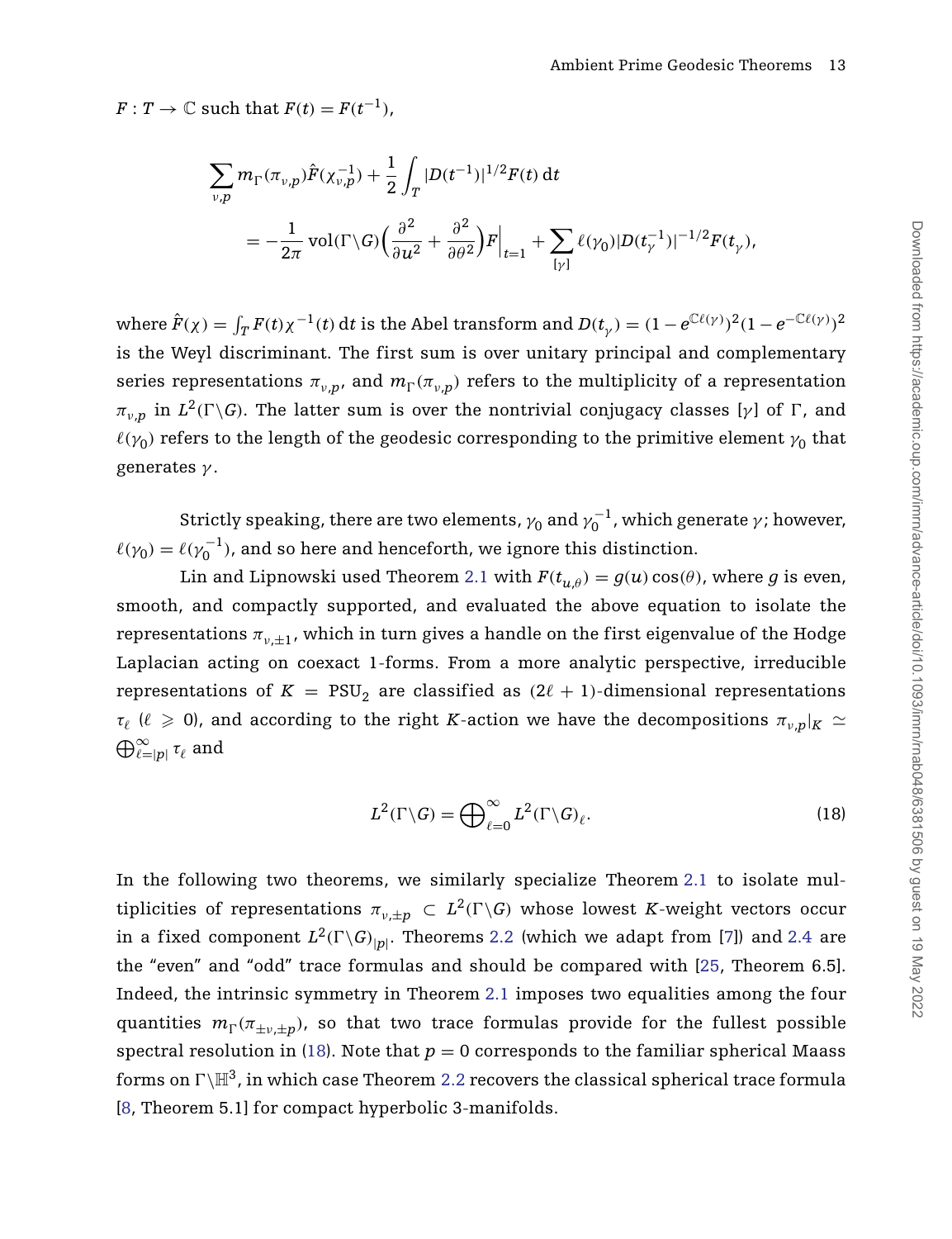<span id="page-14-0"></span>**Theorem 2.2.** Let  $\Gamma < \text{PSL}_2\mathbb{C}$  be a discrete, co-compact, torsion-free subgroup, and let  $n \in \mathbb{Z}$ . Then, for every smooth, even, compactly supported function  $g : \mathbb{R} \to \mathbb{C}$ ,

<span id="page-14-3"></span>
$$
\frac{1}{2} \sum_{\nu} (m_{\Gamma}(\pi_{\nu,n}) + m_{\Gamma}(\pi_{\nu,-n})) \int_{-\infty}^{\infty} g(u)e^{uv} du
$$
  
+  $\delta_0(n) \int_{-\infty}^{\infty} g(u) e^{u} du - \frac{1}{2} \delta_{\pm 1}(n)\hat{g}(0)$   
=  $\frac{1}{2\pi} \text{vol}(\Gamma \backslash G)(n^2 g(0) - g''(0))$   
+  $\sum_{[\gamma]} \ell(\gamma_0) |1 - e^{\mathbb{C}\ell(\gamma)}|^{-1} |1 - e^{-\mathbb{C}\ell(\gamma)}|^{-1} g(\ell(\gamma)) \cos(n \text{ hol}(\gamma)).$  (19)

The first sum is over unitary principal (for  $n = 0$ , also complementary) series representations  $\pi_{v,\pm n}$ ,  $m_\Gamma(\pi_{v,\pm n})$  refers to the multiplicity of a representation  $\pi_{v,\pm n}$  in  $L^2(\Gamma \backslash G)$ , and  $\delta_0$ ,  $\delta_{\pm 1}$  are as in Section [1.4.](#page-9-1) The latter sum is over the nontrivial hyperbolic and loxodromic conjugacy classes [ $γ$ ] of  $Γ$ , and  $\ell(γ_0)$  refers to the length of the geodesic corresponding to the primitive element  $\gamma_0$  which generates  $\gamma$ .

**Remark 2.3.** The left-hand side in Theorem [2.2](#page-14-0) may be rewritten as

<span id="page-14-1"></span>
$$
\delta_0(n) \int_{-\infty}^{\infty} g(u) d\varpi_{\Gamma}^*(u) + \frac{1}{2} \sum_{v \in i\mathbb{R}} (m_{\Gamma}(\pi_{v,n}) + m_{\Gamma}(\pi_{v,-n})) \hat{g}\left(\frac{iv}{2\pi}\right) - \frac{1}{2} \delta_{\pm 1}(n) \hat{g}(0),
$$
\n(20)

where the sum is now only over unitary principal series representations  $\pi_{v,+n}$  with  $v \in$  $i\mathbb{R}$  (including for  $n = 0$ ), and  $\varpi_{\Gamma}^{*}$  is the absolutely continuous measure on  $\mathbb{R}$  given by

<span id="page-14-2"></span>
$$
\mathrm{d}\varpi_{\Gamma}^*(u) = \left(e^u + \sum_{v \in (0,1)} m_{\Gamma}(\pi_{v,0}) e^{uv}\right) \mathrm{d}u, \tag{21}
$$

with the latter sum being over the complementary spectrum  $\pi_{\nu,0}$  occurring in  $L^2(\Gamma \backslash G)$ . The form [\(20\)](#page-14-1) is particularly well suited to geodesic counting, with  $\varpi_{\Gamma}^{*}$  acting as the density of the length spectrum [ $γ$ ] of Γ (not necessarily primitive and weighted by  $\ell(\gamma_0)w(\gamma)$  with  $w(\gamma) \asymp_{\Gamma} e^{-\ell(\gamma)}$  as in [\(19\)](#page-14-3) and [\(25\)](#page-19-0)).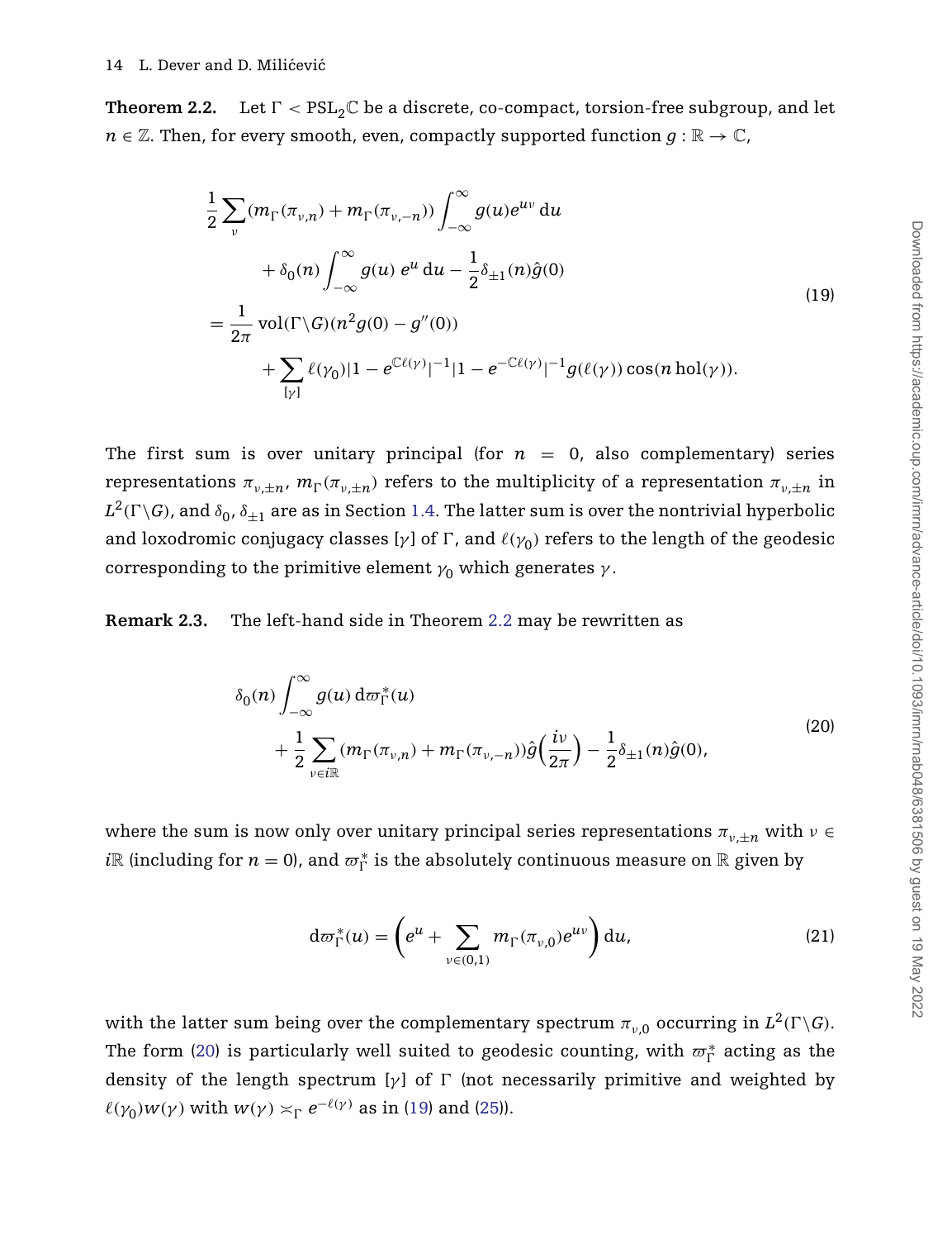**Proof.** Consider the function  $F_n : T \to \mathbb{C}$  defined as  $F_n(t_{u,\theta}) = g(u) \cos(n\theta)$ . This is a smooth, compactly supported function on *T* invariant under inverses. Therefore, Theorem [2.1](#page-12-0) applies to  $F_n$ ; we will explicate each term.

On the spectral side,

<span id="page-15-0"></span>
$$
\hat{F}_n(\chi_{\nu,p}^{-1}) = \frac{1}{4\pi} \int_{-\infty}^{\infty} \int_0^{2\pi} g(u) (e^{uv + i(p+n)\theta} + e^{uv + i(p-n)\theta}) d\theta du
$$
  
= 
$$
\frac{1}{4\pi} \int_{-\infty}^{\infty} g(u) e^{uv} \left( \int_0^{2\pi} (e^{i(p+n)\theta} + e^{i(p-n)\theta}) d\theta \right) du.
$$

Therefore, for  $n \neq 0$ ,  $\hat{F}_n(\chi_{\nu,\pm n}^{-1}) = \frac{1}{2} \int_{-\infty}^{\infty} g(u)e^{uv} du$ , and  $\hat{F}_0(\chi_{\nu,0}^{-1}) = \int_{-\infty}^{\infty} g(u)e^{uv} du$ . If  $p \neq \pm n$ , then  $\hat{F}_n(\chi^{-1}_{\nu, p}) = 0.$  The contribution of the trivial representation is

$$
\frac{1}{2} \int_{T} |D(t_{u,\theta}^{-1})|^{1/2} F_n(t_{u,\theta}) dt_{u,\theta} = \frac{1}{4\pi} \int_{-\infty}^{\infty} \int_{0}^{2\pi} |e^{u+i\theta}| |1 - e^{-(u+i\theta)}|^2 g(u) \cos(n\theta) d\theta du
$$

$$
= \frac{1}{4\pi} \int_{-\infty}^{\infty} \int_{0}^{2\pi} (e^u + e^{-u} - 2 \cos \theta) g(u) \cos(n\theta) d\theta du \qquad (22)
$$

$$
= \delta_0(n) \int_{-\infty}^{\infty} g(u) \cosh u du - \frac{1}{2} \delta_{\pm 1}(n) \int_{-\infty}^{\infty} g(u) du,
$$

by orthogonality. Note that  $\int_{-\infty}^{\infty} g(u) \cosh u \, \mathrm{d}u = \int_{-\infty}^{\infty} g(u) e^u \, \mathrm{d}u$  since  $g$  is even.

On the geometric side, the contribution of the nontrivial hyperbolic and loxodromic elements is

$$
\ell(\gamma_0)|D(t_{\gamma}^{-1})|^{-1/2}F_n(t_{\gamma})=\ell(\gamma_0)|1-e^{\mathbb{C}\ell(\gamma)}|^{-1}|1-e^{-\mathbb{C}\ell(\gamma)}|^{-1}g(\ell(\gamma))\cos(n\operatorname{hol}(\gamma)).
$$

For the contribution of the identity element on the geometric side, we have

$$
-\frac{1}{2\pi}\operatorname{vol}(\Gamma\setminus G)\left(\frac{\partial^2}{\partial u^2}+\frac{\partial^2}{\partial \theta^2}\right)g(u)\cos(n\theta)\Big|_{u=0,\theta=0}=\frac{1}{2\pi}\operatorname{vol}(\Gamma\setminus G)(n^2g(0)-g''(0)).\quad \blacksquare
$$

Now that we have a formula for the sum of multiplicities  $m_{\Gamma}(\pi_{v,n}) + m_{\Gamma}(\pi_{v,-n})$ we also require an understanding of the difference in these multiplicities (both subject to the symmetry  $\pi_{v,n} \cong \pi_{-v,-n}$ ). This can be achieved by capturing both the length and the holonomy with an odd function.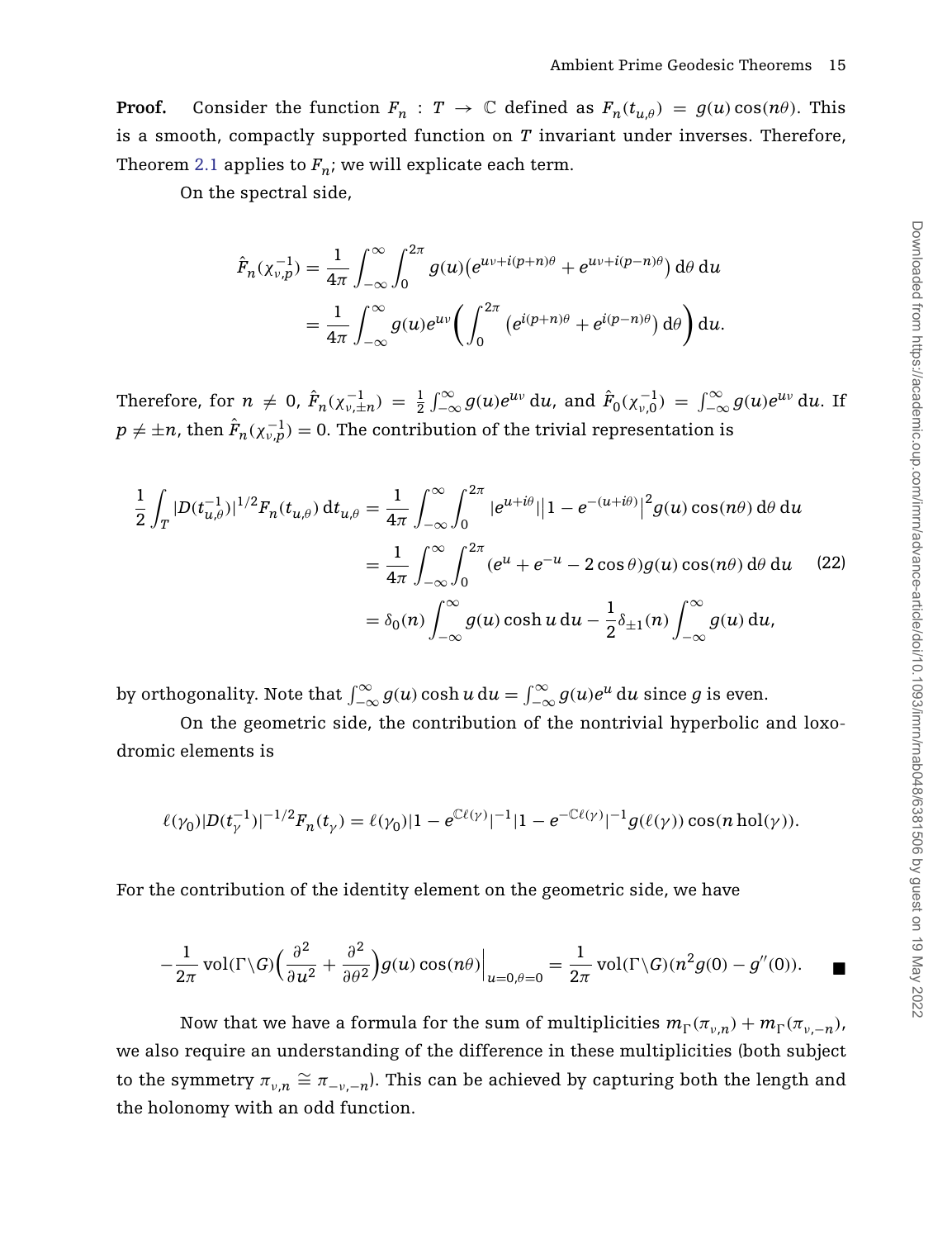<span id="page-16-0"></span>**Theorem 2.4.** Let  $\Gamma < \text{PSL}_2\mathbb{C}$  be a discrete, co-compact, torsion-free subgroup, and let  $n \in \mathbb{Z}$ . Then, for every smooth, odd, compactly supported function  $h : \mathbb{R} \to \mathbb{C}$ ,

$$
\frac{1}{2}i\sum_{v}(m_{\Gamma}(\pi_{v,n}) - m_{\Gamma}(\pi_{v,-n}))\int_{-\infty}^{\infty}h(u)e^{uv} du
$$
  
= 
$$
\sum_{[\gamma]} \ell(\gamma_0)|1 - e^{C\ell(\gamma)}|^{-1}|1 - e^{-C\ell(\gamma)}|^{-1}h(\ell(\gamma))\sin(n \text{ hol}(\gamma)),
$$

where the terms are defined as in Theorem [2.2.](#page-14-0)

**Proof.** This time we consider the function  $H_n$ :  $T \rightarrow \mathbb{C}$  given by  $H_n(t_{u,\theta})$  =  $h(u)$  sin $(n\theta)$ . This is a smooth, compactly supported function on *T* invariant under inverses. Therefore, Theorem [2.1](#page-12-0) applies to  $H_n$ , and we explicate all terms. As for the spectral terms, we compute

$$
\hat{H}_n(\chi_{\nu,p}^{-1}) = \frac{1}{2\pi} \int_{-\infty}^{\infty} \int_0^{2\pi} H_n(t_{u,\theta}) e^{uv + ip\theta} d\theta du
$$

$$
= \frac{1}{2\pi} \hat{h} \left(\frac{iv}{2\pi}\right) \int_0^{2\pi} \frac{1}{2i} \left(e^{i(p+n)\theta} - e^{i(p-n)\theta}\right) d\theta.
$$

By orthogonality, this vanishes unless  $p = \pm n \neq 0$ , in which case

$$
\hat{H}_n(\chi_{\nu,n}^{-1}) = \frac{1}{2} i \hat{h} \left( \frac{i\nu}{2\pi} \right), \quad \hat{H}_n(\chi_{\nu,-n}^{-1}) = -\frac{1}{2} i \hat{h} \left( \frac{i\nu}{2\pi} \right).
$$

Thus, the spectral terms contribute  $\frac{1}{2}i\sum_{\nu}(m_{\Gamma}(\pi_{\nu,n})-m_{\Gamma}(\pi_{\nu,-n}))\hat{h}(i\nu/2\pi)$ , as advertised.

The terms corresponding to the trivial representation and the identity element vanish. Indeed, using the evaluation [\(22\)](#page-15-0) from the proof of Theorem [2.2](#page-14-0) (which in  ${\rm particular \ shows \ that \ } |D(t_{u,\theta}^{-1})|^{1/2} \ {\rm is \ an \ even \ function \ of \ } \theta),$ 

$$
\frac{1}{2}\int_{T} |D(t_{u,\theta}^{-1})|^{1/2} H_n(t_{u,\theta}) dt_{u,\theta} = \frac{1}{4\pi} \int_{-\infty}^{\infty} \int_{0}^{2\pi} (e^u + e^{-u} - 2\cos\theta) h(u) \sin(n\theta) d\theta du = 0,
$$

while

$$
-\frac{1}{2\pi}\operatorname{vol}(\Gamma\backslash G)\left(\frac{\partial^2}{\partial u^2}+\frac{\partial^2}{\partial \theta^2}\right)h(u)\sin(n\theta)\Big|_{u=0,\theta=0}=0.
$$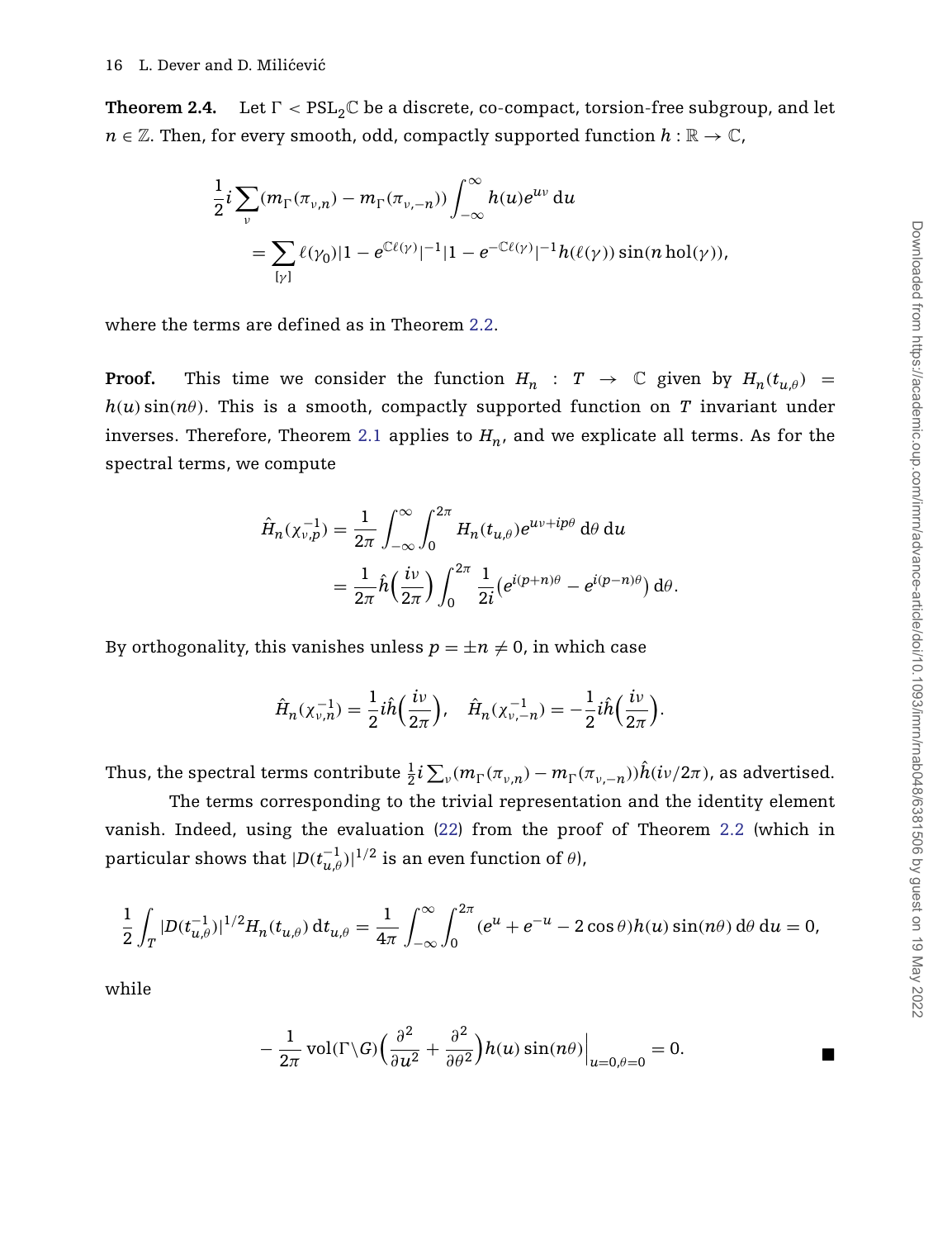### **2.3 Plancherel Measure and Bounds on Spectral Densities**

Selberg's trace formula gives a handle on the distribution of the spectrum as the spectral parameters (such as the Laplace eigenvalue) increase, which on quotients of a group such as  $G = PSL_2\mathbb{C}$  is guided by a fixed Plancherel measure, depending on G only and supported on the tempered spectrum of  $L^2(G)$ . In the present situation, keeping in mind the classification from Section [2.1,](#page-10-0) let  $\mu_{nl}$  be the absolutely continuous measure on  $i\mathbb{R} \times \mathbb{Z}$  given by

<span id="page-17-1"></span>
$$
d\mu_{\rm pl}(\nu, n) = \frac{1}{4\pi^2} (|\nu|^2 + n^2) |d\nu|.
$$
 (23)

Then, the identity term in Theorem [2.2](#page-14-0) may be rewritten (using Fourier inversion) in the form

$$
\text{vol}(\Gamma \backslash G) \cdot \frac{1}{2} \int_{i\mathbb{R}} \left( \int_{-\infty}^{\infty} g(u)e^{uv} \, \mathrm{d}u \right) (\mathrm{d}\mu_{\text{pl}}(v, n) + \mathrm{d}\mu_{\text{pl}}(v, -n)),
$$

which should be compared to the cuspidal term (the first sum on the left-hand side of [\(19\)](#page-14-3)) and may be understood as the leading (or global) term in its geometric expansion, accounting for the spectral density of *G*, and similarly in Theorem [2.1.](#page-12-0)

All we need for our application to Theorem [1.1](#page-4-1) is a uniform estimate on the cardinality of the spectrum in a short window (a familiar step in the derivation of Weyl's law). In this section, we use the even trace formula from Theorem [2.2](#page-14-0) to prove such a local bound for the density of a particular representation type. We emphasize that, while the implied constants in Proposition [2.5](#page-17-0) depend on the discrete subgroup  $\Gamma$ , they are independent of *n*.

<span id="page-17-0"></span>**Proposition 2.5.** Let  $\Gamma$  <  $PSL_2\mathbb{C}$  be a discrete, co-compact, torsion-free subgroup. Then, for every  $n \in \mathbb{Z}$  and  $R \in \mathbb{R}$ , the multiplicities  $m_{\Gamma}(\pi_{\nu,n})$  of representations  $\pi_{\nu,n}$  $\operatorname{in} L^2(\Gamma\backslash G)$  satisfy

$$
\sum_{R-1 \leqslant |v| \leqslant R+1} m_{\Gamma}(\pi_{v,n}) \ll \text{vol}(\Gamma \backslash G) \cdot \int_{R-1 \leqslant |v| \leqslant R+1} d\mu_{\text{pl}}(v,n) + O_{\Gamma}(1)
$$

$$
\asymp \text{vol}(\Gamma \backslash G) \cdot (R^2 + n^2) + O_{\Gamma}(1).
$$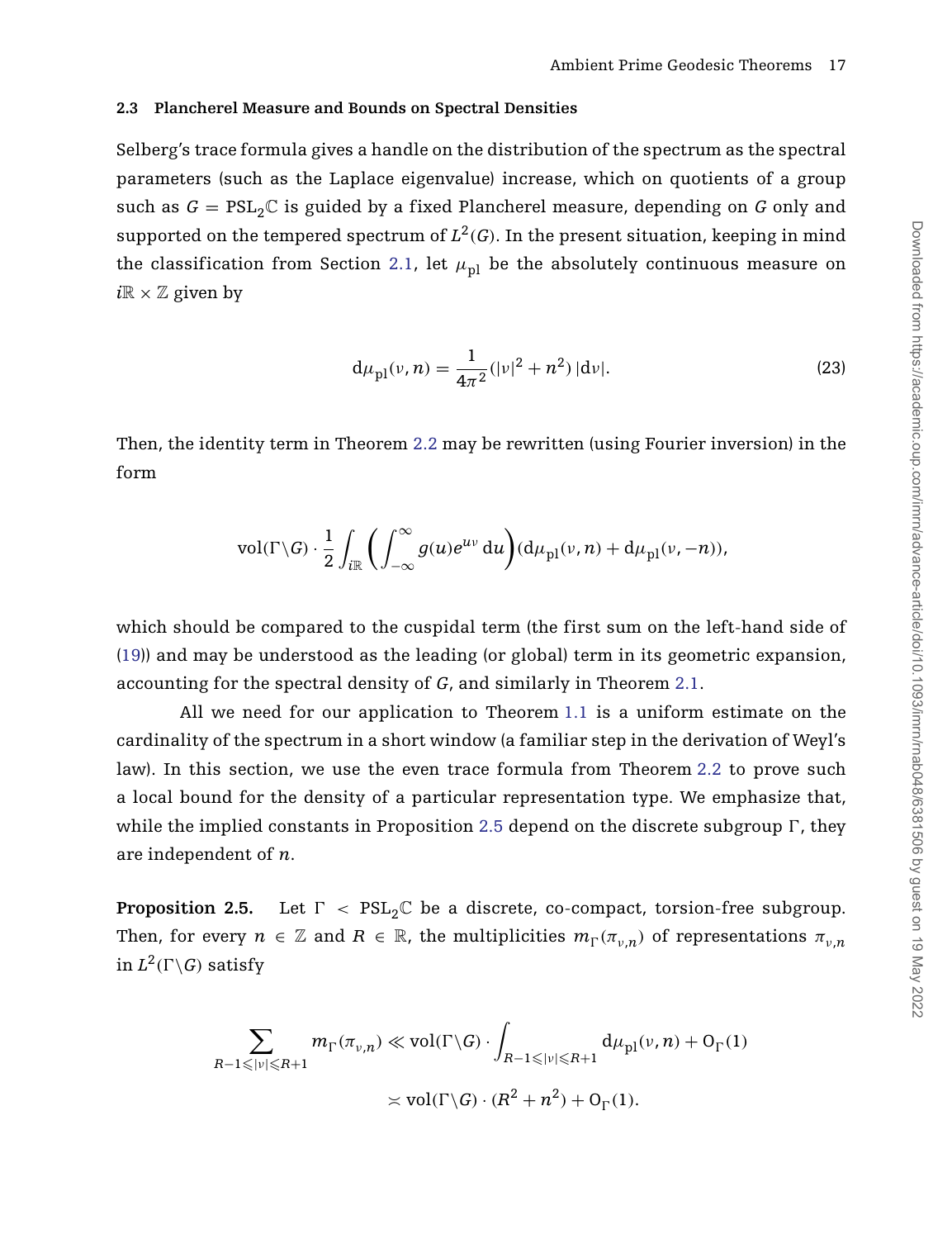**Proof.** Let *g* be a smooth, even, non-negative, compactly supported function such that  $\hat{g}(t)\geqslant 0$  for all  $t\in\mathbb{R}\cup i\mathbb{R}$ , as well as  $\hat{g}(t)\geqslant 1$  for  $|t|\leqslant 1/(2\pi).$  Consider the function

$$
g_R(x) = 2\cos(Rx)g(x).
$$

Its Fourier transform  $\hat{g}_R(t) = \hat{g}(t - R/2\pi) + \hat{g}(t + R/2\pi)$  has the property that  $\hat{g}_R(t) \ge 1$  ${\rm for} \ R - 1 \leqslant 2\pi |t| \leqslant R + 1.$  Therefore, we have the bound:

$$
\sum_{R-1 \leqslant |v| \leqslant R+1} m_{\Gamma}(\pi_{v,n}) \leqslant \sum_{v} m_{\Gamma}(\pi_{v,n}) \hat{g}_{R}(i\nu/2\pi) + O_{\Gamma}(1).
$$

By Theorem [2.2,](#page-14-0) the right-hand side of this estimate equals

$$
-\delta_0(n)\int_{-\infty}^{\infty}g_R(u)e^u du + \frac{1}{2}\delta_{\pm 1}(n)\hat{g}_R(0) + \frac{1}{2\pi}\text{vol}(\Gamma\setminus G)(n^2g_R(0) - g_R''(0)) + \sum_{[\gamma]} \ell(\gamma_0)|1 - e^{\mathbb{C}\ell(\gamma)}|^{-1}|1 - e^{-\mathbb{C}\ell(\gamma)}|^{-1}g_R(\ell(\gamma))\cos(n \text{ hol }\gamma) + \mathcal{O}_{\Gamma}(1).
$$

The first two terms contribute  $O(1)$ . For the fourth term,  $g_R$  is a compactly supported  ${\rm function\ with\ } \operatorname{supp} g_R \subseteq \operatorname{supp} g \text{ and } |g_R| \leqslant |g|, \text{ so this sum contains } O_\Gamma(1) \text{ terms and }$ contributes  $O_{\Gamma}(1)$ . Further, we calculate that

$$
g''_R(x) = 2\cos(Rx)g''(x) - 4R\sin(Rx)g'(x) - 2R^2\cos(Rx)g(x),
$$

so that the third term contributes  $\frac{1}{\pi}$  vol( $\Gamma \backslash G$ )  $\cdot$   $((n^2 + R^2)g(0) - g''(0)) \ll \text{vol}(\Gamma \backslash G) \cdot (R^2 + R^2)$  $n^2 + 1$ ). Thus,

$$
\sum_{R-1 \leqslant |\nu| \leqslant R+1} m_{\Gamma}(\pi_{\nu,n}) \ll \text{vol}(\Gamma \backslash G) \cdot (R^2 + n^2 + 1) + O_{\Gamma}(1),
$$

which completes the proof since the remaining claims are immediate.

An immediate corollary of Proposition [2.5](#page-17-0) is the following:

**Corollary 2.6.** Let  $\Gamma < \text{PSL}_2\mathbb{C}$  be a discrete, co-compact, torsion-free subgroup. Then,  $f$  for every  $n\in\mathbb{Z}$  and  $R\geqslant 1$ , the multiplicities  $m_{\Gamma}(\pi_{v,n})$  of representations  $\pi_{v,n}$  in  $L^2(\Gamma\backslash G)$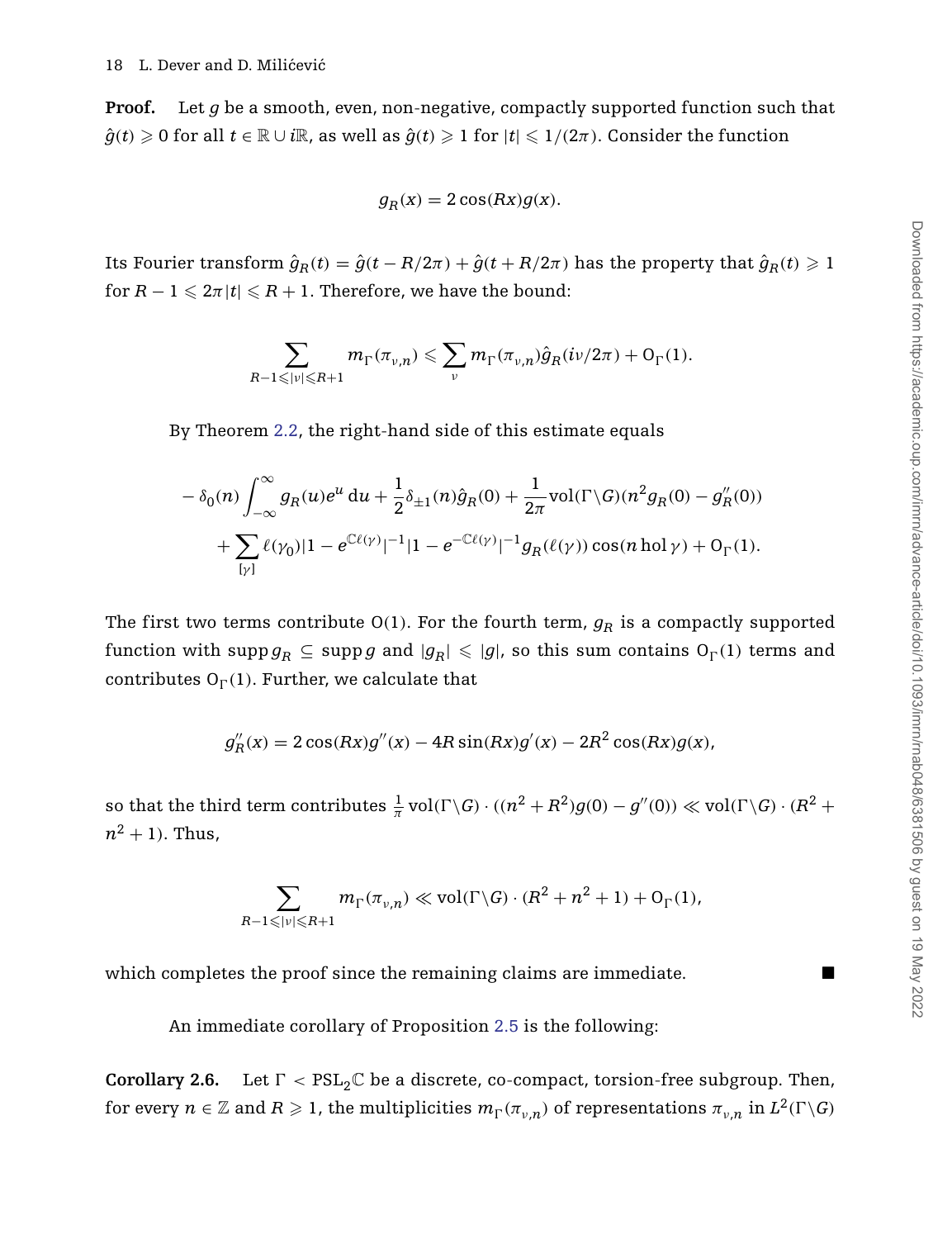satisfy

$$
\sum_{|\nu| \leq R} m_{\Gamma}(\pi_{\nu,n}) \ll \text{vol}(\Gamma \backslash G) \cdot (R^3 + n^2 R) + O_{\Gamma}(R).
$$

# <span id="page-19-4"></span>**3 Sampling the Length Spectrum Using the Trace Formula**

In this section, we prove estimates on certain sums that naturally appear on the geometric side of the trace formulas in Theorems [2.2](#page-14-0) and [2.4](#page-16-0) when one is interested in sampling geodesics  $C_\gamma$  on *M*, controlling their length  $\ell(\gamma)$  close to or up to a specific length *y* and detecting their holonomy with a character *ein*hol*(γ)*.

For suitable even and odd sampling functions  $q, h : \mathbb{R} \to \mathbb{R}$ , respectively, Theorems [2.2](#page-14-0) and [2.4](#page-16-0) give a handle on sums

<span id="page-19-1"></span>
$$
T_n^{\cos}[g] = \sum_{[\gamma]} \ell(\gamma_0) g(\ell(\gamma)) w(\gamma) \cos(n \operatorname{hol}(\gamma)),
$$
  
\n
$$
T_n^{\sin}[h] = \sum_{[\gamma]} \ell(\gamma_0) h(\ell(\gamma)) w(\gamma) \sin(n \operatorname{hol}(\gamma)),
$$
\n(24)

where the sums are over the nontrivial hyperbolic and loxodromic conjugacy classes [*γ* ] of Γ,  $\ell(\gamma_0)$  refers to the length of the geodesic corresponding to the primitive element  $\gamma_0$ , which generates *γ* , and

<span id="page-19-0"></span>
$$
w(\gamma) = |1 - e^{\mathbb{C}\ell(\gamma)}|^{-1}|1 - e^{-\mathbb{C}\ell(\gamma)}|^{-1}.
$$
 (25)

Let  $\psi : \mathbb{R} \to \mathbb{R}_{\geq 0}$  be a fixed, smooth non-negative function that is compactly supported on  $[-1, 1]$  and satisfies  $\|\psi\|_1 = 1$  and  $\psi \geqslant \frac{1}{2}$  on  $[-\frac{1}{2}, \frac{1}{2}]$ , and for  $\eta > 0$ , define

<span id="page-19-3"></span><span id="page-19-2"></span>
$$
\psi_{\eta}(t) := \frac{1}{\eta} \psi\left(\frac{t}{\eta}\right). \tag{26}
$$

For *y* > 0, define the sampling functions  $g_{v,n}$ ,  $h_{v,n}$  :  $\mathbb{R} \to \mathbb{R}$  as convolutions

$$
g_{y,\eta} = \psi_{\eta} \star \chi_{[-y,y]}, \quad h_{y,\eta} = \psi_{\eta} \star (\chi_{[-y,y]} \cdot \text{sgn}). \tag{27}
$$

In Section [3.1,](#page-20-1) we use the non-spherical trace formulas of Theorems [2.2](#page-14-0) and [2.4](#page-16-0) to prove estimates on  $T_n^{\cos}[g_{y,\eta}]$  and  $T_n^{\sin}[h_{y,\eta}]$ . In Section [3.2,](#page-22-1) we execute the passage from these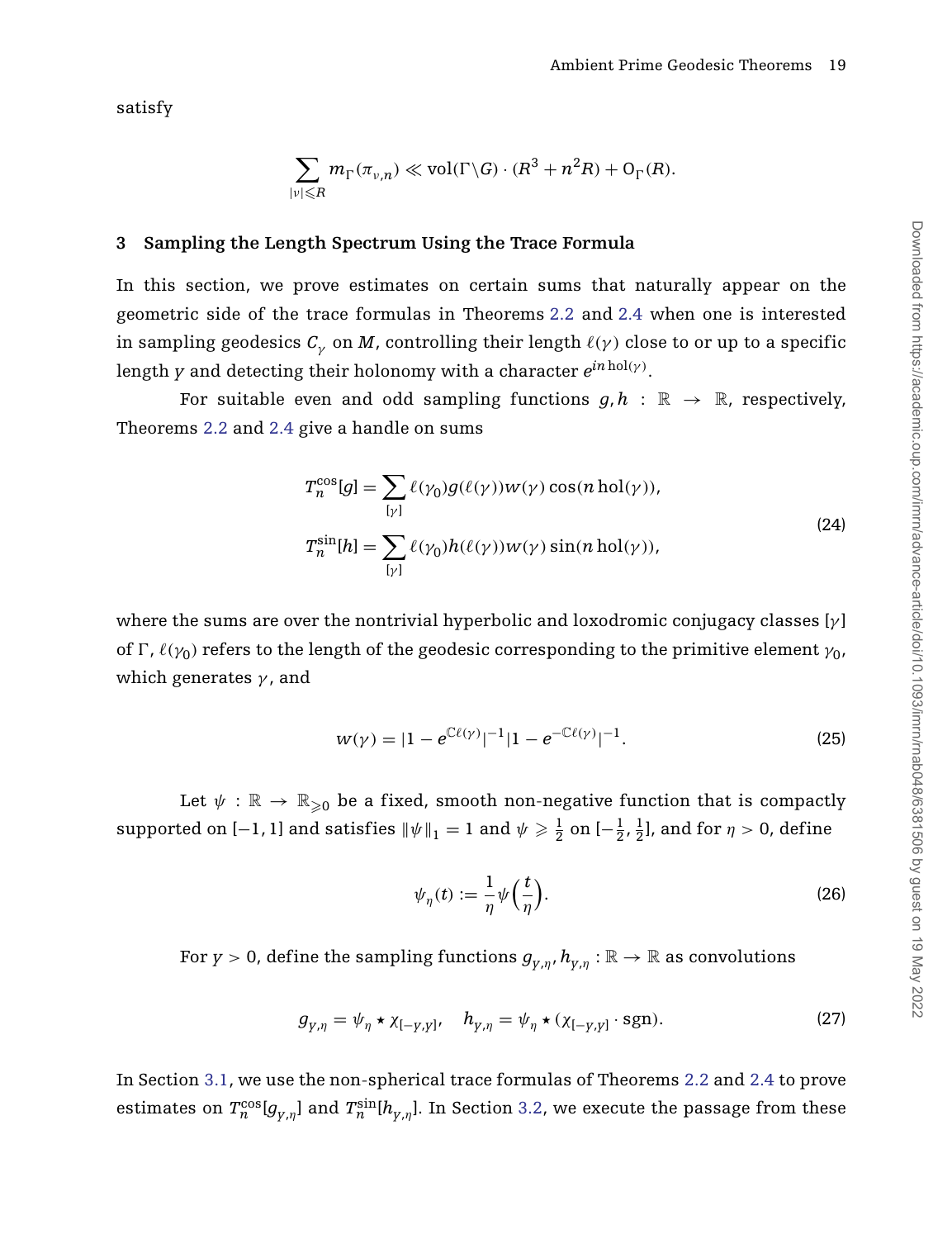smooth counts to the sharp counts

<span id="page-20-3"></span>
$$
T_n^{\cos}(y) := T_n^{\cos}[\chi_{[-\gamma,\gamma]}] \qquad = \sum_{\ell(\gamma) \leq y} \ell(\gamma_0) w(\gamma) \cos(n \text{ hol}(\gamma)),
$$
  

$$
T_n^{\sin}(y) := T_n^{\sin}[\chi_{[-\gamma,\gamma]} \cdot \text{sgn}] = \sum_{\ell(\gamma) \leq y} \ell(\gamma_0) w(\gamma) \sin(n \text{ hol}(\gamma)).
$$
 (28)

#### <span id="page-20-1"></span>**3.1 Trace Formula Estimates**

In this section, we use Theorems [2.2](#page-14-0) and [2.4](#page-16-0) to prove in Lemma [3.1](#page-20-0) estimates on the smooth counts  $T^{\cos}_{n}[g_{y,\eta}]$  and  $T^{\sin}_{n}[h_{y,\eta}]$  defined in [\(24\)](#page-19-1).

<span id="page-20-0"></span>**Lemma 3.1.** Let  $\Gamma < \text{PSL}_2\mathbb{C}$  be a discrete, co-compact, torsion-free subgroup, let  $n \in \mathbb{Z}$ , and let  $y$ ,  $\eta > 0$ . Then, the sums  $T_n^{\cos}[g_{y,\eta}]$  and  $T_n^{\sin}[h_{y,\eta}]$  defined in [\(24\)](#page-19-1), with  $g_{y,\eta}$  and  $h_{y,\eta}$ as in [\(27\)](#page-19-2), satisfy

$$
T_n^{\cos}[g_{\gamma,\eta}] = \delta_0(n) \int_{-\infty}^{\infty} g_{\gamma,\eta}(u) d\sigma_{\Gamma}^*(u) + O_{\Gamma}\left(\frac{1}{\eta^2} + (1 + n^2) \left(\log^* \frac{1}{\eta} + \gamma\right)\right),
$$
  

$$
T_n^{\sin}[h_{\gamma,\eta}] = O_{\Gamma}\left(\frac{1}{\eta^2} + (1 + n^2) \left(\log^* \frac{1}{\eta} + \gamma\right)\right),
$$

where  $\varpi_{\Gamma}^{*}$  is as in [\(21\)](#page-14-2) and  $\log^{*} x = \log(2 + x)$ .

**Proof.** Using Theorem [2.2](#page-14-0) for  $g_{v,n}$ , in the form [\(20\)](#page-14-1), we know that

<span id="page-20-2"></span>
$$
T_n^{\cos}[g_{y,\eta}] - \delta_0(n) \int_{-\infty}^{\infty} g_{y,\eta}(u) d\sigma_{\Gamma}^*(u) = \frac{1}{2} \sum_{v \in i\mathbb{R}} (m_{\Gamma}(\pi_{v,n}) + m_{\Gamma}(\pi_{v,-n})) \hat{g}_{y,\eta}(\frac{iv}{2\pi})
$$
  

$$
- \frac{1}{2} \delta_{\pm 1}(n) \hat{g}_{y,\eta}(0) - \frac{1}{2\pi} \operatorname{vol}(\Gamma \backslash G)(n^2 g_{y,\eta}(0) - g_{y,\eta}^{"}(0)).
$$
 (29)

With our choice of  $g_{v,n}$ , the right-hand side of [\(29\)](#page-20-2) equals

$$
\frac{1}{2}\sum_{v\in i\mathbb{R}}(m_{\Gamma}(\pi_{v,n})+m_{\Gamma}(\pi_{v,-n}))\hat{g}_{y,\eta}\left(\frac{iv}{2\pi}\right)-\delta_{\pm 1}(n)y+O\Big(\text{vol}(\Gamma\backslash G)\Big(n^2+\frac{1}{\eta^2}\Big)\Big).
$$

(When  $\eta$  < *y*, the error term  $O(\text{vol}(\Gamma \backslash G)/\eta^2)$  is not needed here, since then  $g''_{y,\eta}(0) = 0$ ; however, we incur this term later regardless.)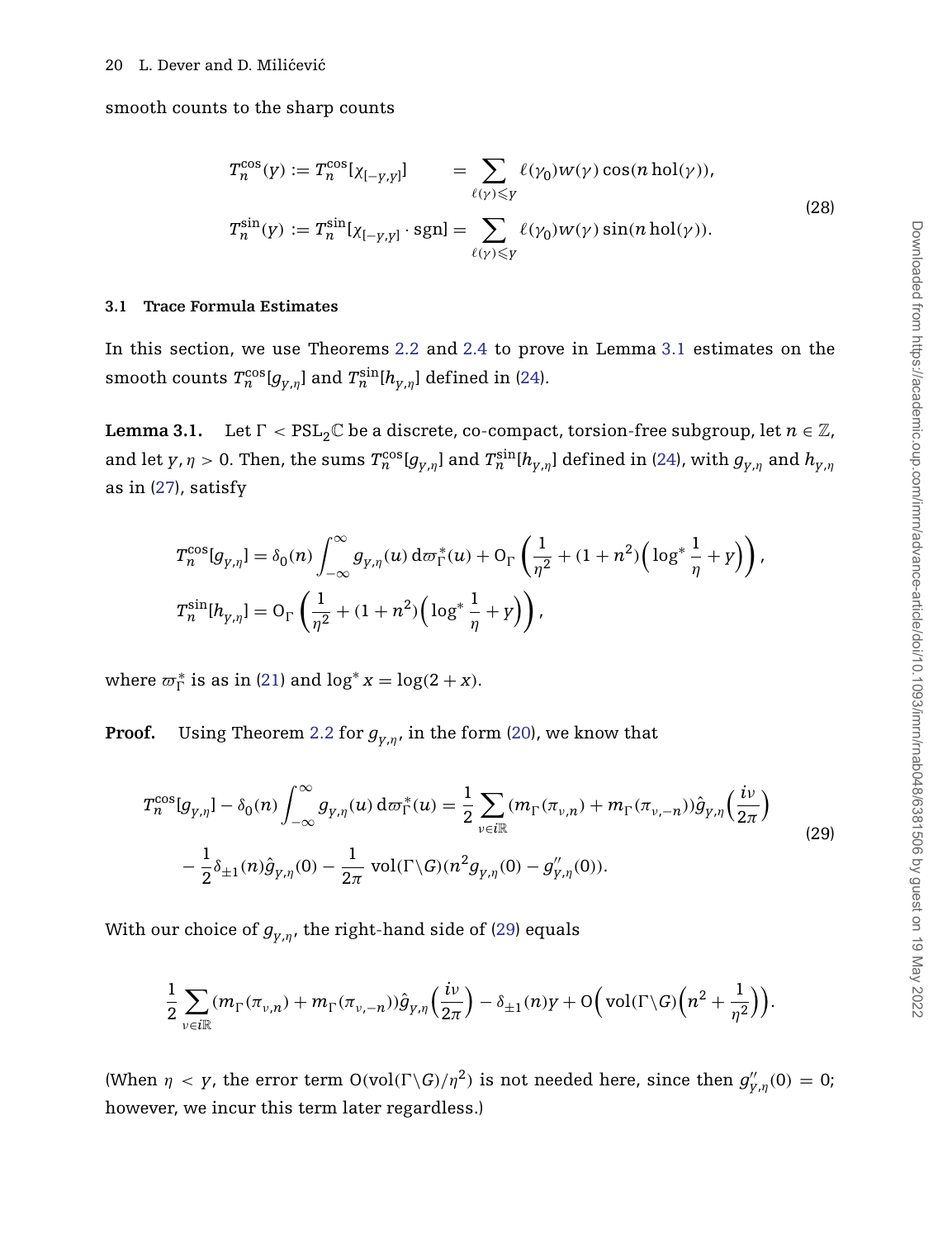For the spectral contribution, we first compute that the Fourier transform for  $\nu = it$  ( $t \in \mathbb{R}$ ) is

$$
\hat{g}_{y,\eta}\Big(\frac{-t}{2\pi}\Big)=2\hat{\psi}\Big(\frac{-\eta t}{2\pi}\Big)\frac{\sin(ty)}{t}.
$$

Using the Schwartz bound  $|\hat{\psi}(-\eta t/2\pi)| \ll_m 1/(1 + \eta|t|)^m$  with (say)  $m = 3$ , we obtain

$$
\frac{1}{2} \sum_{v=it} m_{\Gamma}(\pi_{v,\pm n}) \hat{g}_{y,\eta}(\frac{iv}{2\pi}) = \left(\sum_{0 \leq |t| < 1} + \sum_{1 \leq |t| \leq 1/\eta} + \sum_{|t| > 1/\eta} \right) m_{\Gamma}(\pi_{it,\pm n}) \hat{\psi}(\frac{-\eta t}{2\pi}) \frac{\sin(ty)}{t} \\
\ll y \sum_{0 \leq |t| < 1} m_{\Gamma}(\pi_{it,\pm n}) + \sum_{1 \leq k \leq 1/\eta} \frac{1}{k} \sum_{k \leq |t| < k+1} m_{\Gamma}(\pi_{it,\pm n}) \\
+ \sum_{k > 1/\eta} \frac{1}{k} \frac{1}{(\eta k)^3} \sum_{k \leq |t| < k+1} m_{\Gamma}(\pi_{it,\pm n}).
$$

Bounding the multiplicities  $m_{\Gamma}(\pi_{\nu,\pm n})$  using the uniform local bound of Proposition [2.5,](#page-17-0) we find that the above is

$$
\ll \text{vol}(\Gamma \backslash G) \bigg[ y(1+n^2) + \sum_{k \leq \frac{1}{\eta}} \left( k + \frac{n^2}{k} \right) + \sum_{k > \frac{1}{\eta}} \left( \frac{1}{\eta^3 k^2} + \frac{n^2}{\eta^3 k^4} \right) \bigg] + O_{\Gamma} \bigg( y + \sum_{1 \leq k \leq 1/\eta} \frac{1}{k} + \sum_{k > 1/\eta} \frac{1}{\eta^3 k^4} \bigg) \ll \text{vol}(\Gamma \backslash G) \bigg[ y(1+n^2) + \frac{1}{\eta^2} + n^2 \log^* \frac{1}{\eta} \bigg] + O_{\Gamma} \bigg( y + \log^* \frac{1}{\eta} \bigg).
$$

Putting everything together completes the proof for the even case.

The odd case is completely analogous and in fact easier, since the trace formula from Theorem [2.4](#page-16-0) has only the principal series spectral and non-identity geometric terms. Indeed, we compute that

$$
\hat{h}_{y,\eta}\left(\frac{-t}{2\pi}\right) = 4\hat{\psi}\left(\frac{-\eta t}{2\pi}\right) \frac{\sin^2(ty/2)}{it},
$$

so that using the Schwartz bound  $|\hat{\psi}(-\eta t/2\pi)| \ll_m 1/(1 + \eta|t|)^m$  and  $|\sin^2(ty/2)/it| \ll$  $\min(ty^2, 1/t) \ll \min(y, 1/t)$ , the estimates proceed as above.

Remark 3.2. Theorems [2.2](#page-14-0) and [2.4](#page-16-0) allow for good control over the dependence in  $\Gamma$ , as we show in Proposition [2.5](#page-17-0) and then using this result in the proof of Lemma [3.1.](#page-20-0)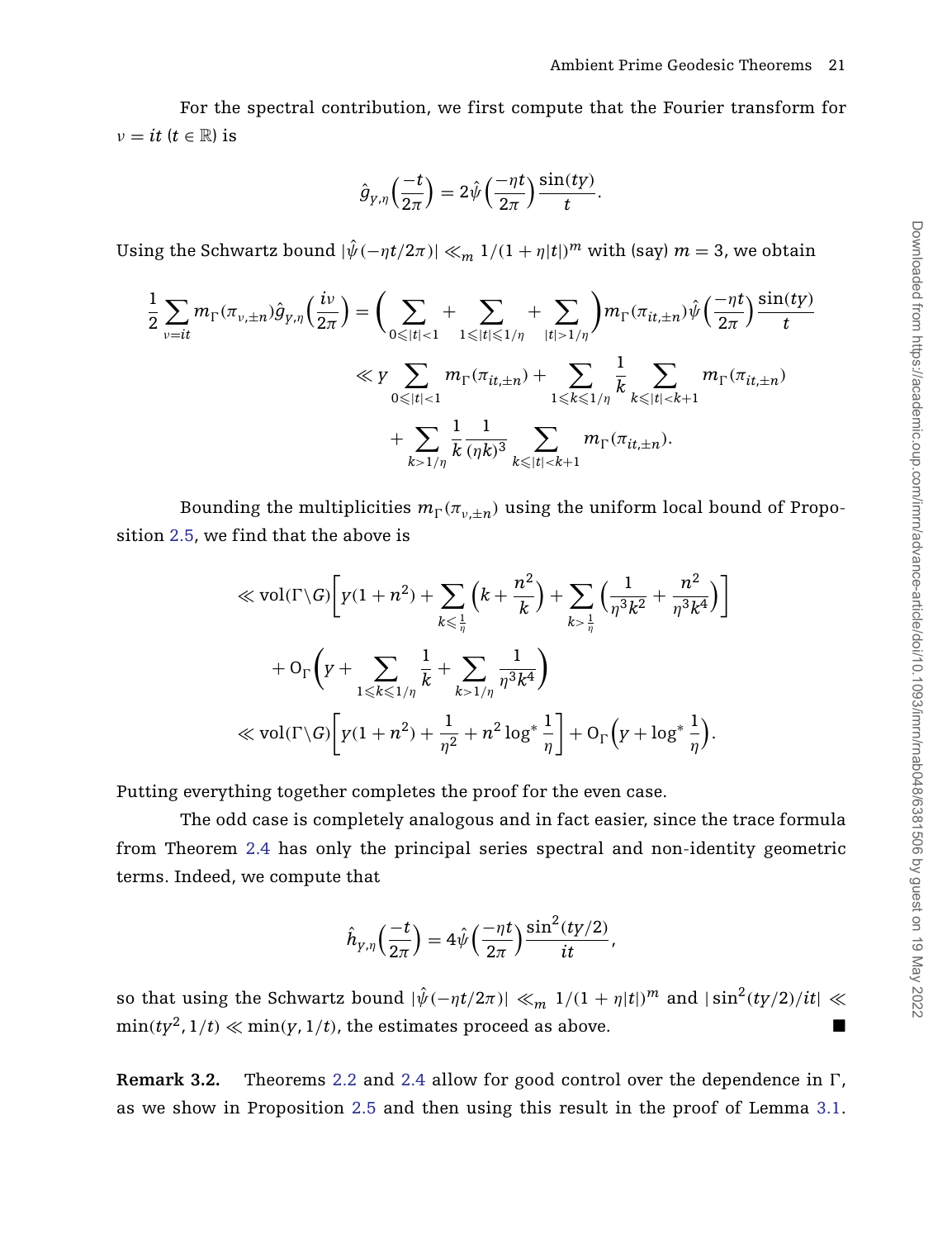For example, the dependence in the leading terms is often guided by  $\mathrm{vol}(\Gamma \backslash G)$  only. This is a very important feature when the group  $\Gamma$  varies or where uniformity in  $\Gamma$  is required (say, for a varying level in a congruence group). Since  $\Gamma$  is fixed for us, from now on we combine all dependence on  $\Gamma$ , as in the statement of Lemma [3.1](#page-20-0) and beyond.

#### <span id="page-22-1"></span>**3.2 Passage to Sharp Cutoff in Length**

In this section, we pass from the smooth counts for  $T^{\cos}_n [g_{_{Y,\eta}}]$  and  $T^{\sin}_n [h_{_{Y,\eta}}]$  of Lemma [3.1](#page-20-0) to a sharp count for  $T_n^{\cos}(y) = T_n^{\cos}[\chi_{[-y,y]}]$  and  $T_n^{\sin}(y) = T_n^{\sin}[\chi_{[-y,y]} \cdot \text{sgn}]$  as shown in [\(28\)](#page-20-3). This passage requires further use of Theorems [2.2](#page-14-0) and [2.4](#page-16-0) as well as taking *η >* 0 small in Lemma [3.1,](#page-20-0) which typically ends up being the main source of the error terms.

The passage to the sharp geodesic count relies primarily on estimating contributions from classes in the transition zone  $y - \eta \leqslant \ell(y) \leqslant y + \eta$ , which contains the range where  $g_{y,\eta}(\ell(\gamma)) \neq \chi_{[-y,y]}.$  This is achieved in the following key lemma, which is the geometric side analogue, in the length aspect, of Proposition [2.5.](#page-17-0)

<span id="page-22-0"></span>**Lemma 3.3.** Let *-*Let  $\Gamma$  <  $PSL_2\mathbb{C}$  be a discrete, co-compact, torsion-free subgroup, and let  $y, \eta > 0$ . Then,

<span id="page-22-2"></span>
$$
\sum_{\gamma-\eta\leqslant\ell(\gamma)\leqslant\gamma+\eta}\ell(\gamma_0)w(\gamma)\ll\int_{\gamma-2\eta}^{\gamma+2\eta}d\varpi_{\Gamma}^*(u)+O_{\Gamma}\Big(\frac{1}{\eta^2}+\eta\Big),\tag{30}
$$

where  $w(\gamma)$  is as in [\(25\)](#page-19-0) and  $\varpi_{\Gamma}^{*}$  is as in [\(21\)](#page-14-2).

**Proof.** We will sample the geodesics in the range  $\ell(\gamma) \in [y - \eta, y + \eta]$  using an even, majorant function

<span id="page-22-3"></span>
$$
f_{y,2\eta}(x) = \psi\left(\frac{x-y}{2\eta}\right) + \psi\left(\frac{x+y}{2\eta}\right),\tag{31}
$$

with a smooth, non-negative bump function  $\psi$  as in [\(26\)](#page-19-3). By the definition of  $\psi$ ,  $f_{\psi,2\eta}$ : R → R is a smooth, even, non-negative, absolutely bounded function supported on ±[*y*− 2*η*, *y* + 2*η*] and satisfying  $f_{y,2η}$  ≫ 1 on  $±[$ *y* − *η*, *y* + *η*], so that

$$
\sum_{\gamma-\eta\leqslant\ell(\gamma)\leqslant\gamma+\eta}\ell(\gamma_0)w(\gamma)\ll \sum_{[\gamma]}\ell(\gamma_0)w(\gamma)f_{\gamma,2\eta}(\ell(\gamma)).
$$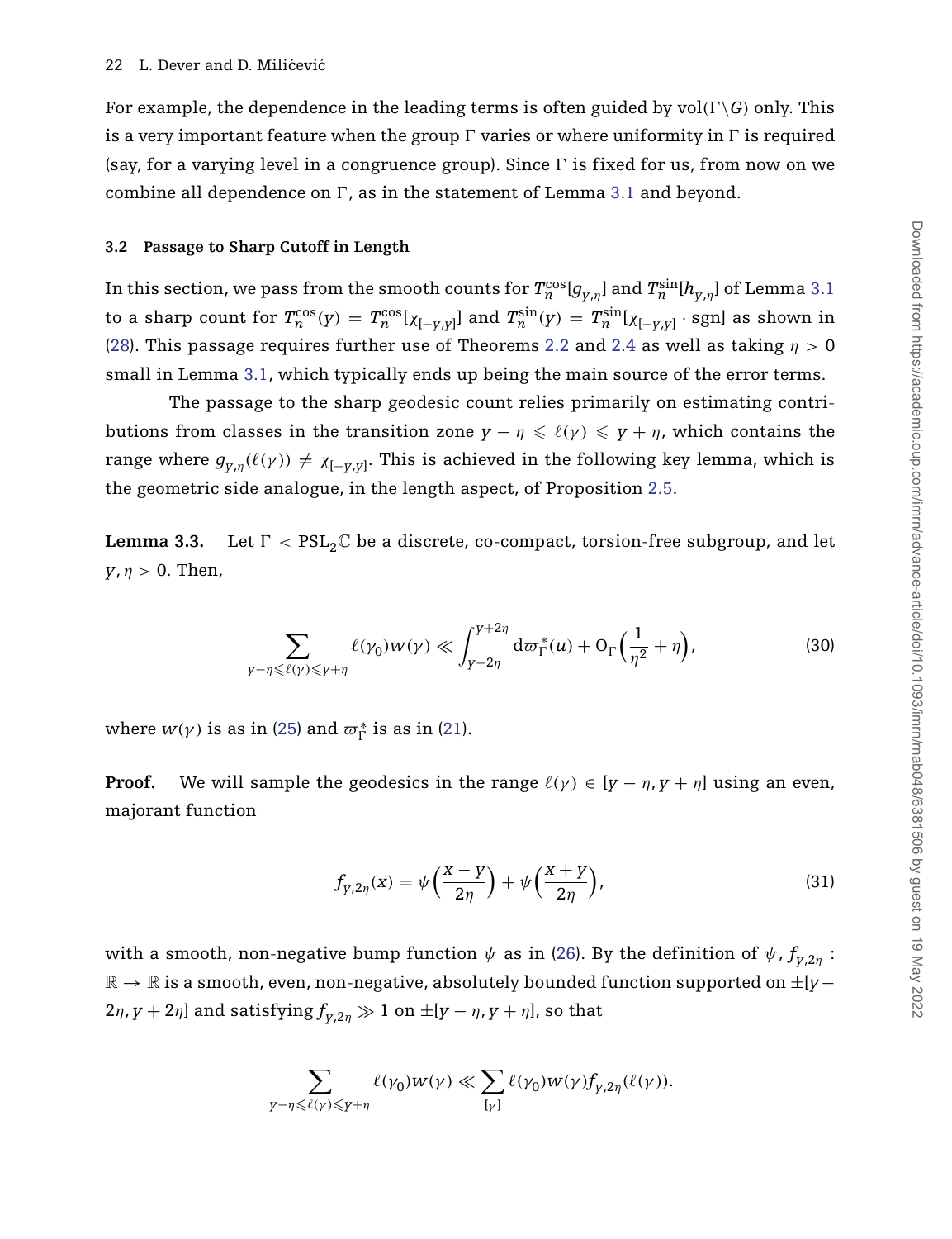Using the even trace formula of Theorem [2.2,](#page-14-0) with  $n = 0$  and in the form [\(20\)](#page-14-1), we obtain

$$
\begin{split} &\sum_{[\gamma]} \ell(\gamma_0) w(\gamma) f_{\gamma,2\eta}(\ell(\gamma)) \\ &= \int_{-\infty}^{\infty} f_{\gamma,2\eta}(u) \, \mathrm{d}\varpi_{\Gamma}^*(u) + \sum_{\nu \in i \mathbb{R}} m_{\Gamma}(\pi_{\nu,0}) \hat{f}_{\gamma,2\eta}\left(\frac{iv}{2\pi}\right) + \frac{1}{2\pi} \, \mathrm{vol}(\Gamma \backslash G) f_{\gamma,2\eta}''(0). \end{split}
$$

Note that, at this point, we are only using the familiar spherical trace formula. We estimate the first term  $\mathrm{using} f_{y,2\eta} \ll 1$  and the support condition on  $f_{y,2\eta}.$  The third term may be absorbed in  $O_{\Gamma}(1/\eta^2)$ . (In fact, in a typical application with  $\eta < \gamma/2$ , this term vanishes.)

For the principal series representations  $\pi_{it,0}$  ( $t \in \mathbb{R}$ ), the Fourier transform  $\hat{f}_{y,2\eta}(t)=4\eta\cos(2\pi\,ty)\hat{\psi}(2\eta t)$  satisfies the Schwartz bound  $|\hat{f}_{y,2\eta}(-t/2\pi)|\ll \eta/(1+\eta|t|)^4.$ Bounding the multiplicities  $m_{\Gamma}(\pi_{it,0})$  using the uniform bound of Proposition [2.5,](#page-17-0) we may finally bound the contribution of the principal series representations as

$$
\sum_{v=it} \hat{f}_{y,2\eta}(-t/2\pi) m_{\Gamma}(\pi_{it,0}) = \left(\sum_{0 \le k < 1/\eta} + \sum_{k > 1/\eta} \right) \sum_{k \le |t| < k+1} \hat{f}_{y,2\eta}(-t/2\pi) m_{\Gamma}(\pi_{it,0})
$$
\n
$$
\ll_{\Gamma} \eta \sum_{0 \le k < 1/\eta} (k^2 + 1) + \frac{1}{\eta^3} \sum_{k > 1/\eta} \frac{1}{k^2} \ll \frac{1}{\eta^2} + \eta.
$$

Combining everything completes the proof.

<span id="page-23-0"></span>**Remark 3.4.** In the typical regime for the application of Lemma [3.3,](#page-22-0) when  $\eta \ll 1 \ll$  $y-\eta$ , we have in [\(30\)](#page-22-2)  $\text{simply } w(\gamma) \asymp_{\Gamma} e^{-\ell(\gamma)}$  and  $|\text{d}\varpi_{\Gamma}^{*}(u)/\text{d}u| \asymp_{\Gamma} e^{u}$ , so that Lemma [3.3](#page-22-0) states that

$$
\sum_{\gamma-\eta\leqslant \ell(\gamma)\leqslant \gamma+\eta} \ell(\gamma_0) \ll_{\Gamma} e^{\gamma}\Big(\eta e^{\gamma}+\frac{1}{\eta^2}\Big).
$$

This will be the case, in particular, in the proof of Proposition [3.5.](#page-24-0)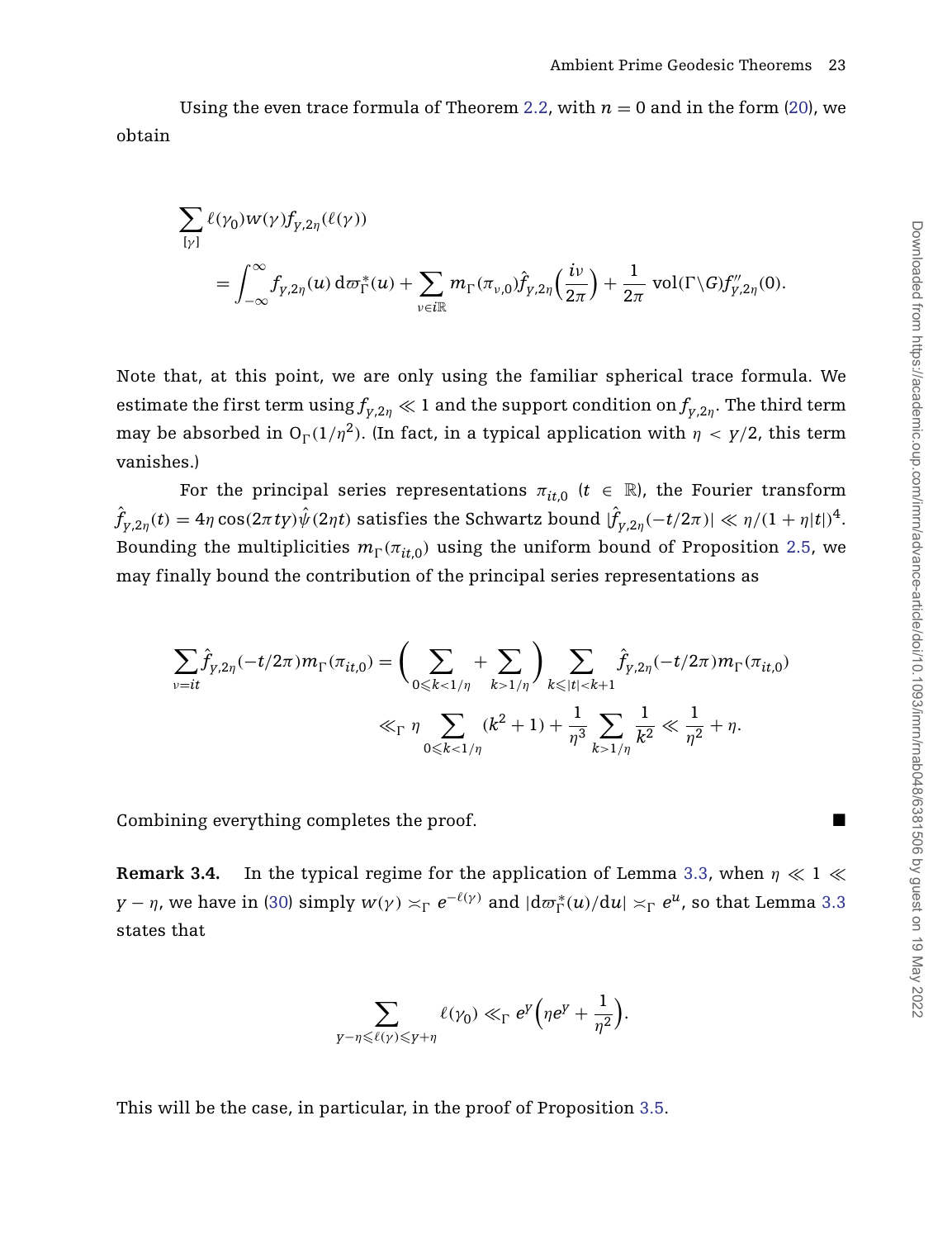<span id="page-24-0"></span>**Proposition 3.5.** Let  $\Gamma < \text{PSL}_2\mathbb{C}$  be a discrete, co-compact, torsion-free subgroup, and let  $n \in \mathbb{Z}$ . Then, for every  $y > 0$ , the sums  $T^{\cos}_{n}(y)$  and  $T^{\sin}_{n}(y)$  defined in [\(28\)](#page-20-3) satisfy

$$
T_n^{\cos}(y) = \delta_0(n) \int_{-y}^{y} d\omega_{\Gamma}^*(u) + O_{\Gamma}(e^{2y/3} + n^2y),
$$
  

$$
T_n^{\sin}(y) = O_{\Gamma}(e^{2y/3} + n^2y).
$$

**Proof.** We will use Lemmata [3.1](#page-20-0) and [3.3,](#page-22-0) with a parameter  $\eta > 0$  to be suitably chosen momentarily. According to the definition [\(27\)](#page-19-2), we have that the functions  $g_{v,n}$  and  $\chi_{[-v,v]}$ agree outside the set  $\pm [y - \eta, y + \eta]$ , on which  $|g_{y, \eta} - \chi_{[-y, y]}| = {\rm O}(1).$  Therefore,

$$
\begin{aligned} \left|T_n^{\cos}(y) - T_n^{\cos}[g_{\gamma,\eta}] \right| &= \left| \sum_{[\gamma]} \ell(\gamma_0) \big( g_{\gamma,\eta}(\ell(\gamma)) - \chi_{[-\gamma,\gamma]}(\ell(\gamma)) \big) w(\gamma) \cos(n \operatorname{hol}(\gamma)) \right| \\ &\ll \sum_{\gamma - \eta \leq \ell(\gamma) \leq \gamma + \eta} \ell(\gamma_0) w(\gamma). \end{aligned}
$$

Therefore, using Lemmata [3.1](#page-20-0) and [3.3,](#page-22-0) we find that

$$
\left|T_n^{\cos}(y) - \delta_0(n) \int_{-y}^y \mathrm{d}\varpi_{\Gamma}^*(u) \right|
$$
  
\n
$$
\leq \left|T_n^{\cos}(y) - T_n^{\cos}[g_{y,\eta}] \right| + \left|T_n^{\cos}[g_{y,\eta}] - \delta_0(n) \int_{-\infty}^{\infty} g_{y,\eta}(u) \mathrm{d}\varpi_{\Gamma}^*(u) \right|
$$
  
\n
$$
+ \delta_0(n) \int_{-\infty}^{\infty} (g_{y,\eta}(u) - \chi_{[-y,y]}(u)) \mathrm{d}\varpi_{\Gamma}^*(u)
$$
  
\n
$$
\ll \int_{y-2\eta}^{y+2\eta} \mathrm{d}\varpi_{\Gamma}^*(u) + O_{\Gamma}\left(\frac{1}{\eta^2} + (1+n^2)\left(\log^* \frac{1}{\eta} + y\right) + \eta\right).
$$

The statement of Proposition [3.5](#page-24-0) is vacuously true for  $y = O_{\Gamma}(1)$ , so we may assume that  $y\gg_\Gamma 1$ . As already mentioned in Remark [3.4](#page-23-0) and is clear from the definition [\(21\)](#page-14-2),  $d\varpi_{\Gamma}^{*}(u)/du \times_{\Gamma} e^{u}$  for  $u \ge 0$  (or  $u = O_{\Gamma}(1)$ ). We will choose  $\eta \ll_{\Gamma} 1$ ; then,

$$
\int_{y-2\eta}^{y+2\eta} \mathrm{d}\varpi_{\Gamma}^*(u) \asymp_{\Gamma} \eta e^y.
$$

The admissible choice  $\eta = e^{-\gamma/3}$  optimizes the error terms and yields Proposition [3.5](#page-24-0) for  $T_n^{\cos}$ .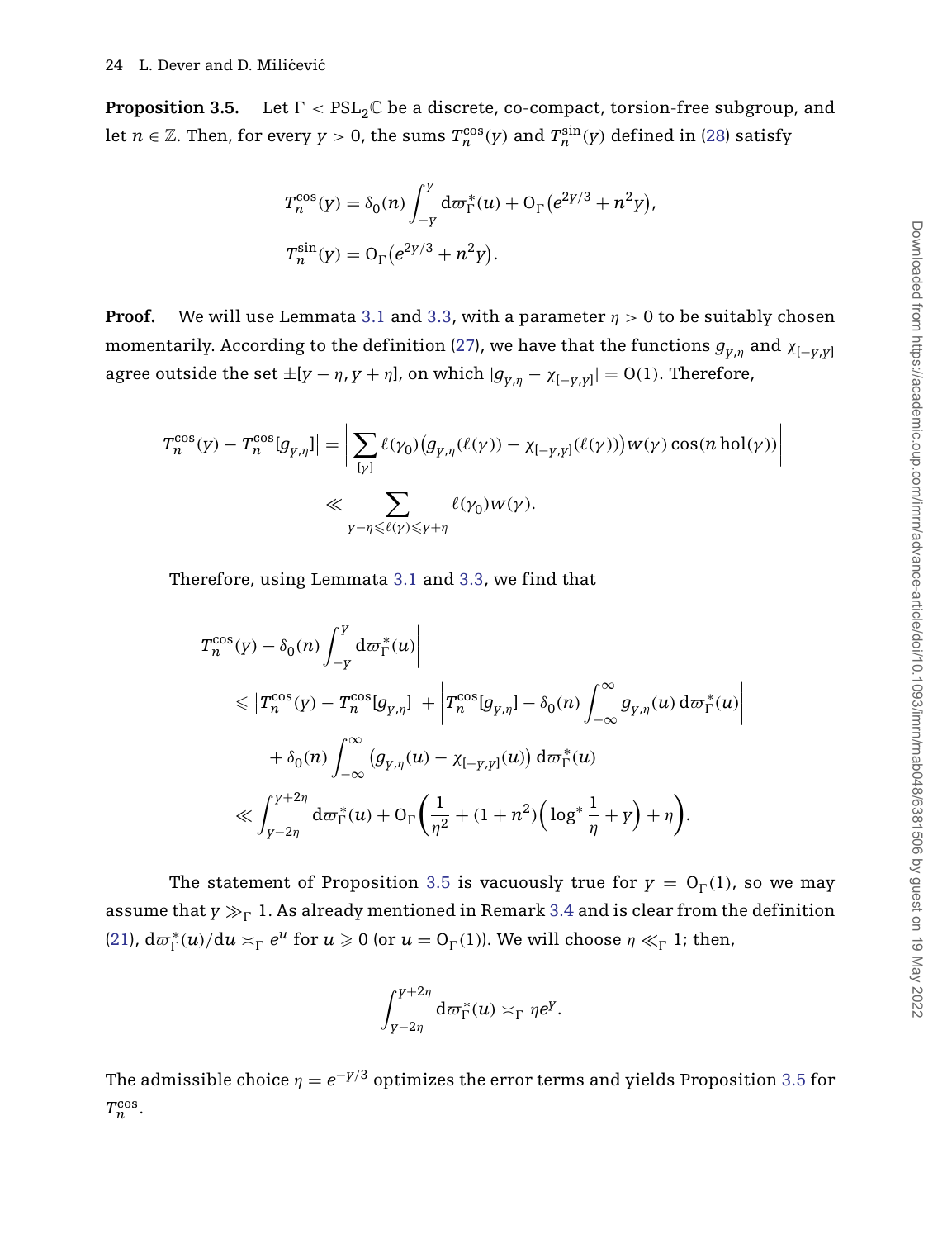Similarly, if we additionally require  $2\eta$  to be less than the minimal geodesic  $\log \ln \eta_0(\Gamma)$ , we can show that

$$
\left|T_n^{\sin}(\gamma)-T_n^{\sin}[h_{\gamma,\eta}]\right|\ll \sum_{\gamma-\eta\leqslant \ell(\gamma)\leqslant \gamma+\eta}\ell(\gamma_0)w(\gamma),
$$

and the proof is identical from here on.

## **3.3 Passage to Sharp Cutoff in Holonomy**

In this section, we prepare the ground for passage to the sharp count in holonomy. The path to the sharp count is again the geometric counterpart to Proposition [2.5,](#page-17-0) but this time in the holonomy aspect.

<span id="page-25-0"></span>**Lemma 3.6.** Let *-*Let  $\Gamma$  <  $PSL_2\mathbb{C}$  be a discrete, co-compact, torsion-free subgroup, and let  $y > 0$ ,  $\theta_0 \in \mathbb{R}$ , and  $0 < \eta' \leqslant 2\pi$ . Then,

$$
\sum_{\substack{\ell(\gamma) \leq \gamma \\ \theta_0 - \eta' \leq \text{hol}(\gamma) \leq \theta_0 + \eta'}} \ell(\gamma_0) w(\gamma) \ll \eta' \int_{-Y}^{Y} d\varpi_{\Gamma}^*(u) + O_{\Gamma}\left(\frac{\gamma}{\eta'^2}\right),\tag{32}
$$

where  $w(\gamma)$  is as in [\(25\)](#page-19-0) and  $\varpi_{\Gamma}^{*}$  is as in [\(21\)](#page-14-2).

**Proof.** Since  $\Gamma$  is discrete, the claim is vacuously true for  $\gamma < \eta_0(\Gamma)$ , so we may assume that  $\gamma \geqslant \eta_0(\Gamma)$ . Consider a majorant function  $f_{\theta_0,2\eta'} : \mathbb{R}/2\pi\mathbb{Z} \to \mathbb{R}$  given by

$$
f_{\theta_0,2\eta'}(t) = \sum_{n\in\mathbb{Z}} \Big[ \psi\Big(\frac{t+2n\pi-\theta_0}{2\eta'}\Big) + \psi\Big(\frac{t+2n\pi+\theta_0}{2\eta'}\Big) \Big],
$$

where  $\psi$  is a smooth, non-negative bump function as in [\(26\)](#page-19-3). This is simply a  $2\pi\mathbb{Z}$ periodization of the majorant [\(31\)](#page-22-3) used in the proof of Lemma [3.3;](#page-22-0) it is a smooth, even, non-negative absolutely bounded function supported on  $\pm[\theta_0-2\eta',\theta_0+2\eta'] + 2\pi\mathbb{Z}$  and  $\text{satisfying}\, f_{\theta_0,2\eta'}\gg 1\text{ on }\pm[\theta_0-\eta',\theta_0+\eta'] +2\pi\mathbb{Z}.$  Since the non-negative sampling function  $g_{v+1,1} = \psi_1 \star \chi_{[-v-1,v+1]}$  given in [\(27\)](#page-19-2) also satisfies  $g_{v+1,1} \gg 1$  for  $[-y, y]$ , we have

$$
\sum_{\substack{\ell(\gamma) \leq \gamma \\ \theta_0 - \eta' \leqslant \mathrm{hol}(\gamma) \leqslant \theta_0 + \eta'}} \ell(\gamma_0) w(\gamma) \ll \sum_{[\gamma]} \ell(\gamma_0) w(\gamma) g_{\gamma + 1, 1}(\ell(\gamma)) f_{\theta_0, 2 \eta'}(\mathrm{hol}(\gamma)).
$$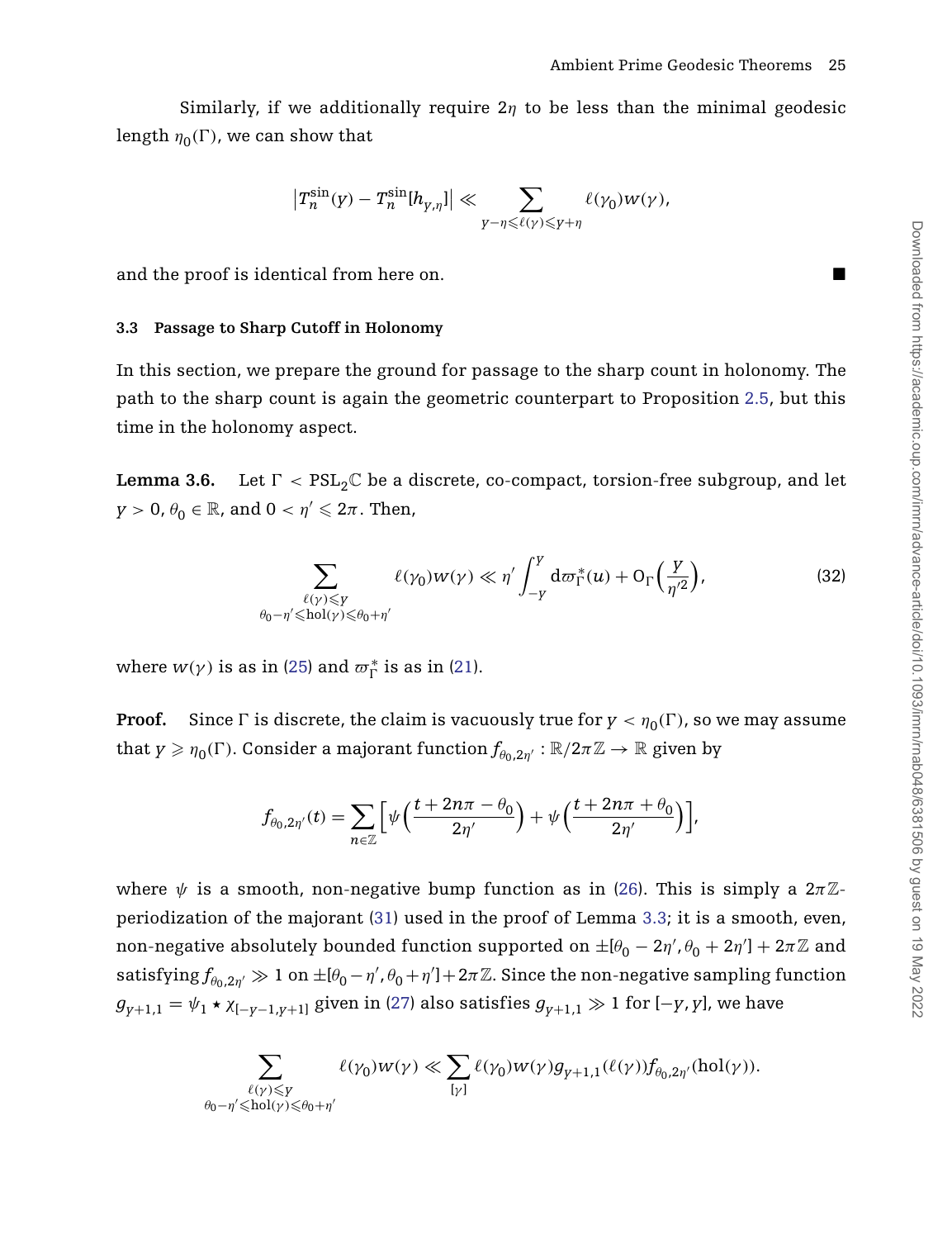Using the cosine Fourier expansion for  $f_{\theta_0,2\eta}$  shows that, after a standard unfolding calculation, the right-hand side equals

$$
\sum_{[\gamma]} \ell(\gamma_0) w(\gamma) g_{\gamma+1,1}(\ell(\gamma)) \cdot \frac{4\eta'}{2\pi} \sum_{m \in \mathbb{Z}} \cos(m\theta_0) \hat{\psi} \left(\frac{\eta'm}{\pi}\right) \cos(m \operatorname{hol}(\gamma))
$$

$$
= \frac{2\eta'}{\pi} \sum_{m \in \mathbb{Z}} \cos(m\theta_0) \hat{\psi} \left(\frac{\eta'm}{\pi}\right) T_m^{\cos} [g_{\gamma+1,1}],
$$

using the definition [\(24\)](#page-19-1). Applying Lemma [3.1](#page-20-0) and the Schwartz estimate  $|\hat{\psi}(\eta' t / \pi)| \ll k$  $1/(1 + \eta'|t|)^k$  with (say)  $k = 4$ , this sum evaluates as

$$
\frac{2\eta'}{\pi}\hat{\psi}(0)\int_{-\infty}^{\infty}g_{\gamma+1,1}(u)\,d\varpi_{\Gamma}^{*}(u)+O_{\Gamma}\left(\eta'\sum_{m\in\mathbb{Z}}\left|\hat{\psi}\left(\frac{\eta'm}{\pi}\right)\right|(1+m^{2})\gamma\right)
$$

$$
\ll \eta'\int_{-\gamma-2}^{\gamma+2}d\varpi_{\Gamma}^{*}(u)+O_{\Gamma}\left(\eta'\gamma\left[1+\sum_{1\leqslant m\leqslant1/\eta'}m^{2}+\sum_{m>1/\eta'}\frac{m^{2}}{(\eta'm)^{4}}\right]\right)
$$

$$
\ll \eta'\int_{-\gamma}^{\gamma}d\varpi_{\Gamma}^{*}(u)+O_{\Gamma}\left(\frac{\gamma}{\eta'^{2}}\right),
$$

which completes the proof.

<span id="page-26-1"></span>**Remark 3.7.** The reader will notice that this device for passage to sharp count in holonomy requires the use of Lemma [3.1](#page-20-0) (and thus Theorem [2.2\)](#page-14-0) with large *n*. This mirrors the fact that the passage to sharp count in length requires the use of Lemma [3.1](#page-20-0) with small  $\eta > 0$ , which in turn relies on using Theorem [2.2](#page-14-0) with large spectral parameter *ν*. In both cases, the proof boils down to estimates on the density of the automorphic spectrum  $\pi_{v,n}$  with spectral parameters increasing in different directions; these are in turn provided by Proposition [2.5](#page-17-0) which works over any ball of spectral parameters of radius O*(*1*)*. This structural parallel underlies the agreement between our results in the length and holonomy aspects.

# <span id="page-26-0"></span>**4 Primitivity and Weights**

For  $y > 0$  and  $n \in \mathbb{Z}$ , consider the sums

<span id="page-26-2"></span>
$$
S_n(y) = \sum_{\ell(\gamma) \leq y} \ell(\gamma) e^{-\ell(\gamma) + in \text{ hol}\gamma}, \qquad S_n^P(y) = \sum_{\ell(\gamma) \leq y} \ell(\gamma) e^{-\ell(\gamma) + in \text{ hol}\gamma}, \tag{33}
$$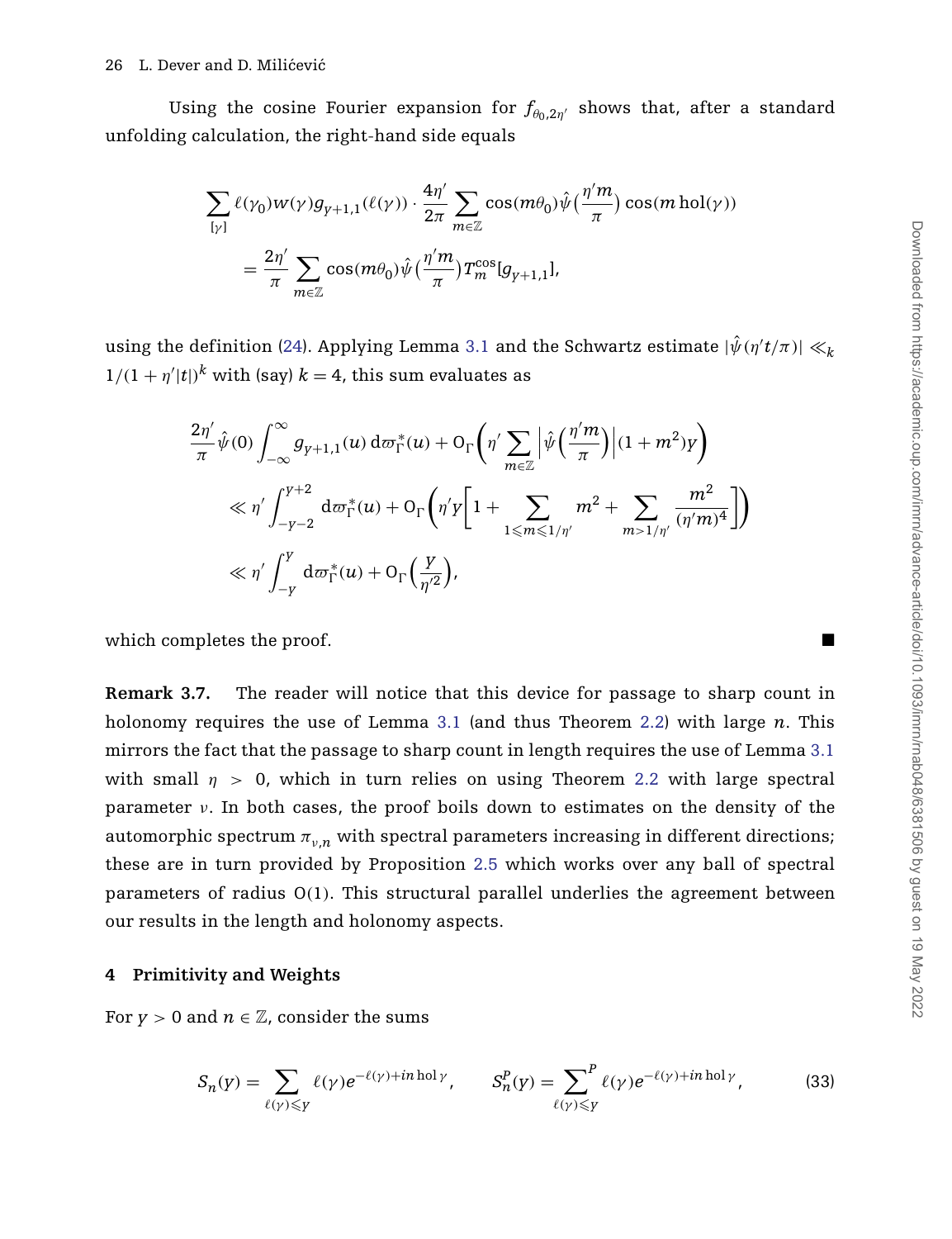where the summation is over the nontrivial conjugacy classes [γ] of Γ, and (here and throughout) the superscript *<sup>P</sup>* indicates that summation is restricted to primitive nontrivial conjugacy classes. The sum  $S^P_n(y)$  is of primary interest for counting primitive geodesics with control on holonomy.

On the other hand, an application of trace formula as in Section [3](#page-19-4) (see [\(28\)](#page-20-3) and Proposition [3.5\)](#page-24-0) naturally gives a handle on sums such as  $T_n(y)$  and its cousin  $T_n^P(y)$ defined by

<span id="page-27-0"></span>
$$
T_n(y) = \sum_{\ell(\gamma) \leq y} \ell(\gamma_0) w(\gamma) e^{in \text{ hol}(\gamma)}, \qquad T_n^P(y) = \sum_{\ell(\gamma) \leq y} \ell(\gamma) w(\gamma) e^{in \text{ hol}(\gamma)}, \tag{34}
$$

where  $\gamma_0$  is the primitive hyperbolic or loxodromic element that generates  $\gamma$  and the weight  $w(\gamma) \asymp_\Gamma e^{-\ell(\gamma)}$  is as in [\(25\)](#page-19-0). The main result of this section, Lemma [4.1](#page-27-1) shows that all four sums defined in [\(33\)](#page-26-2) and [\(34\)](#page-27-0) agree up to a very small error term. In Lemma [4.3,](#page-30-0) we record a similar result for sums with a more general length cutoff.

<span id="page-27-1"></span>**Lemma 4.1.** Let  $\Gamma < \text{PSL}_2\mathbb{C}$  be a discrete, co-compact, torsion-free subgroup, and let *y* > 0, *n*  $\in \mathbb{Z}$ . Then, the sums defined in [\(33\)](#page-26-2) and [\(34\)](#page-27-0) satisfy:

<span id="page-27-5"></span>
$$
S_n^P(y) = S_n(y) + O_\Gamma(y),\tag{35}
$$

$$
S_n^P(y) = T_n^P(y) + O_\Gamma(y),
$$
\n(36)

$$
T_n^P(y) = T_n(y) + O_\Gamma(y),\tag{37}
$$

<span id="page-27-4"></span><span id="page-27-3"></span>and, consequently,

<span id="page-27-2"></span>
$$
S_n^P(y) = T_n(y) + \mathcal{O}_\Gamma(y). \tag{38}
$$

**Remark 4.2.** The bound [\(38\)](#page-27-2), which follows from [\(36\)](#page-27-3) and [\(37\)](#page-27-4), can be thought of as a statement about removal of unwieldy weights  $w(y)$  and imprimitive classes from  $T_n(y)$ . Since our bounds on  $T_n(y)$  in Proposition [3.5](#page-24-0) are exponential in *y* (in particular,  $T_0(y) \asymp_\Gamma e^y$ ), Lemma [4.1](#page-27-1) shows that the error terms introduced by these maneuvers are very small in comparison, and also that (cf. [\(35\)](#page-27-5)) all our statements hold if extended to include imprimitive geodesics. The sources of leading error terms in all our principal results are elsewhere, notably in the passage from smooth to sharp cutoff.

Lemma [4.1](#page-27-1) is similar, both in spirit and quantitative strength, to the relations between Chebyshev's functions in the proof of the Prime Number Theorem. The estimate  $S^P_n(y)=S_n(y)+{\rm O}_{\Gamma}(y)$  should be compared to the classical estimate  $|\psi(x)-\theta(x)|\ll x^{1/2}$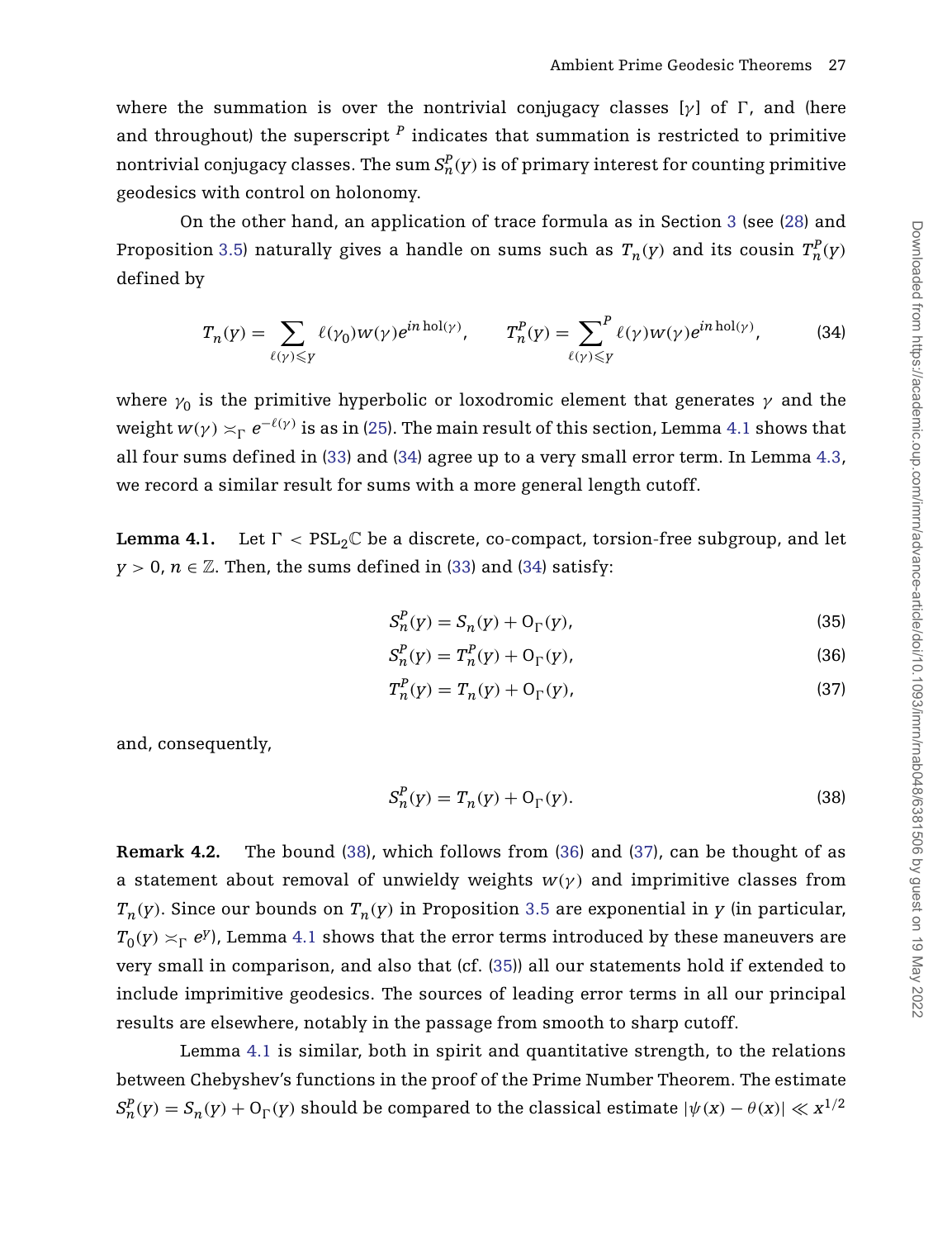for  $\psi(x), \theta(x) \sim x$  as  $x \to \infty$ , bearing in mind the weights  $\ell(\gamma)e^{-\ell(\gamma)}$  in [\(33\)](#page-26-2). If those weights were removed by summation by parts as in the proof of Proposition [5.1,](#page-31-0) the corresponding unweighted sums (say  $\tilde{S}_n(y)$  and  $\tilde{S}_n^P(y) = K_n(y)$  in [\(41\)](#page-31-1)) would satisfy  $|\tilde{S}_n(y)-\tilde{S}_n^P(y)| \ll_{\Gamma,n} e^y$  as compared to the main term  $\tilde{S}_0^P(y) \sim_\Gamma e^{2y}/2y$ .

Essential ideas for Lemma [4.1](#page-27-1) are due to Sarnak–Wakayama [\[25,](#page-48-2) Lemmata 7.1, 7.2]. As for us, a key element of their proof of the equidistribution result [\(3\)](#page-2-1) is to approximate  $S_n^P(y)$ , which appears in the spectral (Fourier) decomposition of the sum over primitive conjugacy classes, by  $T_n(y)$ , which can be approximated by the hyperbolic/loxodromic term in the non-spherical trace formula with an appropriate choice of test function. For a general rank one locally symmetric space of finite volume and negative curvature, Sarnak and Wakayama show that all four sums [\(33\)](#page-26-2)–[\(34\)](#page-27-0) have the same asymptotic growth, with a subexponential error term. Lemma [4.1](#page-27-1) explicates and sharpens this error term in the context of compact hyperbolic 3-manifolds.

**Proof.** Note that since  $\Gamma$  is discrete, there is a minimum geodesic length  $\eta_0(\Gamma)$ . When  $\gamma$  <  $\eta_0(\Gamma)$ , all of the sums [\(33\)](#page-26-2)–[\(34\)](#page-27-0) vanish, and Lemma [4.1](#page-27-1) holds vacuously; thus, we may assume that  $y \geq \eta_0(\Gamma)$ .

We will require, for  $k \ge 2$  and  $y > 0$ , an estimate on the sum  $J_k(y)$  defined by

$$
J_k(\gamma) := \sum_{\ell(\gamma) \leq \gamma} f^{\ell}(\gamma) e^{-k\ell(\gamma)}.
$$

Since  $w(\gamma) \asymp_{\Gamma} e^{-\ell(\gamma)}$ , Proposition [3.5](#page-24-0) with  $n = 0$  shows that

<span id="page-28-0"></span>
$$
J^*(y) := \sum_{\ell(\gamma) \leq y} P_{\ell(\gamma)} e^{-\ell(\gamma)} \ll_{\Gamma} e^y.
$$

In fact, a more precise bound  $J^*(y) \ll e^y + \mathrm{O}_\Gamma\big(e^{\frac{2}{3}y}+e^{v_1y}\big)$ , with  $v_1$  as in [\(1\)](#page-2-0) and to be omitted if  $\Gamma$  admits no complementary spectrum, follows from Proposition [3.5](#page-24-0) with  $n = 0$  or (essentially) from the Prime Geodesic Theorem [\(1\)](#page-2-0), but we will not need this. Using integration by parts,

$$
J_k(y) = \int_{\eta_0(\Gamma)^{-}}^{y+} e^{-(k-1)t} dJ^*(t) = e^{-(k-1)t} J^*(t) \Big|_{\eta_0(\Gamma)^{-}}^{y+} + (k-1) \int_{\eta_0(\Gamma)}^{y} J^*(t) e^{-(k-1)t} dt
$$
  
\n
$$
\ll_{\Gamma} \delta_2(k) y + e^{-k\eta_0(\Gamma)},
$$
\n(39)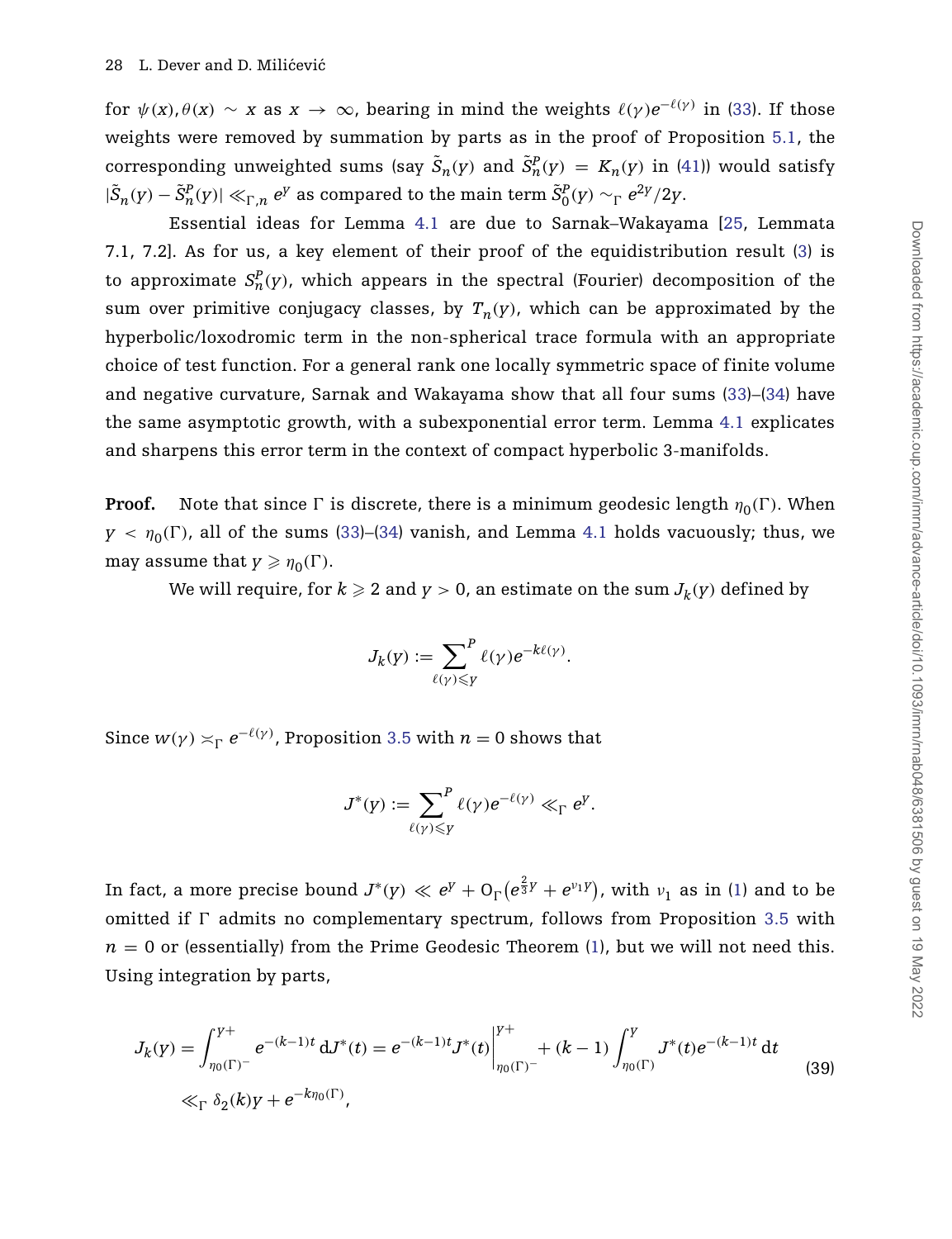where  $\delta_2$  is as in Section [1.4.](#page-9-1) With the estimate [\(39\)](#page-28-0) at our disposal, we proceed to prove [\(35\)](#page-27-5)–[\(37\)](#page-27-4).

**Proof of [\(35\)](#page-27-5):** Suppose  $\tilde{\gamma}\in\Gamma$  is not primitive; then,  $\tilde{\gamma}=\gamma^k$  for some primitive  $\gamma\in\Gamma$  and  $k \ge 2$ . The length and holonomy are  $\ell(\gamma^k) = k\ell(\gamma)$  and  $hol(\gamma^k) = k hol(\gamma)$ , respectively. Therefore,

$$
\begin{aligned} |S_n(y)-S_n^P(y)|=&\Big|\sum_{k\geqslant 2}\sum_{\ell(\gamma)\leqslant \gamma/k}^P k\ell(\gamma)e^{-k\ell(\gamma)+ikn\operatorname{hol}(\gamma)}\Big|\\ &\leqslant \sum_{k\geqslant 2}\sum_{\ell(\gamma)\leqslant \gamma/k}^P \ell(\gamma)e^{-k\ell(\gamma)}=\sum_{k\geqslant 2}kJ_k(y/k), \end{aligned}
$$

where in fact the sum truncates at  $k \leqslant y/\eta_0(\Gamma).$  Using the estimate [\(39\)](#page-28-0), we find that

$$
|S_n(y)-S^P_n(y)|\leqslant \sum_{k\geqslant 2}kJ_k(y/k)=\mathrm{O}_\Gamma(y),
$$

as required.

**Proof of [\(36\)](#page-27-3):** First, we have that

$$
T_n^P(\mathbf{y}) - S_n^P(\mathbf{y}) = \sum_{\ell(\mathbf{y}) \leq \mathbf{y}} \ell(\mathbf{y}) \big( w(\mathbf{y}) - e^{-\ell(\mathbf{y})} \big) e^{in \text{ hol}(\mathbf{y})}.
$$

To simplify, observe that

$$
w(\gamma) = |1 - e^{\mathbb{C}\ell(\gamma)}|^{-1}|1 - e^{-\mathbb{C}\ell(\gamma)}|^{-1} = e^{-\ell(\gamma)}|1 - e^{-\mathbb{C}\ell(\gamma)}|^{-2}
$$
  
=  $e^{-\ell(\gamma)}(1 + O_{\Gamma}(e^{-\ell(\gamma)})).$ 

Therefore, using again the estimate [\(39\)](#page-28-0),

$$
|T_n^P(y)-S_n^P(y)| \ll_{\Gamma} \sum_{\ell(\gamma)\leq y}^P \ell(\gamma)e^{-2\ell(\gamma)}=J_2(y)\ll_{\Gamma} y.
$$

**Proof of [\(37\)](#page-27-4):** As in the proof of [\(35\)](#page-27-5), we have

$$
T_n(y) - T_n^P(y) = \sum_{k \geq 2} \sum_{\ell(\gamma) \leq \gamma/k} \ell(\gamma) w(\gamma^k) e^{ikn \operatorname{hol}(\gamma)}.
$$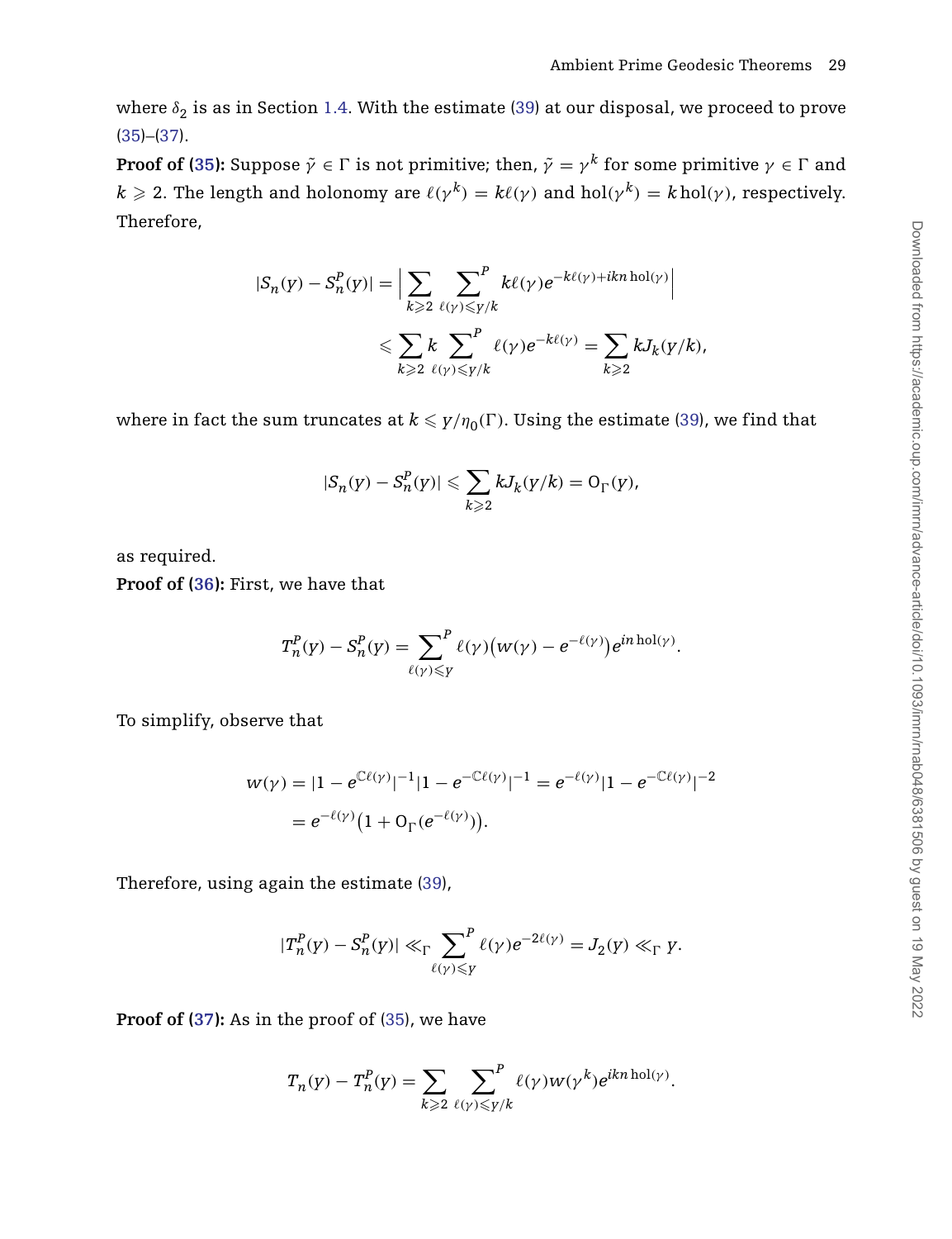#### 30 L. Dever and D. Milićević

Since  $w(\gamma^k) = e^{-k\ell(\gamma)}(1 + \mathcal{O}_\Gamma(e^{-k\ell(\gamma)}))$ , we thus have that

$$
T_n(y) - T_n^P(y) \ll_\Gamma \sum_{k \geqslant 2} \sum_{\ell(\gamma) \leqslant \gamma/k} \ell(\gamma) e^{-k\ell(\gamma)} = \sum_{k \geqslant 2} J_k(y/k) = O_\Gamma(y),
$$

as in the proof of [\(35\)](#page-27-5).

<span id="page-30-1"></span>For future reference, we also include a version of Lemma [4.1](#page-27-1) with more arbitrary (such as smooth) cutoffs. This presents no serious distinction, as the proof of Lemma [4.1](#page-27-1) uses the cutoff only to control the set of geodesics entering the estimates, followed by term-wise estimates. For  $n \in \mathbb{Z}$  and a bounded, compactly supported function  $g : \mathbb{R} \to \mathbb{R}$ , define

$$
S_n^P[g] = \sum_{[\gamma]}^P \ell(\gamma)g(\ell(\gamma))e^{-\ell(\gamma) + in \text{ hol}\gamma},
$$
  

$$
T_n[g] = \sum_{[\gamma]} \ell(\gamma_0)g(\ell(\gamma))w(\gamma)e^{in \text{ hol}\gamma},
$$
 (40)

with notation as in [\(33\)](#page-26-2) and [\(34\)](#page-27-0). The following lemma shows that these two sums are also comparatively very close.

<span id="page-30-0"></span>**Lemma 4.3.** Let  $\Gamma < \text{PSL}_2\mathbb{C}$  be a discrete, co-compact, torsion-free subgroup, and let  $g:\mathbb{R}\to\mathbb{R}$  be a bounded function supported in [−*y*, *y*]. Then, the sums  $S^P_n[g]$  and  $T_n[g]$ defined in [\(40\)](#page-30-1) satisfy

$$
S_n^P[g] = T_n[g] + O_\Gamma(\|g\|_\infty y).
$$

**Proof.** Defining  $S_n[g]$  and  $T_n^P[g]$  in the obvious way, we find that

$$
\begin{aligned} \left|T_n[g] - T_n^P[g]\right| &= \left| \left(\sum_{\gamma} - \sum_{\gamma} \right)_{\gamma} \ell(\gamma_0) g(\ell(\gamma)) w(\gamma) e^{i n \operatorname{hol}(\gamma)} \right| \\ &\leqslant \|g\|_{\infty} \left(\sum_{\gamma} - \sum_{\gamma} \right)_{\ell(\gamma) \leqslant Y} \ell(\gamma_0) w(\gamma). \end{aligned}
$$

From here, an identical proof to the proof of [\(37\)](#page-27-4) in Lemma [4.1](#page-27-1) shows that

$$
T_n[g] - T_n^P[g] \ll_\Gamma \|g\|_\infty y.
$$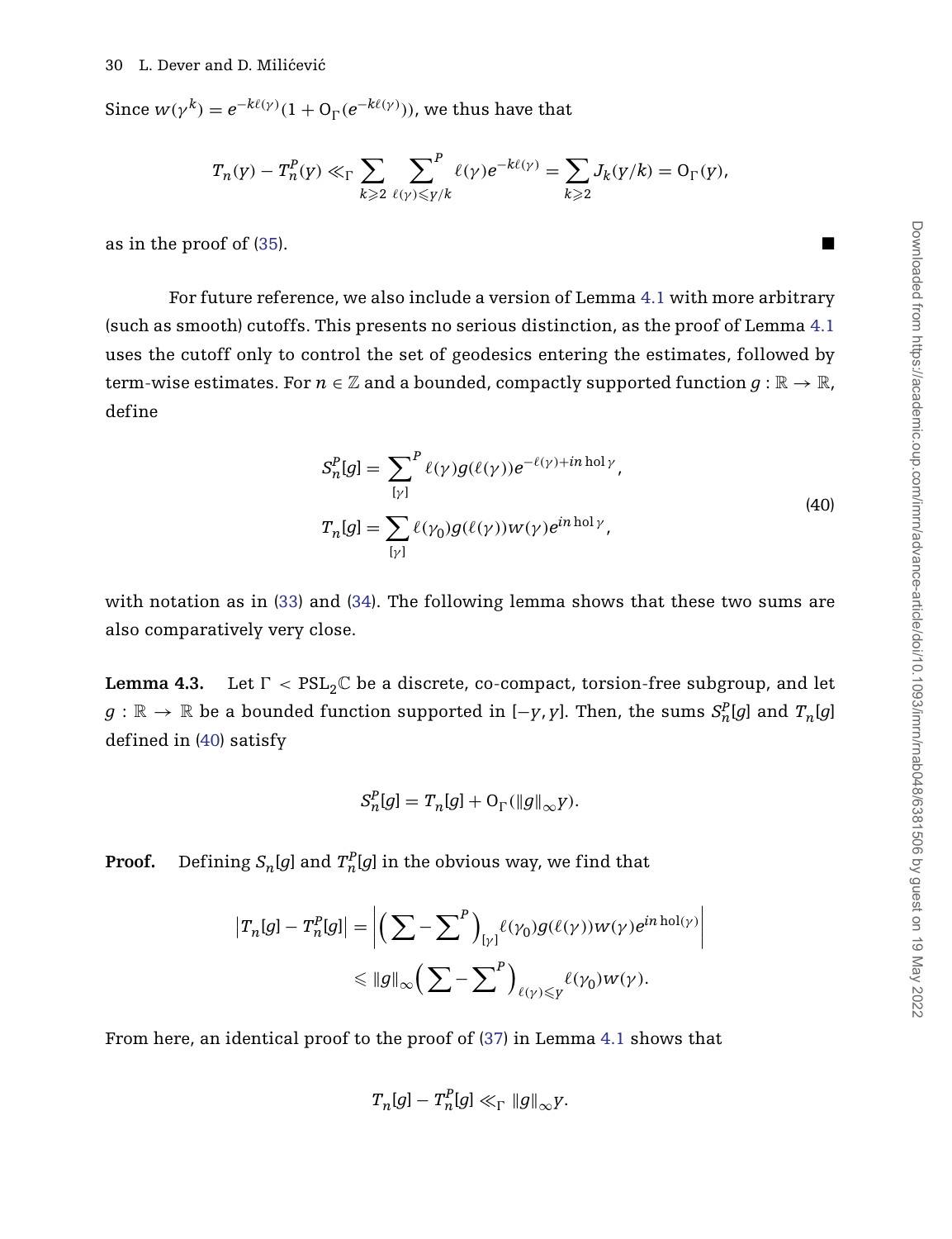The proofs that all four sums  $S_n[g]$ ,  $S_n^P[g]$ ,  $T_n^P[g]$ , and  $T_n[g]$  are within  $O_{\Gamma}(\|g\|_{\infty}y)$  of each other follow in the same way by bootstrapping the proof of Lemma [4.1,](#page-27-1) *mutatis mutandis*.

# **5 Holonomy Character Sums**

In this section, we prove estimates on the "holonomy character sums"

<span id="page-31-1"></span>
$$
K_n[g_{\gamma,\eta}] = \sum_{[\gamma]}^P g_{\gamma,\eta}(\ell(\gamma))e^{in \text{ hol}(\gamma)}, \qquad K_n(\gamma) = \sum_{\ell(\gamma)\leqslant \gamma}^P e^{in \text{ hol}(\gamma)},\tag{41}
$$

where  $y, \eta > 0$ , the cutoff function  $g_{v,n}$  is as in [\(27\)](#page-19-2), and the summation is over all nontrivial primitive hyperbolic and loxodromic conjugacy classes [*γ* ] of *-*.

The sums  $K_n[g_{y,\eta}]$  and  $K_n(y)$  capture the primitive length spectrum of  $\Gamma$  with a smooth and sharp cutoff up to around  $y > 0$ , respectively, weighted by characters  $\chi_{0,n}$ (see [\(16\)](#page-11-0)) on the holonomy group  $T \cap \text{PSU}_2 \simeq \mathbb{R}/2\pi \mathbb{Z}$ . They play an analogous role to that of Dirichlet character sums in the context of the Prime Number Theorem in Arithmetic Progressions; in particular, asymptotics for the sum  $K_0(y)$  recover the Prime Geodesic Theorem, whereas for  $n \neq 0$  the sums  $K_n(y)$  feature substantial cancellation, as shown in the following proposition.

<span id="page-31-0"></span>**Proposition 5.1 (Holonomy character sums).** Let  $\Gamma$  <  $PSL_2\mathbb{C}$  be a discrete, cocompact, torsion-free subgroup, and let  $y > 0$ ,  $n \in \mathbb{Z}$ , and  $0 < \eta \leq \eta_0$ . Then, the sums  $K_n[g_{v,n}]$  and  $K_n(y)$  defined in [\(41\)](#page-31-1) satisfy

<span id="page-31-3"></span>
$$
K_{n}[g_{\gamma,\eta}] = \delta_{0}(n) \int_{2}^{\infty} g_{\gamma,\eta}(u) d\sigma_{\Gamma}(u) + O_{\Gamma,\eta_{0}} \left( e^{y} \left( \frac{1}{\gamma \eta^{2}} + n^{2} + 1 \right) \right),
$$
  
\n
$$
K_{n}(y) = \delta_{0}(n) \int_{2}^{y} d\sigma_{\Gamma}(u) + O_{\Gamma} \left( \frac{e^{5y/3}}{y} + n^{2} e^{y} \right),
$$
\n(42)

where  $\delta_0$  and  $\varpi_{\Gamma}$  are as in Section [1.4](#page-9-1) and [\(2\)](#page-2-2).

**Proof.** We begin with  $K_n(y)$ , which is technically simpler. Recall the sum  $S_n^P(y)$  defined in [\(33\)](#page-26-2). Combining Proposition [3.5](#page-24-0) and Lemma [4.1,](#page-27-1) we may write

<span id="page-31-2"></span>
$$
S_n^P(y) = \sum_{\ell(\gamma) \leq Y}^P \ell(\gamma) e^{-\ell(\gamma) + in \text{ hol}(\gamma)} = \delta_0(n) \int_{-Y}^Y d\varpi_{\Gamma}^*(u) + s_n^P(y),
$$
  

$$
s_n^P(y) = O_{\Gamma}(e^{2\gamma/3} + n^2 y).
$$
 (43)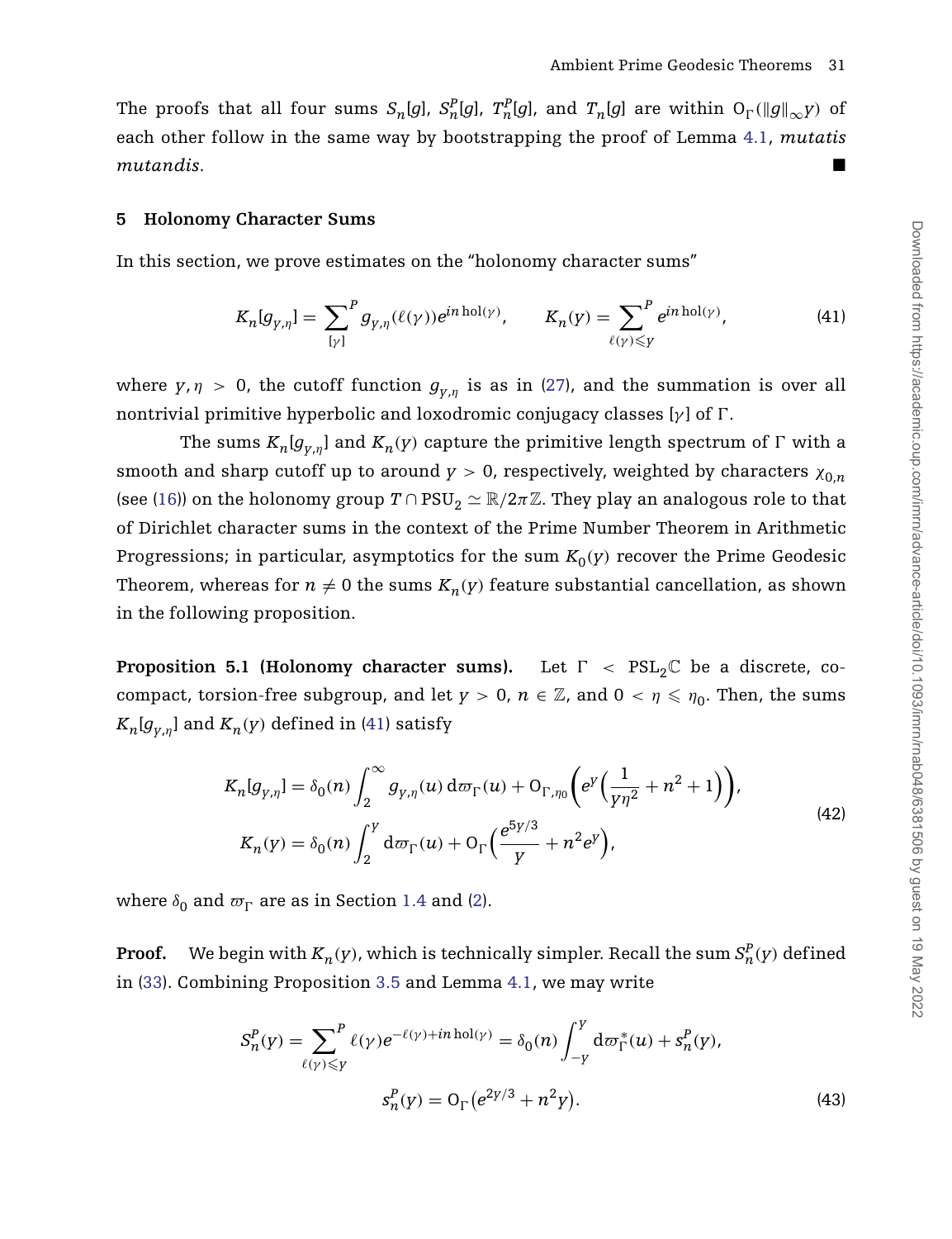Since  $\Gamma$  is discrete, there is a minimum geodesic length  $\eta_0(\Gamma)$ . With an eye toward summation by parts, we first rewrite  $K_n(y)$  as an integral, separating out the principal part:

<span id="page-32-1"></span><span id="page-32-0"></span>
$$
K_n(y) = \int_{\eta_0(\Gamma) - t}^{y+} \frac{e^t}{t} dS_n^P(t) = \delta_0(n) \int_{\eta_0(\Gamma) - t}^{y+} \frac{e^t}{t} \frac{d}{dt} \int_{-t}^t d\sigma_\Gamma^*(u) dt + \int_{\eta_0(\Gamma) - t}^{y+} \frac{e^t}{t} dS_n^P(t).
$$
 (44)

Recalling [\(2\)](#page-2-2) and [\(21\)](#page-14-2), the first term equals

$$
\delta_0(n)\int_{\eta_0(\Gamma)}^Y \frac{e^t}{t} \left(\frac{\mathrm{d}\sigma_{\Gamma}^*}{\mathrm{d}u}\Big|_{u=t} + \frac{\mathrm{d}\sigma_{\Gamma}^*}{\mathrm{d}u}\Big|_{u=-t}\right) \mathrm{d}t = \delta_0(n)\int_2^Y \mathrm{d}\sigma_{\Gamma}(u) + \mathrm{O}_{\Gamma}\Big(\log^* y + \frac{e^{(1-\nu_k)y}}{y}\Big), \tag{45}
$$

recalling from [\(21\)](#page-14-2) the definition of  $d\varpi_{\Gamma}^{*}$  and from [\(2\)](#page-2-2) the notation  $1 - \nu_{j}^{2}$  for the exceptional eigenvalues of the Laplacian, with  $0<\nu_k\leqslant\cdots\leqslant\nu_1< 1$  (and we set formally  $v_0 = 1$  if  $k = 0$ ). Using integration by parts and the estimate [\(43\)](#page-31-2), the second term in [\(44\)](#page-32-0) is

<span id="page-32-2"></span>
$$
\frac{e^t}{t} s_n^P(t) \Big|_{\eta_0(\Gamma) -}^{\gamma +} - \int_{\eta_0(\Gamma)}^{\gamma} \left( \frac{e^t}{t} - \frac{e^t}{t^2} \right) s_n^P(t) \, \mathrm{d}t \ll_{\Gamma} \frac{e^{5\gamma/3}}{\gamma} + n^2 e^{\gamma} + \int_{\eta_0(\Gamma)}^{\gamma} \left( \frac{e^{5t/3}}{t} + n^2 e^t \right) \mathrm{d}t
$$
\n
$$
\ll_{\Gamma} \frac{e^{5\gamma/3}}{\gamma} + n^2 e^{\gamma}. \tag{46}
$$

Combining [\(45\)](#page-32-1) and [\(46\)](#page-32-2) gives the desired asymptotic for  $K_n(y)$ .

Now, we turn to  $K_n[g_{y,n}]$ . This case presents a minor technical difficulty in that the first step in summation by parts [\(44\)](#page-32-0) does not work as cleanly. To address this, we rework the proof of Lemma [3.1](#page-20-0) by adjusting the choice of the test function *gy*,*<sup>η</sup>* from [\(27\)](#page-19-2) to a slightly different test function  $g_{t,\eta}^\lambda:\R\to\mathbb{C}$  given, for  $0<\eta\leqslant\eta_0\leqslant t$  and  $\lambda\in[0,1]$  as follows:

<span id="page-32-3"></span>
$$
\psi_{\eta}^{\lambda}(x) = \psi_{\eta}(x)e^{\lambda x}, \quad g_{t,\eta}^{\lambda} = \chi_{[-\eta,t]} \star \psi_{\eta}^{\lambda} + \chi_{[-t,\eta]} \star \psi_{\eta}^{-\lambda}, \tag{47}
$$

where  $\psi_{\eta}$  is as defined in [\(26\)](#page-19-3). We remark that the asymptotic for  $K_n[g_{y,\eta}]$  in [\(42\)](#page-31-3) holds trivially for  $y = O(1)$  (due to the discreteness of  $\Gamma$ ), so from now on we may assume that  $y \geqslant \eta_0$ . We compute, using the Schwartz bound for  $\hat{\psi}$ ,

$$
\hat{g}_{t,\eta}^{\lambda}(\xi) = \sum_{\pm} \hat{\chi}_{\pm[-\eta,t]}(\xi) \hat{\psi}_{\eta}^{\pm\lambda}(\xi) = \sum_{\pm} \frac{e^{\pm 2\pi i\eta\xi} - e^{\mp 2\pi i t\xi}}{\pm 2\pi i\xi} \hat{\psi}\left(\eta\xi \pm \frac{i\eta\lambda}{2\pi}\right)
$$

$$
\ll_{\eta_0,N} \min\left(t, \frac{1}{|\xi|}, \frac{1}{|\xi|(\eta|\xi|)^N}\right).
$$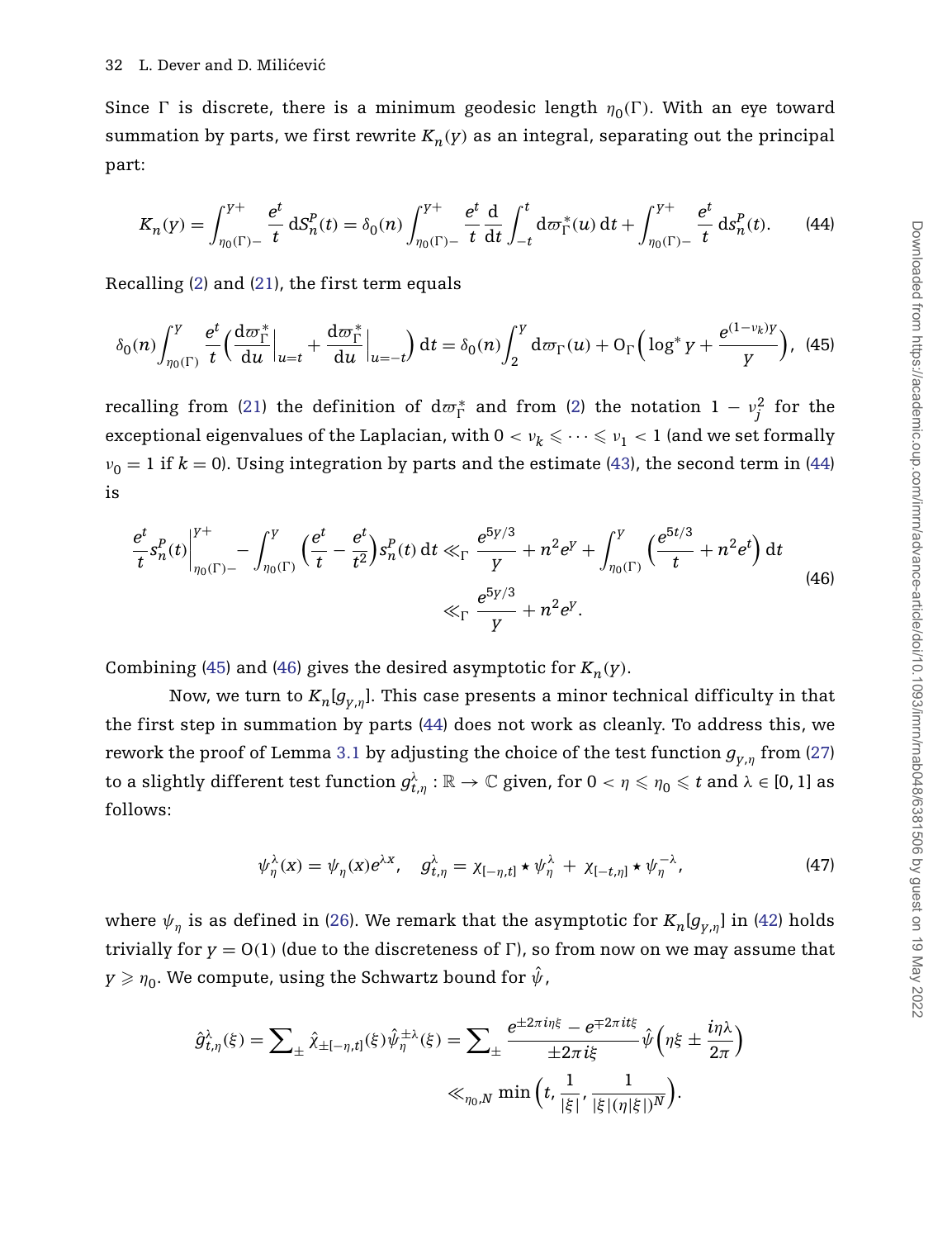The function  $g_{t,\eta}^{\lambda}$  :  $\mathbb{R} \to \mathbb{R}$  defined in [\(47\)](#page-32-3) is smooth, even, and compactly supported, so it may be used in the trace formula of Theorem [2.2.](#page-14-0) It also satisfies  $\hat{g}^{\lambda}_{t,\eta}(0) = 2(t+\eta)\hat{\psi}(i\eta\lambda/2\pi)$ ,  $g^{\lambda}_{t,\eta}(0) = 2\hat{\psi}(i\lambda\eta/2\pi) = O_{\eta_0}(1)$ ,  $(g^{\lambda}_{t,\eta})''(0) = 0$ . Running the proof of Lemma [3.1](#page-20-0) with  $g_{t,\eta}^{\lambda}$  in place of  $g_{_{Y,\eta}}$  gives

$$
T_n^{\cos}[g_{t,\eta}^{\lambda}] = \delta_0(n) \int_{-\infty}^{\infty} g_{t,\eta}^{\lambda}(u) d\sigma_{\Gamma}^*(u) + O_{\Gamma,\eta_0}\left(\frac{1}{\eta^2} + (1+n^2)\left(\log^* \frac{1}{\eta} + t\right)\right).
$$
 (48)

Defining analogously  $h_{t,\eta}^{\lambda} = \chi_{[-\eta,t]} \star \psi_{\eta}^{\lambda} - \chi_{[-t,\eta]} \star \psi_{\eta}^{-\lambda}$ , we find as in Lemma [3.1](#page-20-0) that

<span id="page-33-2"></span><span id="page-33-1"></span><span id="page-33-0"></span>
$$
T_n^{\sin}[h_{t,\eta}^{\lambda}] = O_{\Gamma,\eta_0}\left(\frac{1}{\eta^2} + (1+n^2)\left(\log^* \frac{1}{\eta} + t\right)\right)
$$
(49)

and note that  $h^\lambda_{t,\eta} = g^\lambda_{t,\eta} \cdot \text{sgn}$  outside [−2 $\eta_0$ , 2 $\eta_0$ ].

 $\text{Note that } \|g_{t,\eta}^\lambda\|_\infty \leqslant 2\hat{\psi}(i\eta\lambda/2\pi) = \text{O}_{\eta_0}(1) \text{ and } \text{supp}\, g_{t,\eta}^\lambda \subseteq [-t-\eta,t+\eta], \text{and recall}$ the sum  $S^P_n[g^\lambda_{t,\eta}]$  defined in [\(40\)](#page-30-1). Combining [\(48\)](#page-33-0), [\(49\)](#page-33-1), and Lemma [4.3,](#page-30-0) we may write

$$
S_n^P[g_{t,\eta}^{\lambda}] = \sum_{[\gamma]}^P \ell(\gamma) g_{t,\eta}^{\lambda}(\ell(\gamma)) e^{-\ell(\gamma) + in \text{ hol}(\gamma)} = \delta_0(n) \int_{-\infty}^{\infty} g_{t,\eta}^{\lambda}(u) d\sigma_{\Gamma}^*(u) + s_n^P[g_{t,\eta}^{\lambda}],
$$

$$
s_n^P[g_{t,\eta}^{\lambda}] = O_{\Gamma,\eta_0}\left(\frac{1}{\eta^2} + (1 + n^2) \left(\log^* \frac{1}{\eta} + t\right)\right).
$$
(50)

From the definition [\(47\)](#page-32-3), we have that

$$
\begin{aligned} (\mathrm{d}g_{t,\eta}^{\lambda}/\mathrm{d}t)(\ell) &= \psi_{\eta}^{\lambda}(\ell-t) + \psi_{\eta}^{-\lambda}(\ell+t) \\ &= \psi_{\eta}(\ell-t)e^{\lambda(\ell-t)} + \psi_{\eta}(\ell+t)e^{-\lambda(\ell+t)}. \end{aligned}
$$

Therefore,

<span id="page-33-3"></span>
$$
\widetilde{K}_{n}^{\lambda}[g_{\gamma,\eta}] := \int_{\eta_{0+}}^{Y} e^{\lambda t} \frac{d}{dt} S_{n}^{P}[g_{t,\eta}^{\lambda}] dt = K_{n}^{\lambda}[g_{\gamma,\eta}] + O_{\Gamma,\eta_{0}}(1), \qquad (51)
$$

where

$$
K_n^{\lambda}[g_{\gamma,\eta}] = \sum_{[\gamma]}^{P} \ell(\gamma)g_{\gamma,\eta}(\ell(\gamma))e^{(\lambda-1)\ell(\gamma)+in \text{ hol}\gamma}
$$

and the  $O_{\Gamma,\eta_0}(1)$  term accounts for classes [*γ*] with  $\ell(\gamma) \leq 2\eta_0$  (in particular, this harmless term may be omitted if  $\eta_0 \leqslant \frac{1}{2} \eta_0(\Gamma)$ ). Following the argument in [\(44\)](#page-32-0), we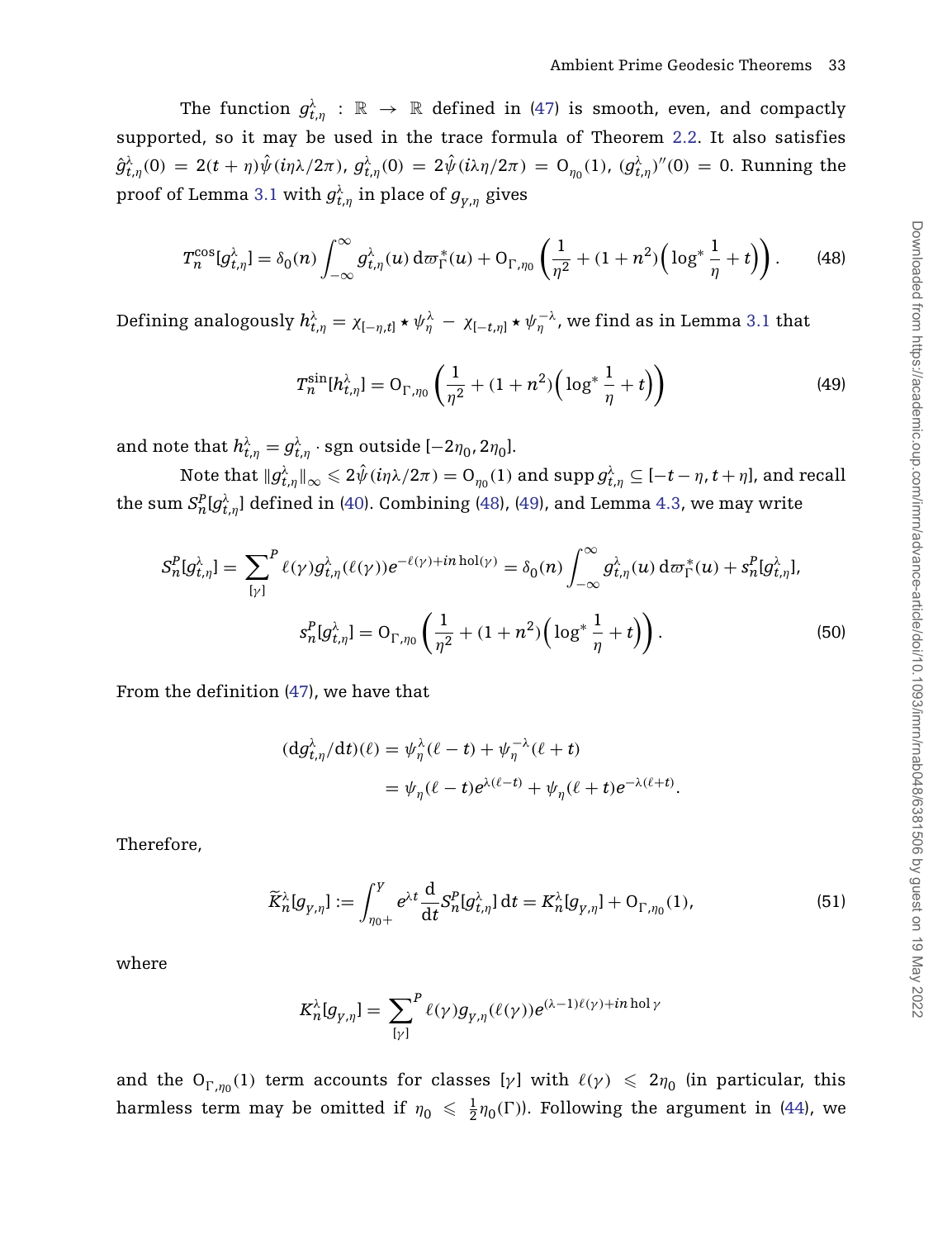#### 34 L. Dever and D. Milićević

separate the integral representing  $\widetilde{K}^{\lambda}_{n}[g_{\gamma,\eta}]$  as

$$
\widetilde{K}_n^{\lambda}[g_{\gamma,\eta}] = \delta_0(n) \int_{\eta_0}^{\gamma} e^{\lambda t} \frac{d}{dt} \int_{-\infty}^{\infty} g_{t,\eta}^{\lambda}(u) d\sigma_{\Gamma}^*(u) dt + \int_{\eta_0+}^{\gamma} e^{\lambda t} \frac{d}{dt} s_n^P[g_{t,\eta}^{\lambda}] dt,
$$

where the first term equals, with notation as in [\(45\)](#page-32-1),

<span id="page-34-0"></span>
$$
\delta_0(n) \int_2^\infty g_{\gamma,\eta}(u) e^{\lambda u} d\sigma_\Gamma^*(u) + \mathcal{O}_{\Gamma,\eta_0}\Big(\gamma + \mathbf{1}_{\lambda > \nu_k + 1/\gamma} \frac{e^{(\lambda - \nu_k)\gamma}}{\lambda - \nu_k}\Big). \tag{52}
$$

For the second term, we use integration by parts and estimate [\(50\)](#page-33-2) to find that it equals

<span id="page-34-3"></span><span id="page-34-1"></span>
$$
e^{\lambda t} s_n^P[g_{t,\eta}^{\lambda}] \Big|_{\eta_0+}^Y - \lambda \int_{\eta_0}^Y s_n^P[g_{t,\eta}^{\lambda}] e^{\lambda t} dt \ll_{\Gamma, \eta_0} e^{\lambda Y} \bigg( \frac{1}{\eta^2} + (1+n^2) \bigg( \log^* \frac{1}{\eta} + Y \bigg) \bigg). \tag{53}
$$

Combining [\(51\)](#page-33-3), [\(52\)](#page-34-0), and [\(53\)](#page-34-1) gives an asymptotic for  $K_n^{\lambda}[g_{y,\eta}]$ . Finally, we recover the desired sum  $K_n[g_{v,n}]$  defined in [\(41\)](#page-31-1) as

$$
K_{n}[g_{\gamma,\eta}] = \sum_{[\gamma]}^{P} e^{in \text{ hol}(\gamma)} g_{\gamma,\eta}(\ell(\gamma)) \ell(\gamma) e^{-\ell(\gamma)} \left[ \int_{0}^{1} e^{\lambda \ell(\gamma)} d\lambda + \frac{1}{\ell(\gamma)} \right]
$$
  
= 
$$
\int_{0}^{1} K_{n}^{\lambda}[g_{\gamma,\eta}] d\lambda + O_{\Gamma,\eta_{0}}(\frac{e^{\gamma}}{\gamma})
$$
  
= 
$$
\delta_{0}(n) \int_{2}^{\infty} g_{\gamma,\eta}(u) d\sigma_{\Gamma}(u) + O_{\Gamma,\eta_{0}}(\frac{e^{\gamma}}{\gamma} (\frac{1}{\eta^{2}} + (1 + n^{2}) (\log^{*} \frac{1}{\eta} + \gamma)))
$$
 (54)

keeping in mind the definition [\(2\)](#page-2-2), and using, for example, the already proved asymptotic [\(55\)](#page-34-2) for  $K_0(y)$  at the second step. We may assume that  $\log^*(1/\eta) = O_\Gamma(y)$  since otherwise (in light of [\(2\)](#page-2-2) and [\(55\)](#page-34-2)) the error term for  $K_n[g_{v,n}]$  in [\(42\)](#page-31-3) clearly dominates all other terms. With this, [\(54\)](#page-34-3) completes the proof of Proposition [5.1.](#page-31-0)

<span id="page-34-4"></span>**Remark 5.2.** As already remarked, Proposition [5.1](#page-31-0) contains as a special case the Prime Geodesic Theorem in the form

<span id="page-34-2"></span>
$$
\pi_{\Gamma}(y) = K_0(y) = \int_2^y d\sigma_{\Gamma}(u) + O_{\Gamma}\left(\frac{e^{5y/3}}{y}\right),
$$
\n(55)

which we record here for future reference.

It is also instructive to consider how the asymptotic obtained in Proposition [5.1](#page-31-0) for  $K_n[g_{y,n}]$  evolves as  $\eta > 0$  varies from  $\eta$  of constant size, a case we may think of as a model of summation with a smooth cutoff in length on a  $O(1)$  scale, down to  $\eta = e^{-\gamma/3}$ ,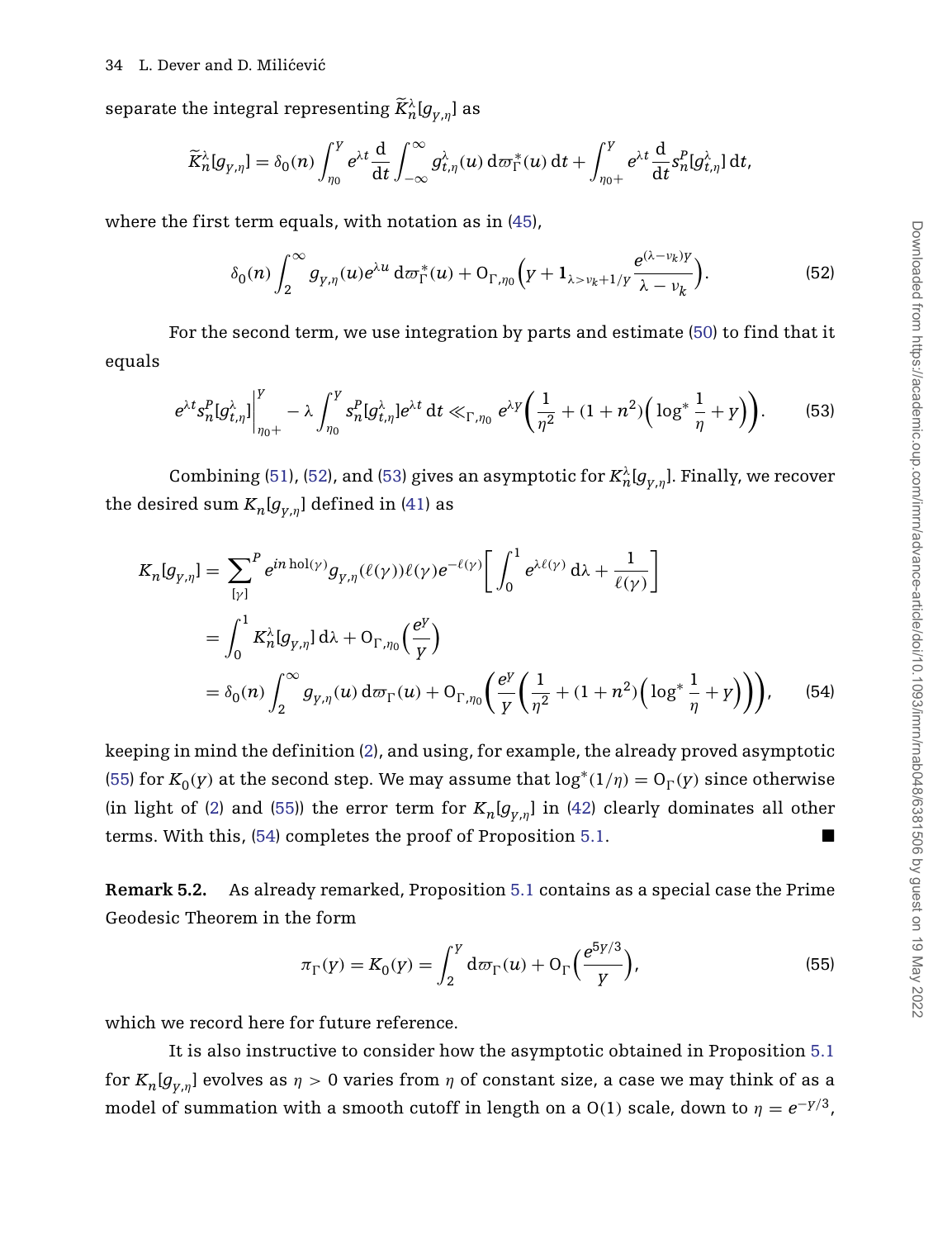which essentially corresponds to the sharp cutoff in  $K_n(y)$  (cf. proof of Proposition [3.5\)](#page-24-0). For  $\eta = \eta_0$  of constant size, Proposition [5.1](#page-31-0) states that

<span id="page-35-0"></span>
$$
K_n[g_{y,\eta_0}] = \delta_0(n) \int_2^{\infty} g_{y,\eta_0}(u) d\sigma_{\Gamma}(u) + O_{\Gamma,\eta_0}\big((n^2+1)e^y\big).
$$
 (56)

Thus, for a fixed  $n \neq 0$ , the sum  $K_n[g_{y,\eta_0}]$  consisting of  $\sim_{\Gamma,\eta_0} e^{2y}/2y$  terms of unit size exhibits essentially square-root cancellation as  $y \to \infty$ . In fact, power-saving cancellation in  $K_n[g_{y,\eta}]$  and  $K_n(y)$  persists in the range  $n \ll e^{(1/2 - \delta)y}$ , a statement which should be compared with the range of uniformity in the prime number theorem for arithmetic progressions to large moduli.

As  $\eta$  decreases and the cutoff in  $K_n[g_{v,n}]$  becomes steeper, the first error term (which is independent of *n*) becomes more pronounced and, for  $\eta = e^{-\gamma/3}$ , essentially recovers the first error term in the asymptotic for the sharp count  $K_n(y)$ . This term, which dominates for a fixed  $n \in \mathbb{Z}$  and  $y \to \infty$ , is rooted in the passage to the sharp count. The second error term detects for large  $n \in \mathbb{Z}$  the influence of the oscillating holonomy factor *ein*hol*(γ)*.

## **6 Ambient Prime Geodesic Theorems**

In this section, we prove our principal results providing counts for prime geodesics on *M* with control on their length and holonomy simultaneously.

The first of the two main results of this section is the Ambient Prime Geodesic Theorem (Theorem [6.5\)](#page-40-0), which features a sharp cutoff both in length  $\ell(\gamma) \ \leqslant \ p$  and holonomy, as in [\(4\)](#page-3-0). For many analytic purposes, including the existence and properties of various limiting distributions (see, e.g., Corollary [6.3](#page-38-1) of Theorem [6.2\)](#page-38-0), smooth cutoff results suffice. Since the passage to the sharp count is the leading contributor to error terms, and to emphasize the parallel between length and holonomy aspects, we provide  $4 = 2 \times 2$  propositions in Sections [6.1](#page-36-0) and [6.2,](#page-37-0) featuring each combination of smooth/sharp counts in length/holonomy, with explicit error terms depending on the steepness of the smooth cutoff. Further, in the concluding Section [6.3,](#page-42-2) we consider the short-range ambient counting problems and show how a consistent ambiental passage from smooth to sharp counting leads to stronger corresponding short-range counts with smooth/sharp cutoffs, including our second main result, Theorem [6.12.](#page-45-0)

<span id="page-35-1"></span>To effectuate the transition from a smooth to sharp cutoff in holonomy, we will  $u$ se, for an arbitrary interval  $J\subseteq \R/2\pi\Z$  and  $0<\eta'\leqslant 2\pi$  the function  $f_{J,\eta'}:\R/2\pi\Z\to\R$ given by

$$
f_{J,\eta'}(t) = \sum_{n \in \mathbb{Z}} \int_J \psi_{\eta'}(t + 2n\pi - \theta) \, d\theta,\tag{57}
$$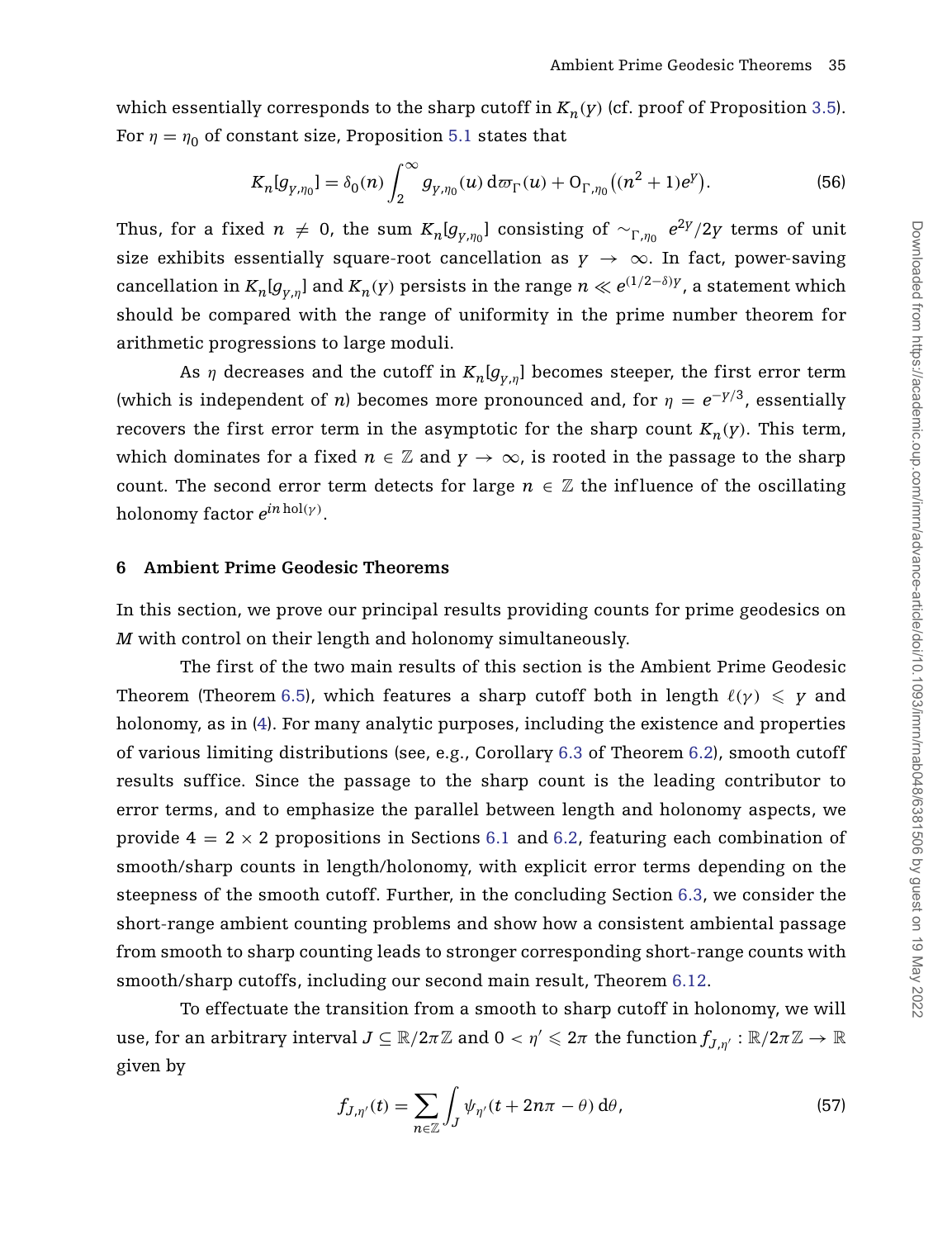with  $\psi_{\eta'}$  as in [\(26\)](#page-19-3). In other words,  $f_{J,\eta'}$  is the  $2\pi\mathbb{Z}$ -periodic convolution  $\chi_J \star \psi_{\eta'}$  and plays for holonomy the role of  $g_{_{Y,\eta}}$  and  $h_{_{Y,\eta}}$  of [\(27\)](#page-19-2) for lengths. In particular,  $f_{[\theta,\theta'],\eta'}$  is a smooth, non-negative cutoff function of height 1, which is supported on  $[\theta - \eta', \theta' + \eta'] + 2\pi\mathbb{Z}$  and agrees with  $\chi_{[\theta,\theta']}$  outside the set  $([\theta - \eta', \theta + \eta'] \cup [\theta' - \eta', \theta' + \eta']) + 2\pi \mathbb{Z}$ .

#### <span id="page-36-0"></span>**6.1 Smooth Count**

We prove our prime geodesic theorems in holonomy classes by spectrally decomposing the holonomy and then invoking estimates on holonomy character sums in Proposition [5.1.](#page-31-0) We observed in Proposition [5.1](#page-31-0) and Remark [5.2](#page-34-4) that, when lengths are weighted with a smooth function  $g_{v,n}$  with not too small  $\eta > 0$  (say, of fixed size), so that the cutoff is not too steep, one obtains strong asymptotics for holonomy character sums with very modest error terms, such as essentially square-root cancellation in [\(56\)](#page-35-0).

Our first proposition is the baseline count for sampling geodesics with a smooth function in both the length and the holonomy. For cutoffs of fixed steepness (equivalently with fixed "uncertainty windows," which we denote by  $\eta$ ,  $\eta' > 0$ ) in both the length and the holonomy, Proposition [6.1](#page-36-1) features an error term of essentially square-root strength, well sharper than the sharp cutoff counts in either direction in Proposition [6.4](#page-39-0) and Theorems [6.2](#page-38-0) and [6.5](#page-40-0) below.

<span id="page-36-1"></span>**Proposition 6.1.** Let  $\Gamma$  <  $PSL_2\mathbb{C}$  be a discrete, co-compact, torsion-free subgroup. Then, for every smooth function  $f : \mathbb{R}/2\pi\mathbb{Z} \to \mathbb{C}$  and every  $y > 0$  and  $0 < \eta \leq \eta_0$ ,

$$
\pi_{\Gamma}(g_{\gamma,\eta},f) := \sum_{[\gamma]}^{P} f(\text{hol}(\gamma)) g_{\gamma,\eta}(\ell(\gamma))
$$
  
\n
$$
= \frac{1}{2\pi} \int_{0}^{2\pi} f(\theta) d\theta \cdot \int_{2}^{\infty} g_{\gamma,\eta}(u) d\sigma_{\Gamma}(u) + O_{\Gamma,\eta_{0}}\left(\frac{e^{Y}}{y\eta^{2}} \|\hat{f}\|_{1} + e^{Y}\|\hat{f}\|_{2,1}\right)
$$
  
\n
$$
= \frac{1}{2\pi} \int_{0}^{2\pi} f(\theta) d\theta \cdot \pi_{\Gamma}(g_{\gamma,\eta}) + O_{\Gamma,f,\eta}(e^{Y}),
$$

where  $\varpi_{\Gamma}$  is as in [\(2\)](#page-2-2) and  $\|\hat{f}\|_{2,1}=\|\hat{f}\|_{1}+\|\widehat{f''}\|_{1}.$  In particular, for every interval  $J\subseteq \R/2\pi\Z,$  $0<\eta^{\prime}\leqslant2\pi$  , and  $f_{J,\eta^{\prime}}:\mathbb{R}/2\pi\mathbb{Z}\rightarrow\mathbb{R}$  as in [\(57\)](#page-35-1),

$$
\pi_{\Gamma}(g_{\gamma,\eta},f_{J,\eta'})=\frac{|J|}{2\pi}\int_2^\infty g_{\gamma,\eta}(u)\mathrm{d}\varpi_{\Gamma}(u)+\mathrm{O}_{\Gamma,\eta_0}\left(\frac{e^y}{\gamma\eta^2}\log^*\frac{1}{\eta'}+\frac{e^y}{\eta'^2}\right).
$$

**Proof.** Using the Fourier expansion  $f(\theta) = (1/2\pi) \sum_{n \in \mathbb{Z}} \hat{f}(n) e^{in\theta}$  and applying Proposi-tion [5.1](#page-31-0) to estimate the resulting holonomy character sums  $K_n[g_{y,n}]$  defined in [\(41\)](#page-31-1), we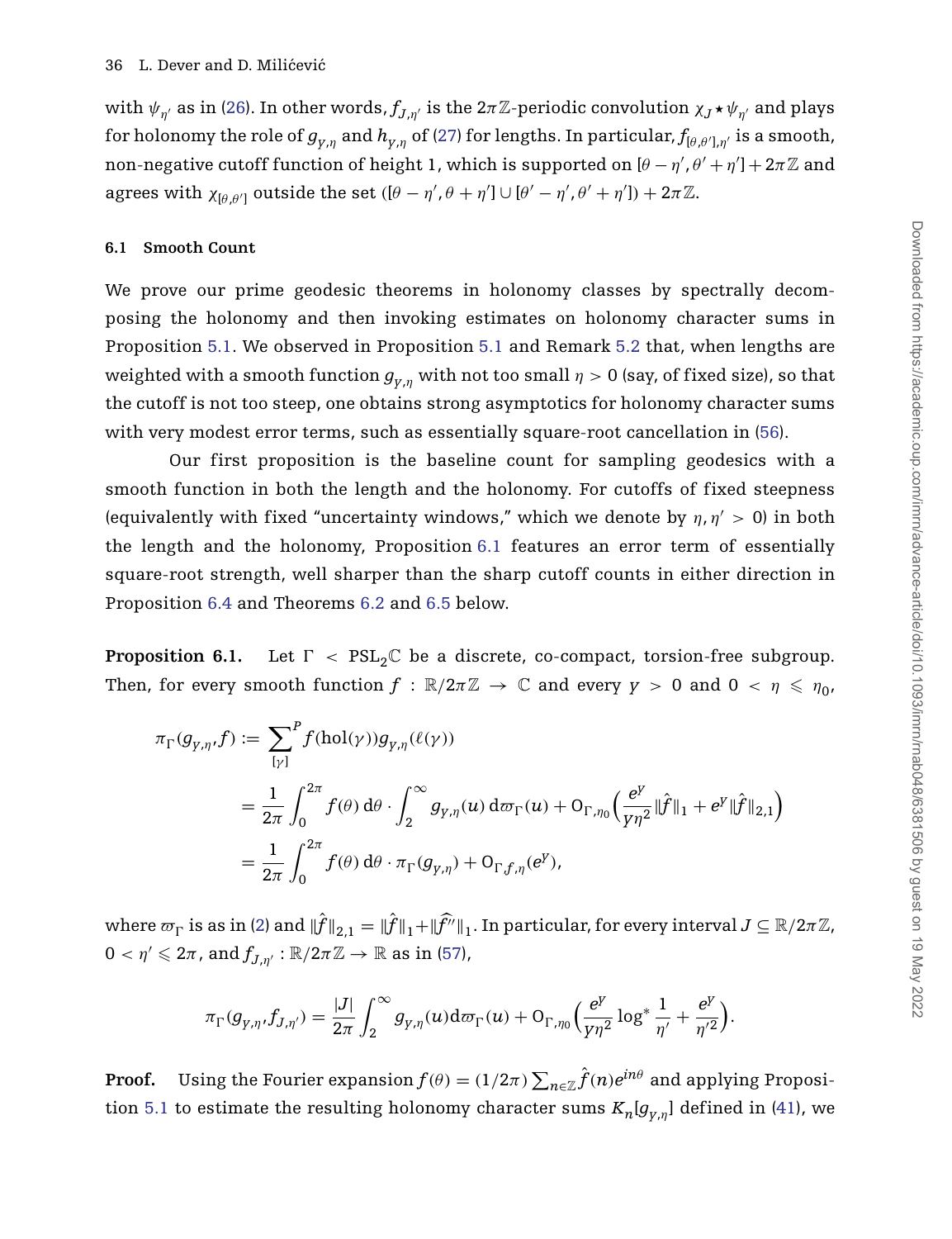find that

$$
\begin{split} \sum_{[\gamma]}^P f(\text{hol}(\gamma)) g_{\gamma,\eta}(\ell(\gamma)) &= \frac{1}{2\pi} \sum_{[\gamma]}^P g_{\gamma,\eta}(\ell(\gamma)) \sum_{n \in \mathbb{Z}} \hat{f}(n) e^{in \text{ hol}\gamma} = \frac{1}{2\pi} \sum_{n \in \mathbb{Z}} \hat{f}(n) K_n[g_{\gamma,\eta}] \\ &= \frac{1}{2\pi} \hat{f}(0) \pi_{\Gamma}(g_{\gamma,\eta}) + \mathcal{O}_{\Gamma,\eta_0} \bigg( \sum_{n \neq 0} |\hat{f}(n)| e^{\gamma} \bigg( \frac{1}{\gamma \eta^2} + n^2 + 1 \bigg) \bigg), \end{split}
$$

which completes the proof for a general smooth  $f : \mathbb{R}/2\pi\mathbb{Z} \to \mathbb{C}$ , keeping in mind that  $\pi_\Gamma(g_{y,\eta})=K_0[g_{y,\eta}]$  and Proposition [5.1.](#page-31-0) For the specific function  $f_{J,\eta'}$  defined in [\(57\)](#page-35-1), we compute its Fourier coefficients by the usual unfolding argument as

<span id="page-37-1"></span>
$$
\hat{f}_{J,\eta'}(n)=\hat{\chi}_J(n)\hat{\psi}(\eta'n)=\frac{e^{-in\theta'}-e^{-in\theta}}{-in}\hat{\psi}(\eta'n),
$$

 $J = [\theta, \theta']$ . Using the Schwartz estimate  $|\hat{\psi}(\eta' n)| \ll_k 1/(1 + \eta' |n|)^k$ , we can bound

$$
\sum_{n\in\mathbb{Z}}|\hat{f}_{J,\eta'}(n)| \ll |J| + \sum_{n\neq 0} \frac{|\hat{\psi}(\eta'n)|}{n} \ll \sum_{n\leq 1/\eta'} \frac{1}{n} + \sum_{n>1/\eta'} \frac{1}{\eta'^2 n^3} \ll \log^* \frac{1}{\eta'},
$$
\n
$$
\sum_{n\in\mathbb{Z}}(1+n^2)|\hat{f}_{J,\eta'}(n)| \ll |J| + \sum_{n\neq 0} n|\hat{\psi}(\eta'n)| \ll \sum_{n\leq 1/\eta'} n + \sum_{n>1/\eta'} \frac{n}{\eta'^4 n^4} \ll \frac{1}{\eta'^2}.
$$
\n(58)

This completes the proof.

## <span id="page-37-0"></span>**6.2 Passage to Sharp Counts and Prime Geodesic Theorems**

In this section, we replace the smooth cutoff in Proposition [6.1](#page-36-1) by a sharp cutoff in one or both of the length and holonomy. Theorem [6.2](#page-38-0) features the familiar sharp cutoff in length, a hallmark of a traditional Prime Geodesic Theorem, and implies effective equidistribution of holonomy in short intervals of length. To stress the conceptual symmetry between the two parameters, we also prove Proposition [6.4,](#page-39-0) an asymptotic count with a sharp cutoff in holonomy and smoothly sampled length. Finally, in Theorem [6.5](#page-40-0) and its Corollary [6.7,](#page-42-0) we prove ambient prime geodesic counts with a sharp cutoff in both length and holonomy.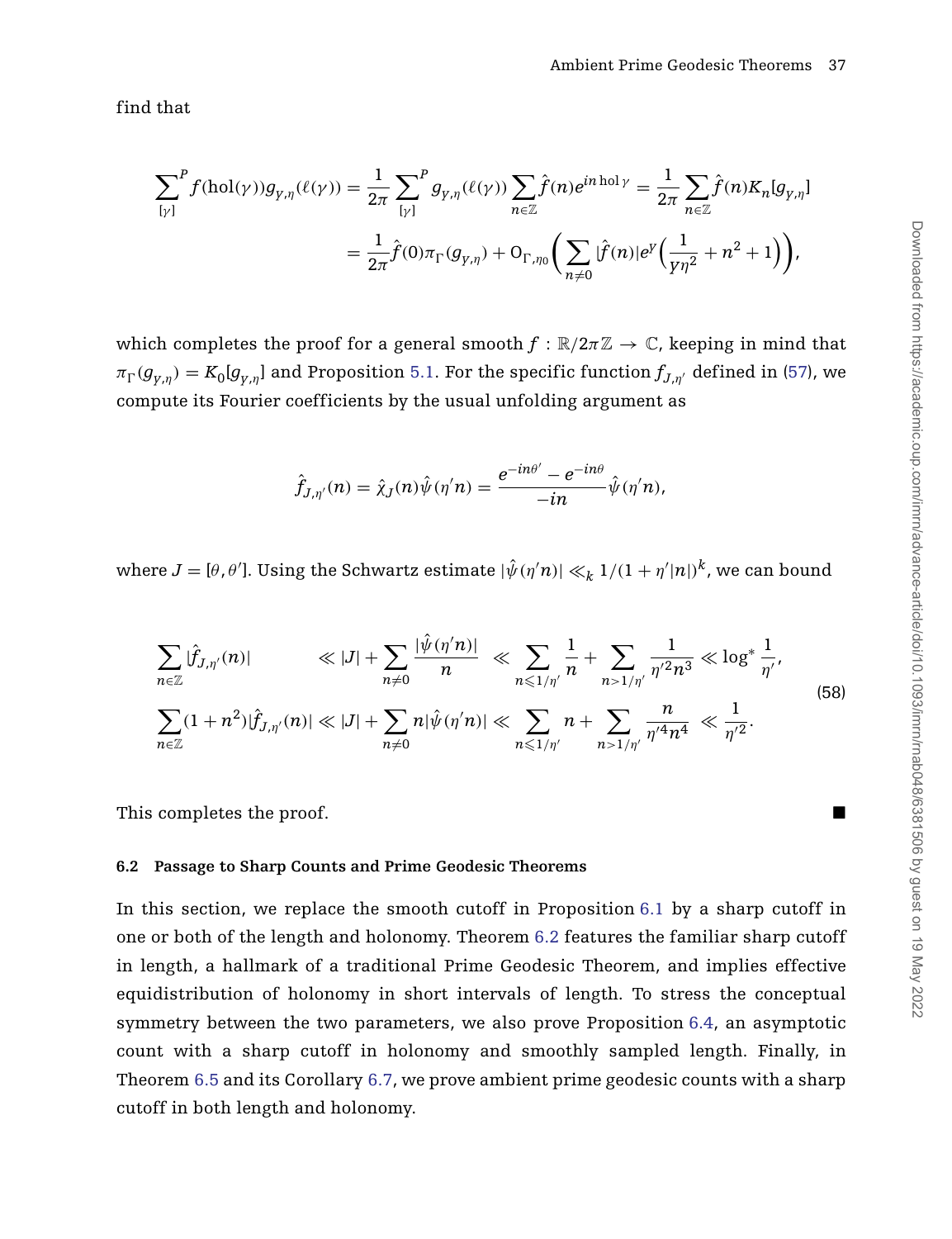<span id="page-38-0"></span>**Theorem 6.2.** Let  $\Gamma < \text{PSL}_2\mathbb{C}$  be a discrete, co-compact, torsion-free subgroup, and let  $f: \mathbb{R}/2\pi\mathbb{Z} \to \mathbb{C}$  be an arbitrary smooth function. Then, for  $y > 0$ ,

$$
\pi_{\Gamma}(y,f) := \sum_{\ell(y)\leq y}^{P} f(\text{hol}(y)) = \frac{1}{2\pi} \int_{0}^{2\pi} f(\theta) d\theta \cdot \int_{2}^{y} d\varpi_{\Gamma}(u) + \mathcal{O}_{\Gamma}\left(\|\hat{f}\|_{1} \frac{e^{5y/3}}{y} + \|\hat{f}^{\gamma}\|_{1} e^{y}\right)
$$

$$
= \frac{1}{2\pi} \int_{0}^{2\pi} f(\theta) d\theta \cdot \pi_{\Gamma}(y) + \mathcal{O}_{\Gamma,f}\left(\frac{e^{5y/3}}{y}\right),
$$

where  $\varpi_{\Gamma}$  is as in [\(2\)](#page-2-2). In particular, for every interval  $J \subseteq \mathbb{R}/2\pi\mathbb{Z}$ ,  $0 < \eta' \leqslant 2\pi$ , and  $f_{J,n'} : \mathbb{R}/2\pi\mathbb{Z} \to \mathbb{R}$  as in [\(57\)](#page-35-1),

$$
\pi_{\Gamma}(y, f_{J,\eta'}) = \frac{|J|}{2\pi} \pi_{\Gamma}(y) + O_{\Gamma}\left(\frac{e^{5y/3}}{y}\log^* \frac{1}{\eta'} + \frac{e^y}{\eta'^2}\right).
$$

**Proof.** Using the Fourier expansion  $f(\theta) = (1/2\pi) \sum_{n \in \mathbb{Z}} \hat{f}(n) e^{in\theta}$  and applying Propo-sition [5.1](#page-31-0) to estimate the resulting holonomy character sums  $K_n(y)$  defined in [\(41\)](#page-31-1), we find that

$$
\sum_{\ell(\gamma)\leqslant y}^{P} f(\text{hol}(\gamma)) = \frac{1}{2\pi} \sum_{\ell(\gamma)\leqslant y}^{P} \sum_{n\in \mathbb{Z}} \hat{f}(n) e^{in \text{ hol}\gamma} = \frac{1}{2\pi} \sum_{n\in \mathbb{Z}} \hat{f}(n) K_n(y)
$$

$$
= \frac{1}{2\pi} \hat{f}(0) \pi_{\Gamma}(y) + \mathcal{O}_{\Gamma}\left(\frac{e^{5\gamma/3}}{y}\sum_{n\neq 0} |\hat{f}(n)| + e^y \sum_{n\neq 0} n^2 |\hat{f}(n)|\right),
$$

which completes the proof for a general smooth  $f : \mathbb{R}/2\pi\mathbb{Z} \to \mathbb{C}$ , keeping in mind [\(55\)](#page-34-2). The final claim follows by specializing these bounds to  $f_{J,n'}$  and using estimates [\(58\)](#page-37-1).

For a fixed smooth  $f : \mathbb{R}/2\pi\mathbb{Z} \to \mathbb{C}$ , Theorem [6.2](#page-38-0) recovers [\[25,](#page-48-2) Theorem 1] in the present setting of compact hyperbolic 3-manifolds. An immediate corollary of Theorem [6.2,](#page-38-0) coupled with the Prime Geodesic Theorem [\(55\)](#page-34-2), is the following equidistribution statement.

<span id="page-38-1"></span>**Corollary 6.3 (Equidistribution of holonomy).** Let  $\Gamma$  <  $PSL_2\mathbb{C}$  be a discrete, cocompact, torsion-free subgroup. Then, the holonomy of geodesics on  $\Gamma \backslash \mathbb{H}^3$  of length  $\ell(\gamma) \leqslant \gamma$  is equidistributed in  $\mathbb{R}/2\pi\mathbb{Z}$  as  $\gamma \to \infty$ . In fact, given any collection of intervals  $I_n = [y'_n, y_n] \; (0 \leqslant y'_n \leqslant y_n)$  satisfying  $|I_n| \, / \, e^{-y_n/3} \rightarrow \infty$ ,

$$
\frac{1}{\pi_{\Gamma}(I_n)}\sum_{\ell(\gamma)\in I_n}\delta_{\{\mathrm{hol}(\gamma)\}}\xrightarrow{\mathrm{weak}^*}\frac{1}{2\pi}\mathrm{d}\theta_{\mathbb{R}/2\pi\mathbb{Z}}\quad(n\to\infty).
$$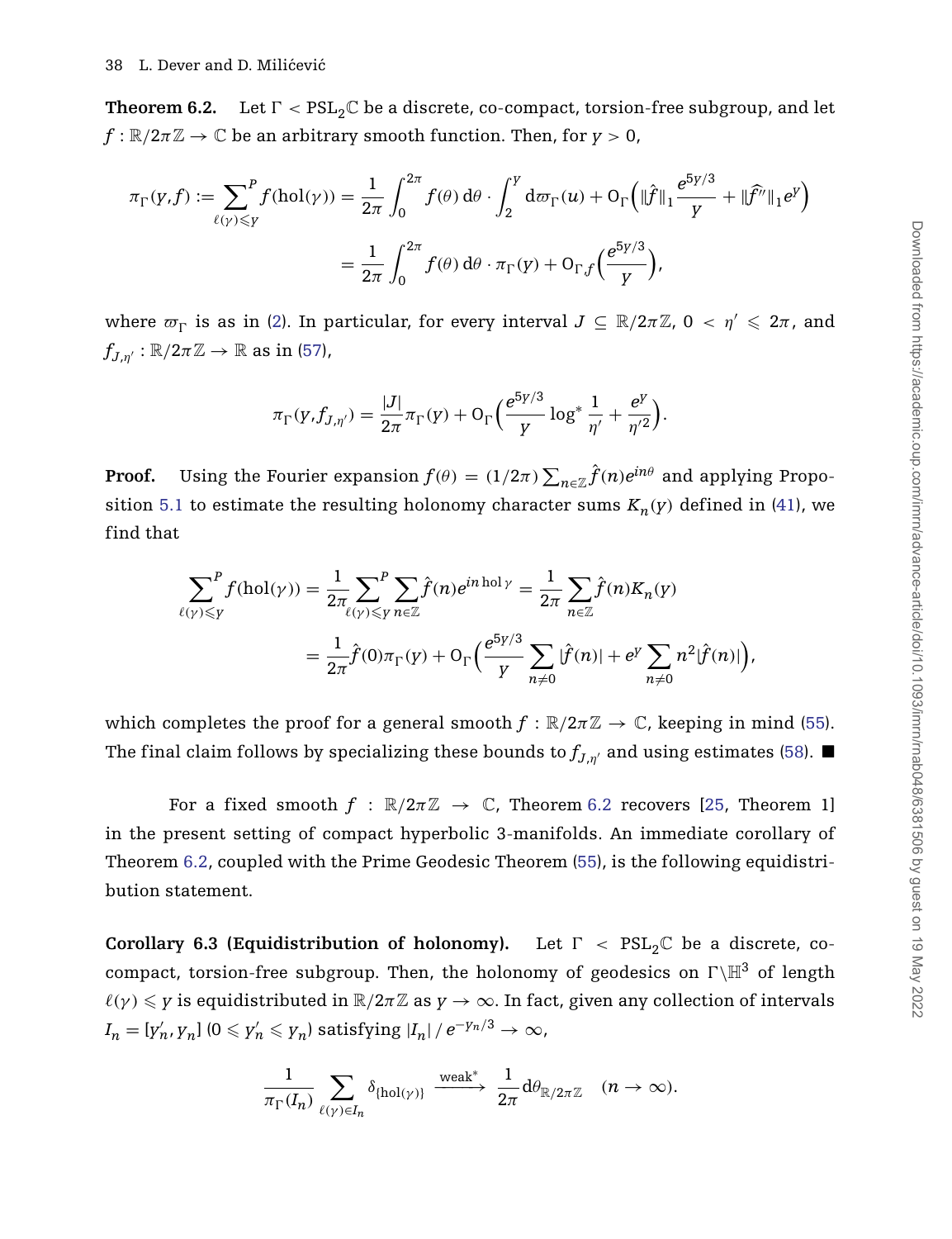Now we transition from a smooth function on the holonomy to a sharp cutoff, while still using a smooth function on the length. We do so using the smooth cutoff function  $f_{J,\eta'}$  defined in [\(57\)](#page-35-1) and then optimizing the choice of  $\eta'.$ 

<span id="page-39-0"></span>**Proposition 6.4.** Let  $\Gamma$  <  $PSL_2\mathbb{C}$  be a discrete, co-compact, torsion-free subgroup. Then, for every interval  $J = [\theta, \theta'] \subseteq \mathbb{R}/2\pi\mathbb{Z}$  and every  $\gamma > 0$  and  $0 < \eta \leqslant \eta_0$ ,

$$
\begin{split} \pi_{\Gamma}(g_{\gamma,\eta},J):=\!\!\!\!\!\!\!\!\!\sum_{\text{hol}(\gamma)\in J}^{P}g_{\gamma,\eta}(\ell(\gamma))&=\frac{|J|}{2\pi}\int_{2}^{\infty}g_{\gamma,\eta}(u)\,\mathrm{d}\varpi_{\Gamma}(u)+\mathrm{O}_{\Gamma,\eta_{0}}\Big(\frac{e^{5\gamma/3}}{\gamma^{2/3}}+\frac{e^{\gamma}}{\eta^{2}}\Big)\\&=\frac{|J|}{2\pi}\pi_{\Gamma}(g_{\gamma,\eta})+\mathrm{O}_{\Gamma,\eta_{0}}\Big(\frac{e^{5\gamma/3}}{\gamma^{2/3}}+\frac{e^{\gamma}}{\eta^{2}}\Big). \end{split}
$$

**Proof.** Our starting point is Proposition [6.1,](#page-36-1) with a parameter  $0 < \eta' \leq 2\pi$  to be suitably chosen soon, which yields the estimate

$$
\pi_{\Gamma}(g_{\gamma,\eta},f_{J,\eta'})=\frac{|J|}{2\pi}\int_2^\infty g_{\gamma,\eta}(u)\mathrm{d}\varpi_{\Gamma}(u)+\mathrm{O}_{\Gamma,\eta_0}\Big(\frac{e^{\gamma}}{\gamma\eta^2}\log^*\frac{1}{\eta'}+\frac{e^{\gamma}}{\eta'^2}\Big).
$$

According to definition [\(57\)](#page-35-1), the smooth cutoff function  $f_{J,\eta'}$  for  $J = [\theta, \theta']$  agrees with  $\chi_J$  outside the set  $([\theta - \eta', \theta + \eta'] \cup [\theta' - \eta', \theta' + \eta']) + 2\pi \mathbb{Z}$ , on which  $|f_{J,\eta'} - \chi_J| = O(1)$ . We also recall that, according to definition [\(27\)](#page-19-2), the cutoff function  $g_{v,n}$  is supported on  $[-y - \eta, y + \eta]$  and satisfies  $|g_{y, \eta}| \leqslant 1.$  Therefore,

$$
\begin{aligned} \left| \pi_\Gamma(g_{\gamma,\eta},J) - \pi_\Gamma(g_{\gamma,\eta},f_{J,\eta'}) \right| &= \bigg| \sum_{[\gamma]}^P (\chi_J - f_{J,\eta'}) (\mathrm{hol}(\gamma)) g_{\gamma,\eta}(\ell(\gamma)) \bigg| \\ & \ll \sum_{\substack{\ell(\gamma) \leq \gamma + \eta \\ \theta - \eta' \leqslant \mathrm{hol}(\gamma) \leqslant \theta + \eta' }} 1 + \sum_{\substack{\ell(\gamma) \leqslant \gamma + \eta \\ \theta' - \eta' \leqslant \mathrm{hol}(\gamma) \leqslant \theta' + \eta'}}^P 1. \end{aligned}
$$

The latter terms are of the form ready to be estimated using Lemma [3.6,](#page-25-0) which for every  $\theta \in \mathbb{R}/2\pi\mathbb{Z}$  yields

<span id="page-39-1"></span>
$$
\sum_{\substack{\ell(\gamma) \leq \gamma + \eta \\ \theta - \eta' \leq \text{hol}(\gamma) \leq \theta + \eta'}} 1 \ll \frac{e^{\gamma + \eta}}{\gamma} \sum_{\substack{\ell(\gamma) \leq \gamma + \eta \\ \theta - \eta' \leq \text{hol}(\gamma) \leq \theta + \eta'}} \ell(\gamma_0) w(\gamma) \ll_{\Gamma, \eta_0} \eta' \frac{e^{2\gamma}}{\gamma} + \frac{e^{\gamma}}{\eta'^2}.
$$
 (59)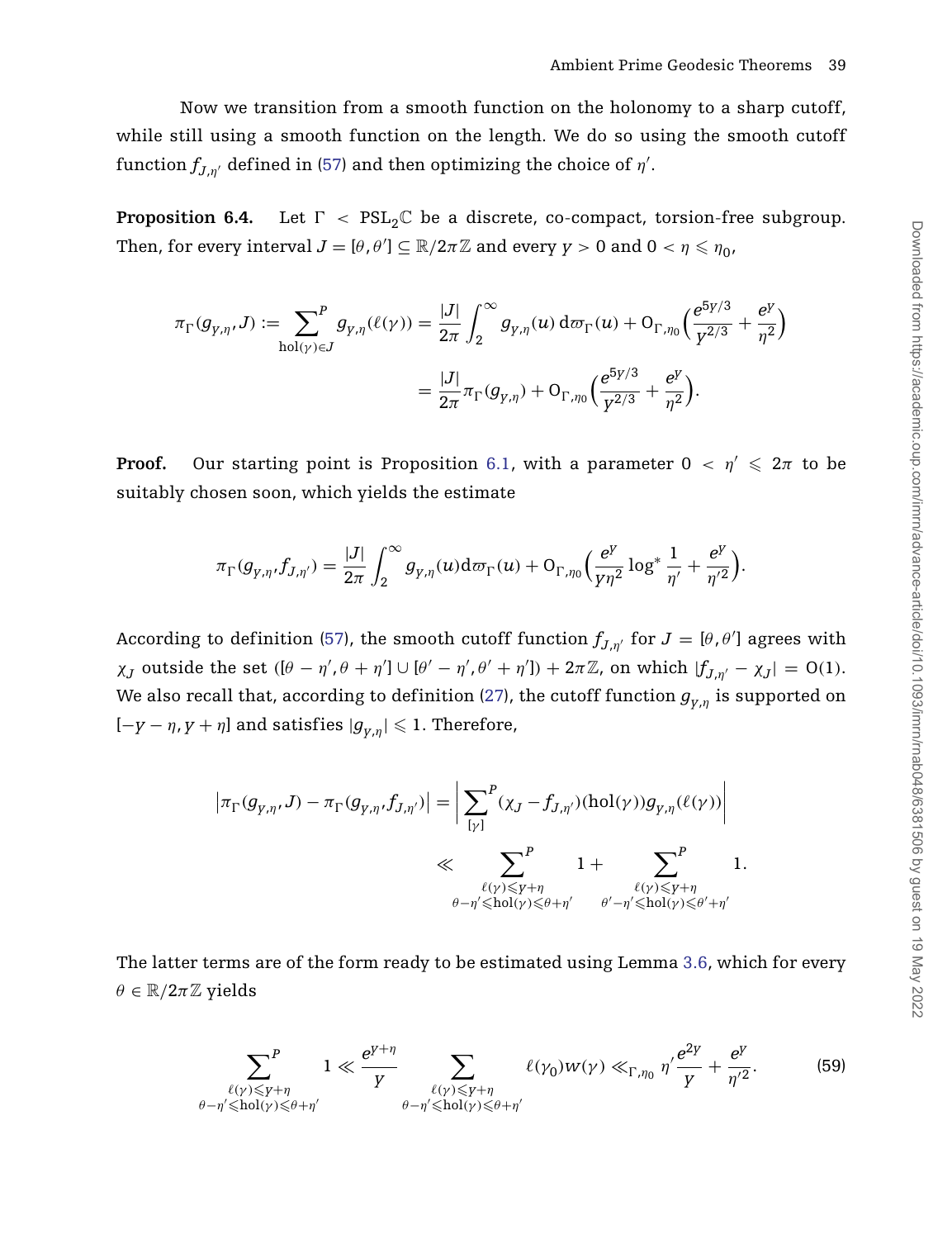Using Proposition [6.1](#page-36-1) and the input from Lemma [3.6](#page-25-0) in the form [\(59\)](#page-39-1), we have that

<span id="page-40-1"></span>
$$
\left| \pi_{\Gamma}(g_{\gamma,\eta}, J) - \frac{|J|}{2\pi} \int_{2}^{Y} g_{\gamma,\eta}(u) d\varpi_{\Gamma}(u) \right|
$$
\n
$$
\leq \left| \pi_{\Gamma}(g_{\gamma,\eta}, J) - \pi_{\Gamma}(g_{\gamma,\eta}, f_{J,\eta'}) \right| + \left| \pi_{\Gamma}(g_{\gamma,\eta}, f_{J,\eta'}) - \frac{|J|}{2\pi} \int_{2}^{\infty} g_{\gamma,\eta}(u) d\varpi_{\Gamma}(u) \right|
$$
\n
$$
\ll_{\Gamma, \eta_0} \eta' \frac{e^{2y}}{y} + \frac{e^{y}}{\eta'^{2}} + \frac{e^{y}}{y\eta^{2}} \log^{*} \frac{1}{\eta'}.
$$
\n(60)

Taking the admissible choice  $\eta' = \min(y^{1/3}e^{-y/3}, 2\pi)$  completes the proof of the first claim, since for  $y = O(1)$  the left-hand side is trivially  $O_{\Gamma,\eta_0}(1)$ .

The second claim follows immediately, keeping in mind that by Proposition [5.1](#page-31-0)

$$
\pi_{\Gamma}(g_{\gamma,\eta})=K_0[g_{\gamma,\eta}]=\int_2^\infty g_{\gamma,\eta}(u)\,\mathrm{d}\varpi_{\Gamma}(u)+\mathrm{O}_{\Gamma,\eta_0}\Big(\frac{e^{\gamma}}{y\eta^2}+e^{\gamma}\Big),
$$

or alternatively by adapting the use of Proposition [6.1](#page-36-1) in [\(60\)](#page-40-1).

Our main result, the following Theorem [6.5,](#page-40-0) features a sharp cutoff in both length and holonomy. Such a theorem can be proved by passing from the remaining smooth to sharp cutoff in either Theorem [6.2](#page-38-0) or Proposition [6.4;](#page-39-0) we choose the former route.

<span id="page-40-0"></span>**Theorem 6.5 (Ambient Prime Geodesic Theorem).** Let  $\Gamma < \text{PSL}_2\mathbb{C}$  be a discrete, cocompact, torsion-free subgroup. Then, for every  $y > 0$  and every interval  $J \subseteq \mathbb{R}/2\pi\mathbb{Z}$ ,

$$
\pi_{\Gamma}(y,J) := \left| \left\{ [y]^P : \ell(y) \leq y, \, \text{hol}(y) \in J \right\} \right|
$$
\n
$$
= \iint\limits_{[2,y] \times J} d\varpi_{\Gamma}(u) \frac{d\theta}{2\pi} + O_{\Gamma}(e^{5y/3}) = \frac{|J|}{2\pi} \pi_{\Gamma}(y) + O_{\Gamma}(e^{5y/3}),
$$

where  $\varpi_{\Gamma}$  is as in [\(2\)](#page-2-2).

**Proof.** We begin with Theorem [6.2,](#page-38-0) with a parameter  $0 < \eta' \leqslant 2\pi$  to be suitably chosen soon. Recall from [\(57\)](#page-35-1) that the smooth cutoff function  $f_{J,\eta'}$  for  $J = [\theta, \theta']$  agrees with  $\chi_j$ outside the set  $(\theta - \eta', \theta + \eta') \cup [\theta' - \eta', \theta' + \eta']) + 2\pi \mathbb{Z}$ , on which  $|f_{J,\eta'} - \chi_J| = O(1)$ . Arguing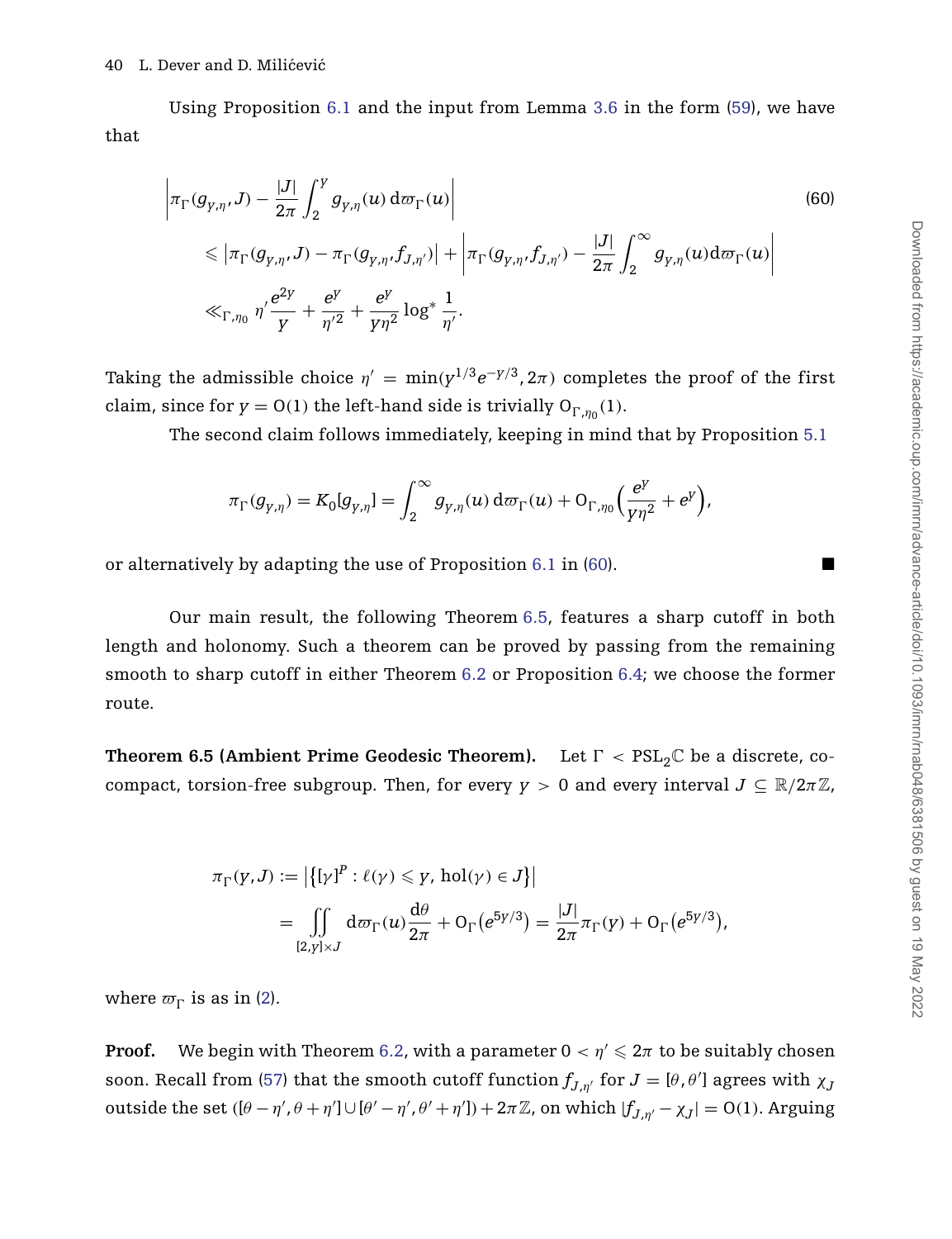as in the proof of Proposition [6.4,](#page-39-0) we find using Lemma [3.6](#page-25-0) that

<span id="page-41-0"></span>
$$
\left|\pi_{\Gamma}(y,J) - \pi_{\Gamma}(y,f_{J,\eta'})\right| \ll \sum_{\substack{\ell(\gamma) \le y \\ \theta - \eta' \le \text{hol}(\gamma) \le \theta + \eta' \\ \forall \ell(\gamma) \le \theta' \ne \eta' \\ \forall \ell(\gamma) \le \theta' \ne \eta' \\ \theta - \eta' \le \text{hol}(\gamma) \le \theta + \eta' \\ \text{or } \theta' - \eta' \le \text{hol}(\gamma) \le \theta' + \eta' \end{equation} \begin{minipage}{0.9cm} 1 + \sum_{\substack{\ell(\gamma) \le y \\ \theta' - \eta' \le \text{hol}(\gamma) \le \theta' + \eta' \\ \forall \ell(\gamma) \le \theta' \ne \eta' \\ \forall \ell(\gamma) \le \theta' + \eta' \ne \eta''}} 1 \\ \ell(\gamma_0) w(\gamma) \ll_{\Gamma} \eta' \frac{e^{2y}}{y} + \frac{e^y}{\eta'^2}. \end{minipage} \eqno{(61)}
$$

Using Theorem [6.2](#page-38-0) and the input from Lemma [3.6](#page-25-0) in the form [\(61\)](#page-41-0), we have that

$$
\left| \pi_{\Gamma}(y,J) - \iint\limits_{[2,y]\times J} d\varpi_{\Gamma}(u) \frac{d\theta}{2\pi} \right|
$$
  
\$\leqslant \left| \pi\_{\Gamma}(y,J) - \pi\_{\Gamma}(y,f\_{J,\eta'}) \right| + \left| \pi\_{\Gamma}(y,f\_{J,\eta'}) - \frac{|J|}{2\pi} \int\_{[2,y]} d\varpi\_{\Gamma}(u) \right|\$  
\$\ll\_{\Gamma} \eta' \frac{e^{2y}}{y} + \frac{e^{y}}{\eta'^2} + \frac{e^{5y/3}}{y} \log^\* \frac{1}{\eta'}\$

Taking the admissible choice  $\eta' = \min(e^{-\gamma/3}, 2\pi)$  completes the proof, noting that for  $y = O(1)$  the left-hand side is  $O_{\Gamma}(1)$ , and keeping in mind [\(55\)](#page-34-2).

**Remark 6.6.** Observe that Proposition [6.4,](#page-39-0) which features a sharp cutoff in holonomy and a smooth cutoff in length, parallels Theorem [6.2,](#page-38-0) which has a smooth cutoff in holonomy and a sharp cutoff in length. This strengthens the perspective that length and holonomy should be counted as a pair. Compared with the smooth cutoff in Proposition [6.1,](#page-36-1) the smooth to sharp transition in either direction yields a significant contribution to the error term; however, the further passage to a sharp cutoff in both directions in Theorem [6.5](#page-40-0) leads to minimal or no increase in the error term.

Conceptually (and tracing through the proofs confirms this rigorously), this is so because using smooth functions [\(27\)](#page-19-2) and [\(57\)](#page-35-1) to approximate sharp cutoffs essentially mimics what would be the use of Theorem [2.1](#page-12-0) with an (ineligible) sharp cutoff test function  $\chi_R(t)$  for a target rectangle  $R \subseteq \mathbb{R} \times (\mathbb{R}/2\pi\mathbb{Z})$  of length and holonomy. The effect of a smooth cutoff of wall length *η* ≪ 1 in one direction is that the essential support (in the sense of Schwartz decay) of the Fourier transform extends up to  $\asymp 1/\eta$  in the dualspectral direction. Since typically  $\widehat{\chi}_R(\chi_{v,n}) \asymp_R ((1+|v|)(1+|p|))^{-1}$ , the contribution of the principal series terms is guided roughly (up to logarithmic factors) by the supremum of the Plancherel measure [\(23\)](#page-17-1) over the said spectral support, which is in turn symmetric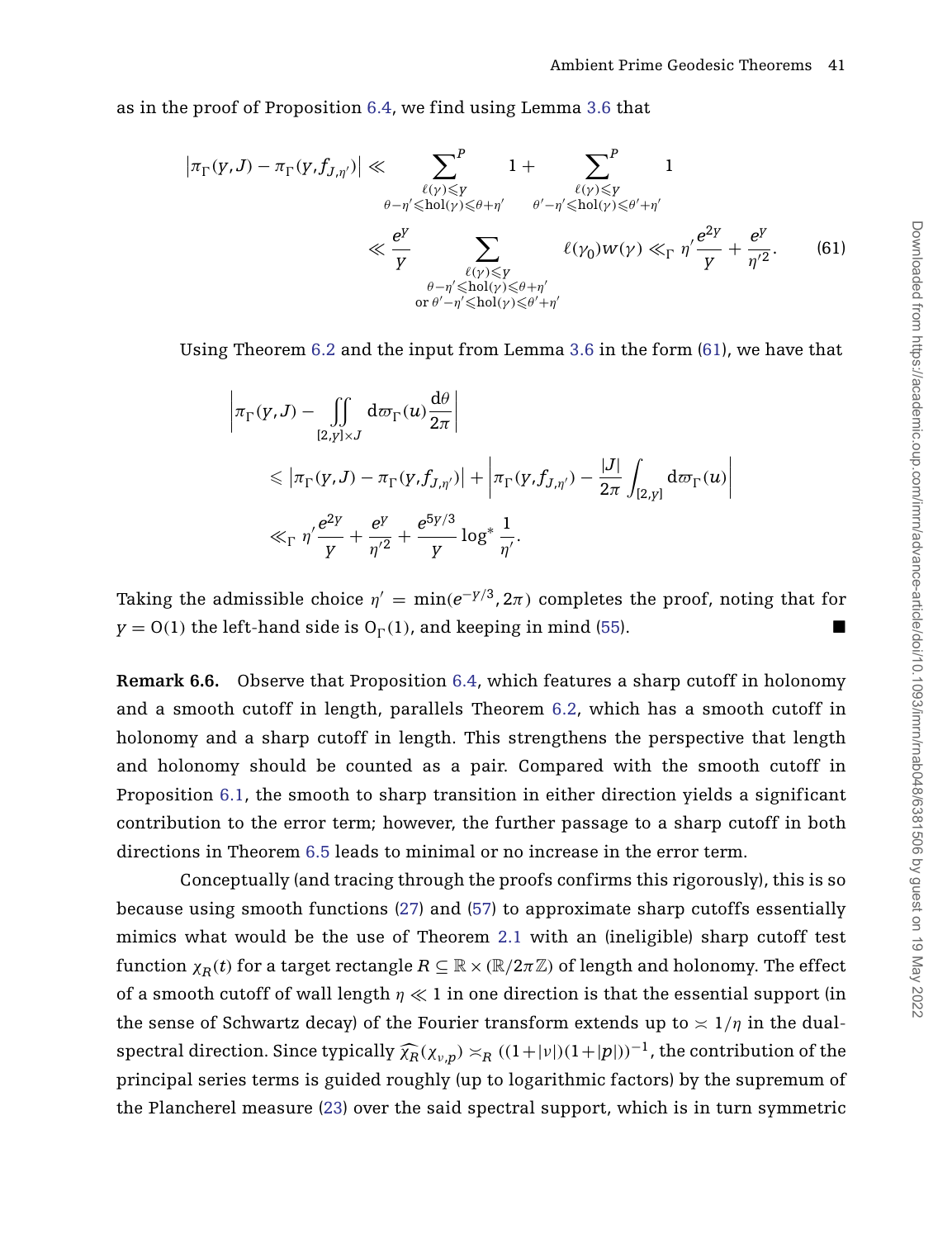in spectral parameters  $\nu$  and  $p$  and does not increase if the support extends in both parameters rather than just one.

Already as an immediate consequence of Theorem [6.5,](#page-40-0) we obtain the following ambient short-range count for primitive geodesics on *M*, with the length and holonomy simultaneously restricted to short intervals. We will further improve upon this asymptotic in Theorem [6.12.](#page-45-0)

<span id="page-42-0"></span>**Corollary 6.7.** Let  $\Gamma < \text{PSL}_2\mathbb{C}$  be a discrete, co-compact, torsion-free subgroup. Then, for any intervals  $I = [y', y]$   $(0 \leq y' \leq y)$  and  $J \subseteq \mathbb{R}/2\pi\mathbb{Z}$ ,

$$
\pi_{\Gamma}(I,J) := \left| \left\{ [\gamma]^P : (\ell(\gamma), \text{hol}(\gamma)) \in I \times J \right\} \right|
$$

$$
= \iint_{I \times J} d\varpi_{\Gamma}(u) \frac{d\theta}{2\pi} + O_{\Gamma}(e^{5\gamma/3}).
$$

<span id="page-42-1"></span>**Remark 6.8.** Corollary [6.7](#page-42-0) provides an exponent-saving asymptotic for  $\pi_{\Gamma}(I,J)$  as long as  $|I \times J| \gg e^{(-1/3+\delta)y}$  for some  $\delta > 0$ . We emphasize that the lengths |*I*| and |*J*| may be short *independently of each other* in any regime satisfying this combined lower bound.

When Corollary [6.7](#page-42-0) gives an asymptotic, this may be rewritten (with obvious shorthand notation) as  $\pi_{\Gamma}(I,J) \sim_{\Gamma} \pi_{\Gamma}(I) \cdot |J|/(2\pi) \sim_{\Gamma} \text{Ei}_{\Gamma}(I) \cdot |J|/(2\pi)$ , which can in turn be restated as an effective equidistribution statement for either the lengths or the holonomies in shrinking intervals of lengths, holonomies, or both.

# <span id="page-42-2"></span>**6.3 Ambient Prime Geodesic Theorems for Shrinking Intervals**

Results of Section [6.2](#page-37-0) establish structural parallels between the length and holonomy aspects in geodesic counting and indicate that the "ambiental" joint count of primitive classes  $[\gamma] \in [\Gamma]$  according to the pair  $(\ell(\gamma), hol(\gamma))$  is perhaps the most natural counting object. In this section, we demonstrate how consistently executing "ambiental" passage from smooth to sharp count leads to ambient prime geodesic theorems, which improve upon the results of Section [6.2](#page-37-0) when both intervals of length and holonomy are shrinking. To emphasize the symmetry and analogy to Section [6.2,](#page-37-0) in Proposition [6.11](#page-44-0) we prove counts that are smooth (but possibly steep) in one of the parameters and sharp in the other, and in Theorem [6.12](#page-45-0) our headline count that is sharp in both aspects.

For the smooth length cutoff, we use

<span id="page-42-3"></span>
$$
g_{I,\eta} = \psi_{\eta} \star (\chi_I + \chi_{-I}), \tag{62}
$$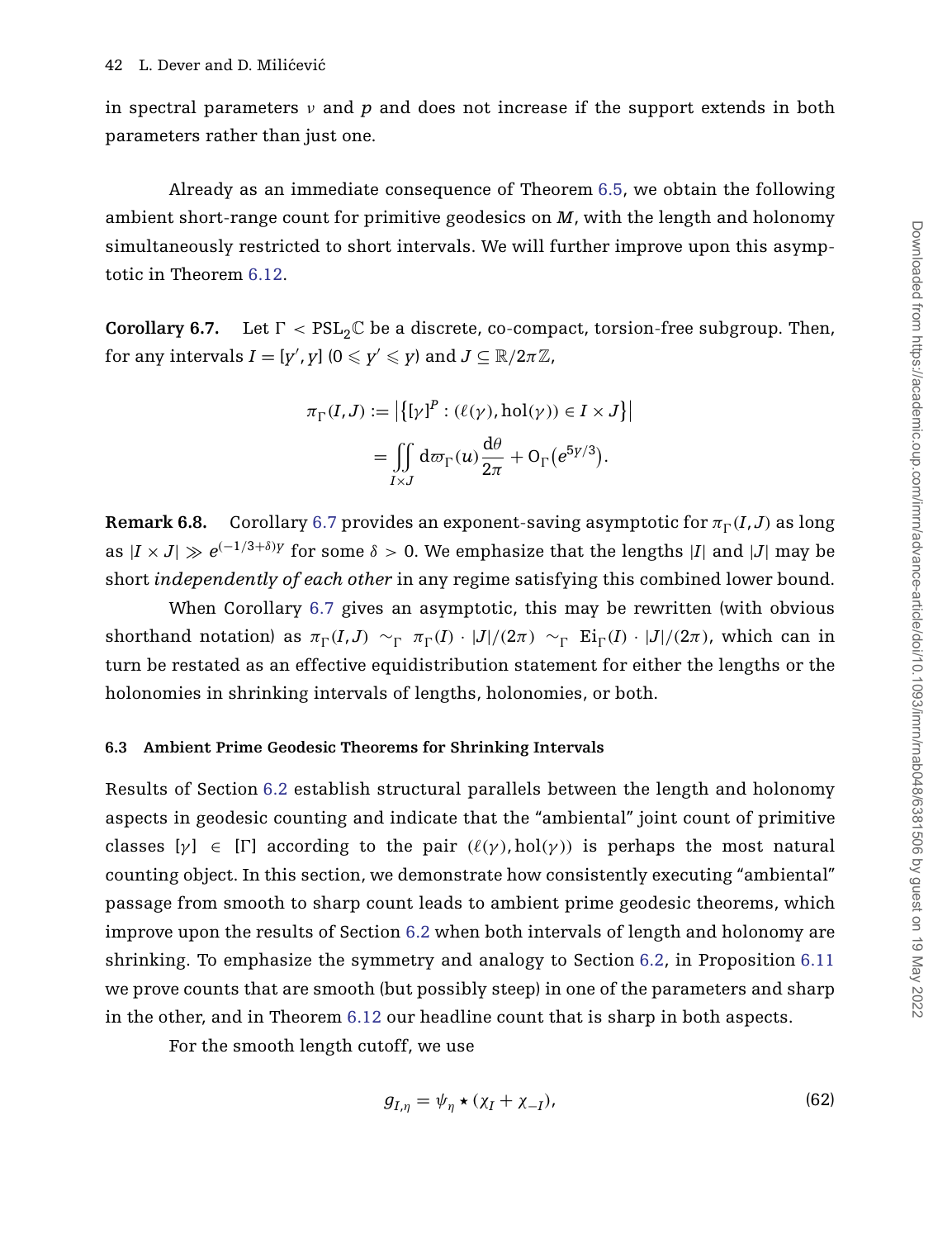where  $\psi_n$  is defined as in [\(26\)](#page-19-3) and  $\chi_I$  and  $\chi_{-I}$  are characteristic functions, to sample the geodesics with length in an interval  $I \subseteq [0, y]$ . For the smooth holonomy cutoff on an interval  $J \subseteq \mathbb{R}/2\pi\mathbb{Z}$ , we use the function  $f_{J,n'}$  defined in [\(57\)](#page-35-1), which is the periodization of  $\psi_{\eta} \star \chi_J$ . Further, for  $I = [a, b]$  and  $\eta > 0$ , we will write  $I_{\eta}^- = [a - \eta, a + \eta]$ ,  $I_{\eta}^+ = [b - \eta, b + \eta]$ , and  $I_{\eta} = I_{\eta}^{-} \cup I \cup I_{\eta}^{+} = [a - \eta, b + \eta].$ 

To begin, we modify a consequence of Proposition [6.1](#page-36-1) to obtain a smooth count in both the length and holonomy aspects.

<span id="page-43-0"></span>**Lemma 6.9.** Let *-*Let  $\Gamma$  <  $PSL_2\mathbb{C}$  be a discrete, co-compact, torsion-free subgroup. Then, for every two intervals  $I = [y', y]$   $(0 \le y' < y)$  and  $J \subseteq \mathbb{R}/2\pi\mathbb{Z}$ , and every  $0 < \eta \leqslant \eta_0$  and  $0 < \eta' \leqslant 2\pi$  ,

$$
\pi_{\Gamma}(g_{I,\eta},f_{J,\eta'})=\frac{|J|}{2\pi}\int_2^\infty g_{I,\eta}(u)\,\mathrm{d}\varpi_{\Gamma}(u)+\mathrm{O}_{\Gamma,\eta_0}\Big(\frac{e^y}{y\eta^2}\log^*\frac{1}{\eta'}+\frac{e^y}{\eta'^2}\Big),
$$

where  $g_{I,\eta}$  and  $f_{J,\eta'}$  are smooth cutoff functions defined in [\(62\)](#page-42-3) and [\(57\)](#page-35-1), and  $\varpi_{\Gamma}$  is the density [\(2\)](#page-2-2).

**Proof.** The result follows immediately from subtracting two instances of Proposition [6.1,](#page-36-1) noting that  $g_{I,n} = g_{v,n} - g_{v',n}$ . ,*η*.

The following corollary, which may be thought of as the ambient analogue of Lemmata [3.3](#page-22-0) and [3.6,](#page-25-0) will be used to give an upper bound on the boundary terms when transitioning from a smooth to a sharp cutoff. In our typical application of Corollary [6.10,](#page-43-1) at least one of the intervals *I* and *J* will be very short, and we pick  $\eta \approx \min(|I|, \eta_0)$  or  $\eta' \approx |J|$ .

<span id="page-43-1"></span>**Corollary 6.10.** Let  $\Gamma < PSL_2\mathbb{C}$  be a discrete, co-compact, torsion-free subgroup. Then, for every two intervals  $I = [y', y]$   $(0 \leqslant y' < y)$  and  $J \subseteq \mathbb{R}/2\pi\mathbb{Z}$ , we have

$$
\pi_{\Gamma}(I,J) \ll_{\Gamma, \eta_0} (|I| + \eta)(|J| + \eta') \frac{e^{2\gamma}}{\gamma} + \frac{e^{\gamma}}{\gamma \eta^2} \log^* \frac{1}{\eta'} + \frac{e^{\gamma}}{\eta'^2}
$$

for every choice of  $0 < \eta \leqslant \eta_0$  and  $0 < \eta' \leqslant 2\pi$ .

**Proof.** It is clear from definitions [\(57\)](#page-35-1) and [\(62\)](#page-42-3) that  $\chi_{I\cup(-I)}\leqslant g_{I_\eta,\eta}$  and  $\chi_{J+2\pi\mathbb{Z}}\leqslant f_{J_{\eta'},\eta'}.$ Combining this observation with Lemma [6.9,](#page-43-0) and keeping in mind that  $g_{I_n,n}$  is supported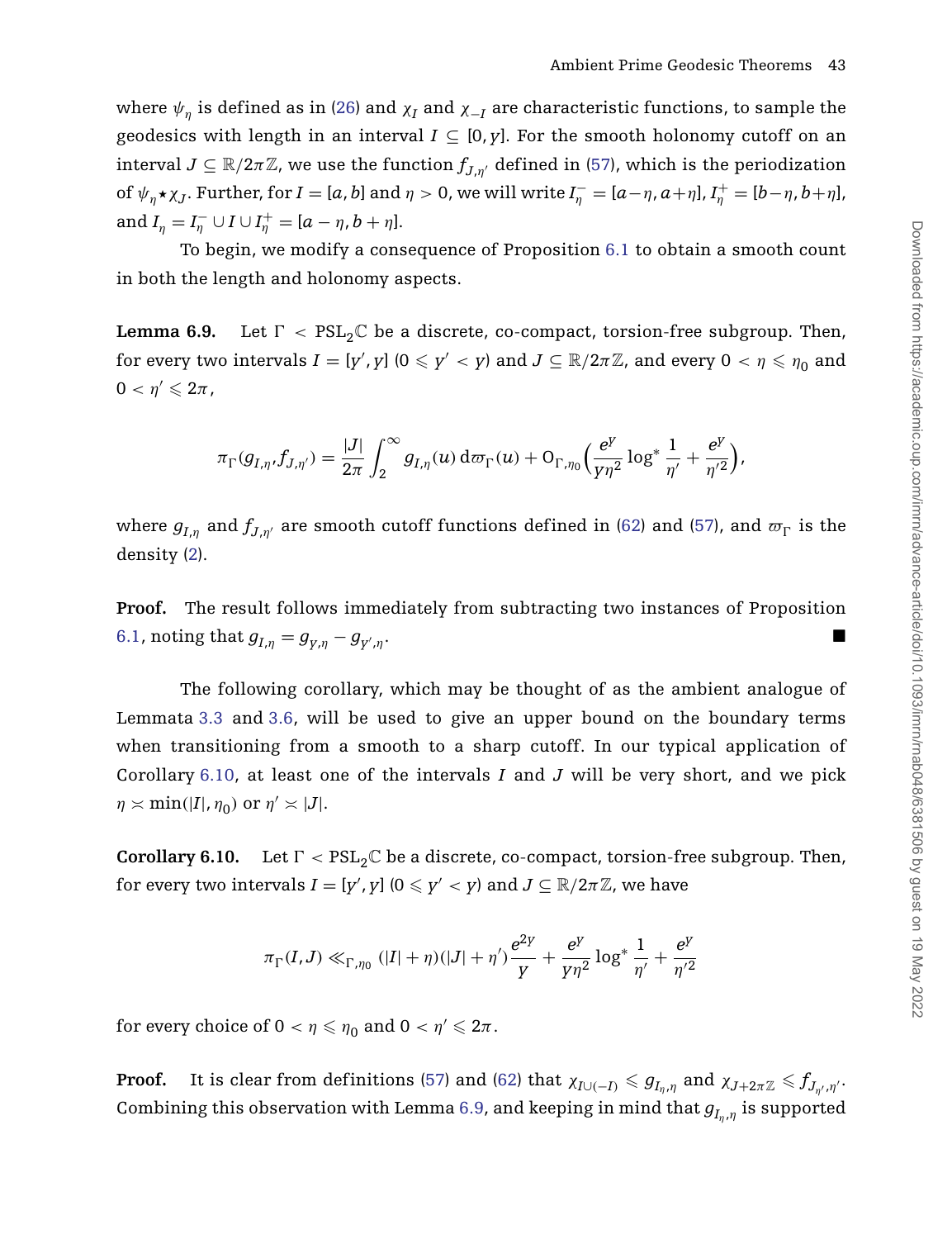inside  $I_{2n} \cup (-I_{2n})$ , we obtain

$$
\pi_{\Gamma}(I,J) \leq \pi_{\Gamma}(g_{I_{\eta},\eta},f_{J_{\eta',\eta'}})
$$
\n
$$
\ll_{\Gamma,\eta_0} \frac{|J_{\eta'}|}{2\pi} \int_2^{\infty} g_{I_{\eta},\eta}(u) d\varpi_{\Gamma}(u) + \frac{e^{\gamma}}{\gamma\eta^2} \log^* \frac{1}{\eta'} + \frac{e^{\gamma}}{\eta'^2}
$$
\n
$$
\ll_{\Gamma,\eta_0} (|I| + \eta)(|J| + \eta') \frac{e^{2\gamma}}{\gamma} + \frac{e^{\gamma}}{\gamma\eta^2} \log^* \frac{1}{\eta'} + \frac{e^{\gamma}}{\eta'^2}.
$$

In the following proposition, we pass from the smooth result of Lemma [6.9](#page-43-0) to asymptotic counts of geodesics with a sharp cutoff in one of the length and holonomy parameters, retaining a smooth cutoff in the other. We pass to the sharp count using Corollary [6.10,](#page-43-1) which involves finding an upper bound in the two rectangular regions of ambiguity with at least one short side length, and thus improves on the error term compared with Theorem [6.2](#page-38-0) and Proposition [6.4](#page-39-0) (see Remark [6.13](#page-46-0) below).

<span id="page-44-0"></span>**Proposition 6.11.** Let  $\Gamma < \mathrm{PSL}_2\mathbb{C}$  be a discrete, co-compact, torsion-free subgroup, and let  $\varpi_{\Gamma}$  be the density [\(2\)](#page-2-2). Then, for any intervals  $I = [y', y]$  ( $0 \leqslant y' < y$ ) and  $J \subseteq \mathbb{R}/2\pi\mathbb{Z}$ :

(a) For every  $0 < \eta' \leq 2\pi$  and for  $f_{J,\eta'}$  as in [\(57\)](#page-35-1),

$$
\begin{split} \pi_{\Gamma}(I,f_{J,\eta'}) &:= \sum_{\ell(\gamma)\in I}^P f_{J,\eta'}(\mathrm{hol}(\gamma)) \\ & = \frac{|J|}{2\pi} \int_I \mathrm{d}\varpi_{\Gamma}(u) + \mathrm{O}_{\Gamma}\Big((|J|+\eta')^{2/3}\frac{e^{5\gamma/3}}{\gamma}\Big(\log^*\frac{1}{\eta'}\Big)^{1/3} + \frac{e^{\gamma}}{\eta'^2}\Big). \end{split}
$$

(b) For every  $0 < \eta \leqslant \eta_0$  and for  $g_{I,\eta}$  as in [\(62\)](#page-42-3),

$$
\pi_{\Gamma}(g_{I,\eta}, J) := \sum_{\text{hol}(\gamma) \in J}^{P} g_{I,\eta}(\ell(\gamma))
$$
  
= 
$$
\frac{|J|}{2\pi} \int_{2}^{\infty} g_{I,\eta}(u) d\varpi_{\Gamma}(u) + O_{\Gamma, \eta_{0}} \Big( (|I| + \eta)^{2/3} \frac{e^{5\gamma/3}}{\gamma^{2/3}} + \frac{e^{\gamma}}{\eta^{2}} \Big).
$$

**Proof.** We approximate  $\pi_{\Gamma}(I, f_{J, \eta'})$  using the smooth cutoff count  $\pi_{\Gamma}(g_{I, \eta}, f_{J, \eta'})$ , with  $0 < \eta \leqslant \eta_0$  to be suitably chosen later. These counts differ at most by the number of primitive classes  $[\gamma]$  with  $(\ell(\gamma), hol(\gamma)) \in (I_{\eta}^{-} \cup I_{\eta}^{+}) \times J_{\eta}$ . By Corollary [6.10,](#page-43-1) we have the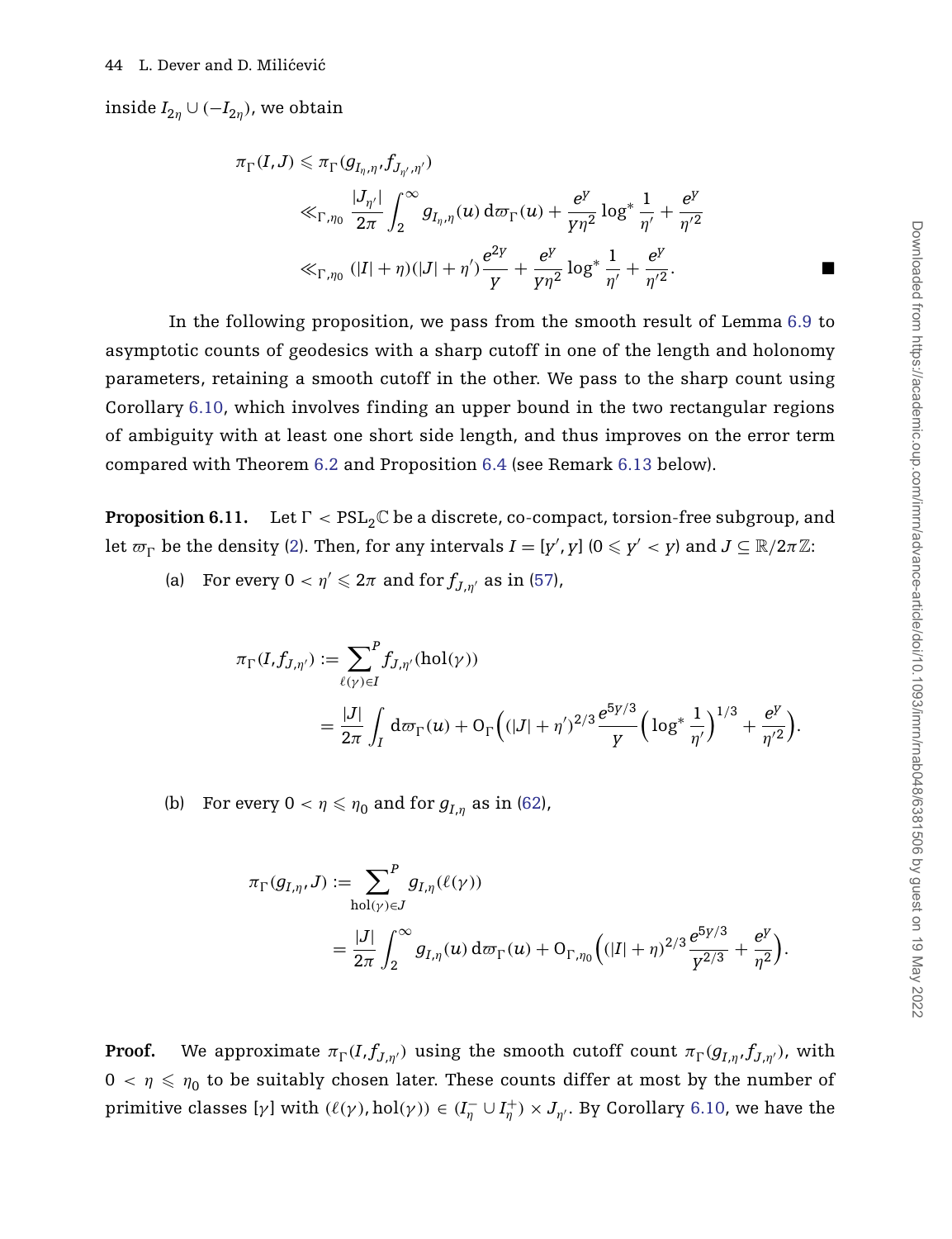bound

<span id="page-45-1"></span>
$$
|\pi_{\Gamma}(I, f_{J,\eta'}) - \pi_{\Gamma}(g_{I,\eta}, f_{J,\eta'})| \le \pi_{\Gamma}(I_{\eta}^-, J_{\eta'}) + \pi_{\Gamma}(I_{\eta}^+, J_{\eta'})
$$
  

$$
\ll_{\Gamma, \eta_0} \eta(|J| + \eta') \frac{e^{2\gamma}}{Y} + \frac{e^{\gamma}}{\gamma \eta^2} \log^* \frac{1}{\eta'} + \frac{e^{\gamma}}{\eta'^2}.
$$
 (63)

Combining the estimate of Lemma [6.9](#page-43-0) for  $\pi_{\Gamma}(g_{I,\eta},f_{J,\eta'})$  with the estimate [\(63\)](#page-45-1) on the region of ambiguity, we have that

$$
\pi_{\Gamma}(I, f_{J,\eta'}) = \frac{|J|}{2\pi} \int_2^{\infty} g_{I,\eta}(u) d\sigma_{\Gamma}(u) + \mathcal{O}_{\Gamma,\eta_0} \Big( \eta(|J| + \eta') \frac{e^{2\gamma}}{y} + \frac{e^{\gamma}}{y \eta^2} \log^* \frac{1}{\eta'} + \frac{e^{\gamma}}{\eta'^2} \Big)
$$
  
= 
$$
\frac{|J|}{2\pi} \int_I d\sigma_{\Gamma}(u) + \mathcal{O}_{\Gamma,\eta_0} \Big( \eta(|J| + \eta') \frac{e^{2\gamma}}{y} + \frac{e^{\gamma}}{y \eta^2} \log^* \frac{1}{\eta'} + \frac{e^{\gamma}}{\eta'^2} \Big).
$$

Taking, say,  $\eta_0 = 1$ , the essentially optimal choice  $\eta = \min \left( e^{-\gamma/3} (\log^* \frac{1}{\eta'})^{1/3} / (|J| + 1) \right)$  $(\eta')^{1/3}, \eta_0$ ) completes the proof of (a).

The proof of (b) is similar: approximating  $\pi_{\Gamma}(g_{I,\eta},J)$  with the smooth count  $\pi_{\Gamma}(g_{I,\eta},f_{J,\eta'}),$  with  $0 < \eta' \leqslant 2\pi$  to be suitably chosen later, we have that  $|\pi_{\Gamma}(g_{I,\eta},J)-f_{J,\eta'}|$  $\pi_{\Gamma}(g_{I,\eta},f_{J,\eta'})|\leqslant \pi_{\Gamma}(I_\eta,J_{\eta'}^-)+\pi_{\Gamma}(I_\eta,J_{\eta'}^+),$  so that combining Corollary  $6.10$  and Lemma  $6.9$ we conclude

$$
\pi_{\Gamma}(g_{I,\eta},J)=\frac{|J|}{2\pi}\int_2^{\infty}g_{I,\eta}(u)\,d\varpi_{\Gamma}(u)+\mathrm{O}_{\Gamma,\eta_0}\Big((|I|+\eta)\eta'\frac{e^{2\gamma}}{\gamma}+\frac{e^{\gamma}}{\gamma\eta^2}\log^*\frac{1}{\eta'}+\frac{e^{\gamma}}{\eta'^2}\Big).
$$

Choosing  $\eta' = \min \left( y^{1/3} e^{-y/3} / (|I| + \eta)^{1/3}, 2\pi \right)$  completes the proof.

Finally, we present our main theorem, which provides a count of length and holonomy in intervals *I* and *J*, respectively. When  $I = [0, y]$  and *J* is fixed, this recovers Theorem [6.5.](#page-40-0) However, when the lengths of *I* and *J* are shrinking, we have a significant improvement.

<span id="page-45-0"></span>**Theorem 6.12 (Ambient Short-Range Prime Geodesic Theorem). Let**  $\Gamma < \text{PSL}_2\mathbb{C}$  **be a** discrete, co-compact, torsion-free subgroup. Then, for any intervals  $I = [y', y]$  ( $0 \le y' < 1$ *y*) and  $J \subseteq \mathbb{R}/2\pi\mathbb{Z}$ ,

$$
\pi_{\Gamma}(I,J) := |\{ [\gamma]^P : (\ell(\gamma), \text{hol}(\gamma)) \in I \times J \}|
$$
  
= 
$$
\iint_{I \times J} d\varpi_{\Gamma}(u) \frac{d\theta}{2\pi} + O_{\Gamma} \left( (|I| + |J|)^{2/3} \frac{e^{5\gamma/3}}{Y^{2/3}} + \frac{e^{3\gamma/2}}{Y^{1/2}} \right),
$$

where  $\varpi_{\Gamma}$  is the density [\(2\)](#page-2-2).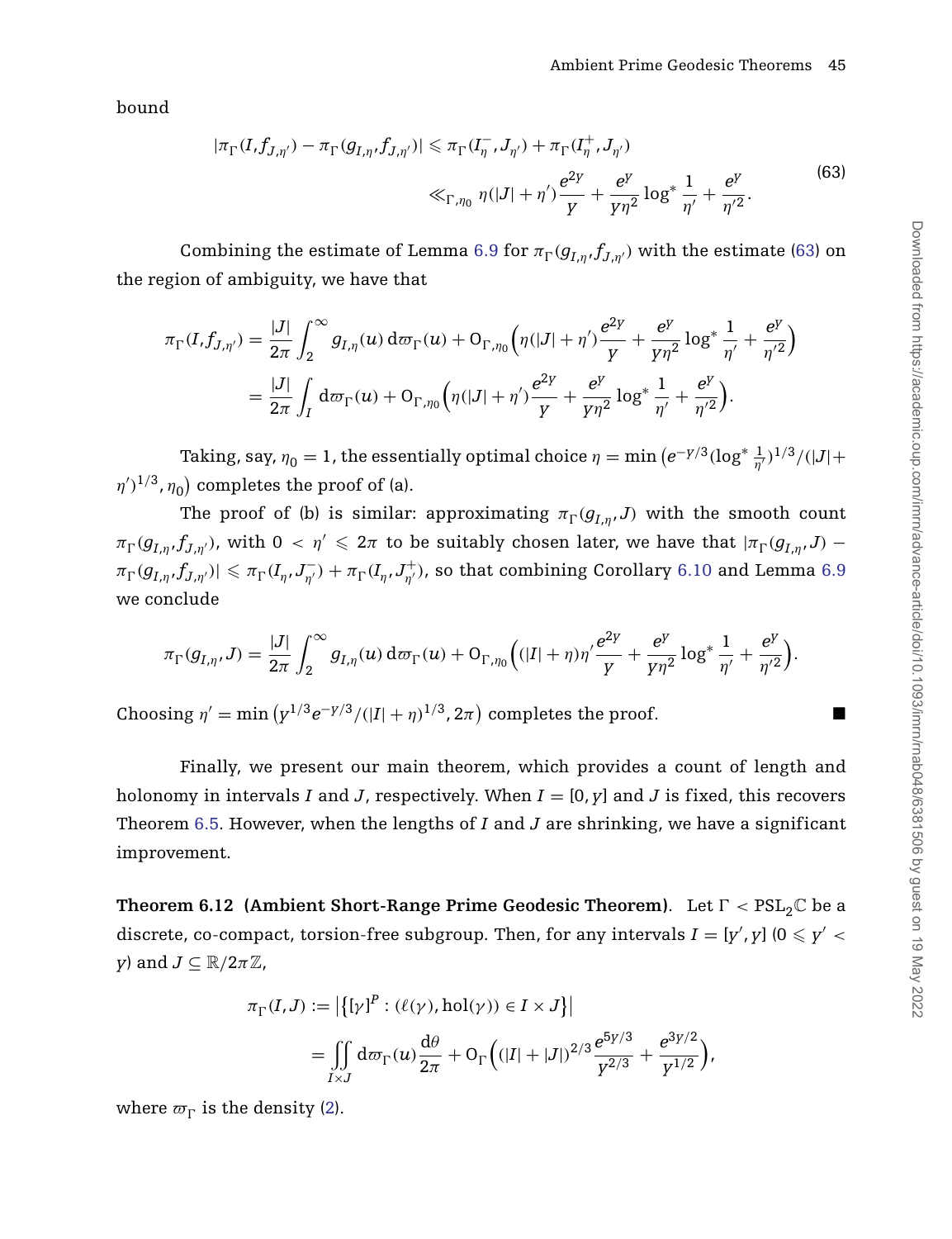**Proof.** We use the smooth count  $\pi_{\Gamma}(g_{I,\eta},f_{J,\eta'}),$  with parameters  $0 < \eta \leqslant \eta_0$  and  $0 < \eta' \leqslant 2\pi$  to be suitably chosen later, to approximate the sharp cutoff count  $\pi_{\Gamma}(I,J)$ . Using Corollary [6.10](#page-43-1) to estimate the boundary terms, as in the proof of Proposition [6.11,](#page-44-0) we obtain

$$
|\pi_{\Gamma}(I,J) - \pi_{\Gamma}(g_{I,\eta},f_{J,\eta'})| \leq \pi_{\Gamma}(I_{\eta}^-,J_{\eta'}) + \pi_{\Gamma}(I_{\eta}^+,J_{\eta'}) + \pi_{\Gamma}(I_{\eta},J_{\eta'}^-) + \pi_{\Gamma}(I_{\eta},J_{\eta'}^+) \ll_{\Gamma} (\eta|J| + \eta'|I| + \eta\eta') \frac{e^{2\gamma}}{\gamma} + \frac{e^{\gamma}}{\gamma\eta^2} \log^* \frac{1}{\eta'} + \frac{e^{\gamma}}{\eta'^2}.
$$

<span id="page-46-1"></span>Then, using Lemma [6.9](#page-43-0) for  $\pi_{\Gamma}(g_{I,\eta},f_{J,\eta^{\prime}})$ , we achieve the estimate

$$
\pi_{\Gamma}(I,J) = \frac{|J|}{2\pi} \int_{2}^{\infty} g_{I,\eta}(u) d\varpi_{\Gamma}(u) + \mathcal{O}_{\Gamma,\eta_{0}} \Big( (\eta|J| + \eta'|I| + \eta\eta') \frac{e^{2\gamma}}{Y} + \frac{e^{\gamma}}{\gamma\eta^{2}} \log^{*} \frac{1}{\eta'} + \frac{e^{\gamma}}{\eta'^{2}} \Big)
$$
  
= 
$$
\frac{|J|}{2\pi} \int_{I} d\varpi_{\Gamma}(u) + \mathcal{O}_{\Gamma,\eta_{0}} \Big( (\eta|J| + \eta'|I| + \eta\eta') \frac{e^{2\gamma}}{Y} + \frac{e^{\gamma}}{\gamma\eta^{2}} \log^{*} \frac{1}{\eta'} + \frac{e^{\gamma}}{\eta'^{2}} \Big).
$$
 (64)

To obtain the result, we use the essentially optimal choices

$$
\eta = \min\Big(\frac{\gamma^{1/3}e^{-\gamma/3}}{|J|^{1/3}}, \gamma^{1/4}e^{-\gamma/4}, \eta_0\Big), \quad \eta' = \min\Big(\frac{\gamma^{1/3}e^{-\gamma/3}}{|I|^{1/3}}, \gamma^{1/4}e^{-\gamma/4}, 2\pi\Big),
$$

taking a fixed  $\eta_0 = 1$ . Here we note that a brief comparison of the three latter summands in the error term in [\(64\)](#page-46-1) shows that indeed the term  $e^{3y/2}/y^{1/2}$  in Theorem [6.12](#page-45-0) is the best possible following [\(64\)](#page-46-1).

<span id="page-46-0"></span>**Remark 6.13.** As already remarked, Theorem [6.12](#page-45-0) recovers the long-range Theorem [6.5](#page-40-0) and its Corollary [6.7.](#page-42-0) It provides a substantial improvement as soon as both *I* and *J* are short, which is particularly strong if the total boundary length  $\leq |I| + |J|$  is favorably small. For example, if  $|I| \times |J|$ , Theorem [6.12](#page-45-0) gives a power-saving asymptotic as long as  $|I| \times |J| \gg e^{(-1/4+\delta)y}$ , with the error term potentially as small as  $O_{\Gamma,\delta}(e^{(3/2+\delta)y})$ . In general, Theorem [6.12](#page-45-0) yields a power-saving asymptotic whenever  $|I \times J|^3/(|I|+|J|)^2 \asymp$  $|I \times J| \cdot \min(|I|^2, |J|^2) \gg e^{(-1+\delta)y}$  for some  $\delta > 0$ .

Proposition [6.11](#page-44-0) similarly improves upon Theorem [6.2](#page-38-0) and Proposition [6.4.](#page-39-0) For example, when sampling geodesics with a sharp cutoff in length in an interval of size  $|I| \geq 1$  and a "mild" holonomy cutoff with  $\eta' \geq |J|$ , Proposition [6.11](#page-44-0) improves upon Theorem [6.2](#page-38-0) for all  $e^{(-1/3+\delta)y} \le |J| \le e^{-\delta y}$ , with the error term as good as  $O_{\Gamma}(e^{3y/2})$  for  $|I| \times 1$  and  $\eta'$ ,  $|J| \times e^{-\gamma/4}$ .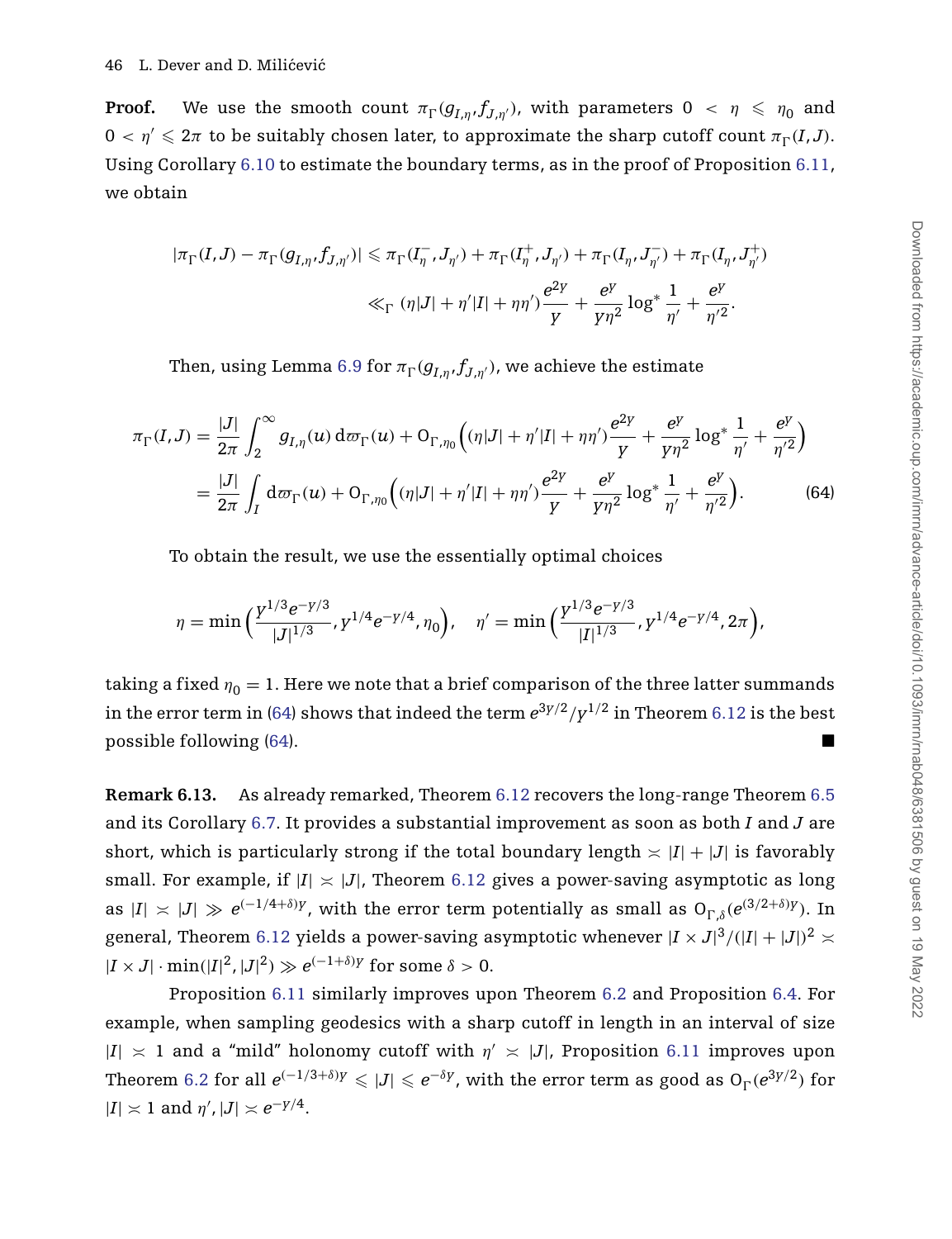# **Funding**

This work was supported by the National Science Foundation [DMS-1903301 to D. M.].

# **Acknowledgments**

We are very grateful to the anonymous referees for their careful reading and thoughtful comments, which have significantly improved the manuscript, including a crucial observation that led to the improvement in our ambient counts over short ranges. D. M. would like to thank the Max Planck Institute for Mathematics for their support and outstanding working conditions and research atmosphere.

# **References**

- <span id="page-47-1"></span>[1] Balkanova, O., D. Chatzakos, G. Cherubini, D. Frolenkov, and N. Laaksonen. "Prime geodesic theorem in the 3-dimensional hyperbolic space." *Trans. Amer. Math. Soc.* 372 (2019): 5355–74 MR: 4014279.
- [2] Balkanova, O. and D. Frolenkov. "Prime geodesic theorem for the Picard manifold." *Adv. Math.* 375 (2020): 42 MR: 4142089.
- <span id="page-47-2"></span>[3] Balog, A., A. Biró, G. Cherubini, and N. Laaksonen. "Bykovskii-type theorem for the Picard manifold." *Internat. Math. Res. Notices* (2020): rnaa128.
- <span id="page-47-6"></span>[4] Brumley, F. and D. Milicevic. "Counting cusp forms by analytic conductor." arXiv e-prints (2018) arXiv:1805.00633.
- <span id="page-47-5"></span>[5] Chinburg, T., E. Hamilton, D. D. Long, and A. W. Reid. "Geodesics and commensurability classes of arithmetic hyperbolic 3-manifolds." *Duke Math. J.* 145 (2008): 25–44 MR: 2451288.
- <span id="page-47-7"></span>[6] Deitmar, A. "A prime geodesic theorem for higher rank spaces." *Geom. Funct. Anal.* 14 (2004): 1238–66 MR: 2135166.
- <span id="page-47-11"></span>[7] Dever, L. *Non-Spherical Maass Forms on Hyperbolic 3-Manifolds*. Master's thesis. Bryn Mawr College, 2019.
- <span id="page-47-9"></span>[8] Elstrodt, J., F. Grunewald, and J. Mennicke. "Groups acting on hyperbolic space." *Monographs in Mathematics*. Berlin: Springer, 1998. Harmonic analysis and number theory. MR: 1483315.
- <span id="page-47-4"></span>[9] Gangolli, R. "The length spectra of some compact manifolds of negative curvature." *J. Differential Geometry* 12 (1977): 403–24 MR: 650997.
- <span id="page-47-0"></span>[10] Gangolli, R. and G. Warner. "Zeta functions of Selberg's type for some noncompact quotients of symmetric spaces of rank one." *Nagoya Math. J.* 78 (1980): 1–44 MR: 571435.
- <span id="page-47-3"></span>[11] Garoufalidis, S. and A. W. Reid. "Constructing 1-cusped isospectral non-isometric hyperbolic 3-manifolds." *J. Topol. Anal.* 10 (2018): 1–25 MR: 3737506.
- <span id="page-47-10"></span>[12] Iwaniec, H. "Introduction to the spectral theory of automorphic forms." *Revista Matemática Iberoamericana*. Madrid: Biblioteca de la Revista Matemática Iberoamericana. [Library of the Revista Matemática Iberoamericana], 1995 MR: 1325466.
- <span id="page-47-8"></span>[13] Kelmer, D. "Distribution of holonomy about closed geodesics in a product of hyperbolic planes." *Amer. J. Math.* 134 (2012): 1613–53 MR: 2999290.